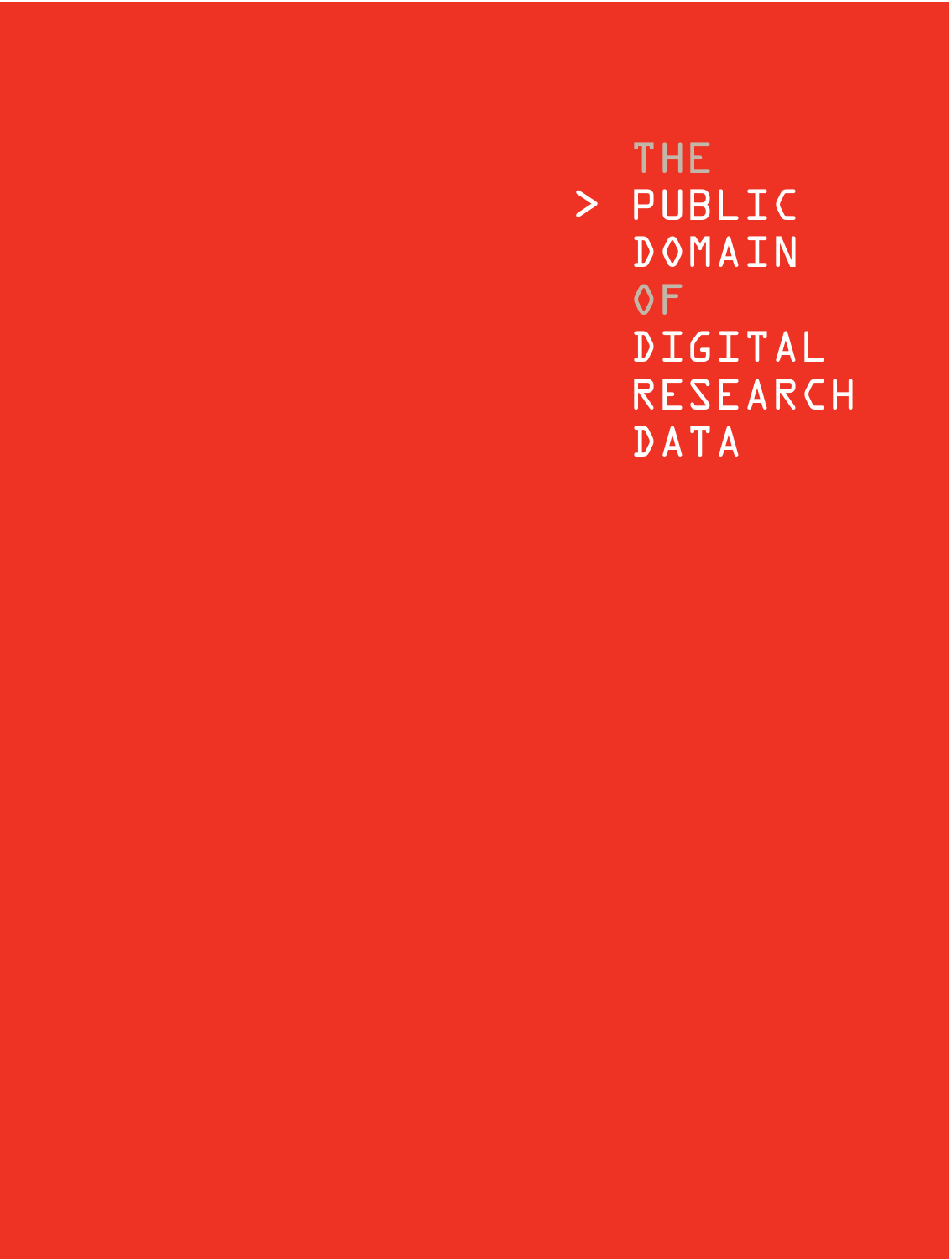# THE > PUBLIC DOMAIN OF DIGITAL RESEARCH DATA

Paul Wouters and Peter Schröder Series Editors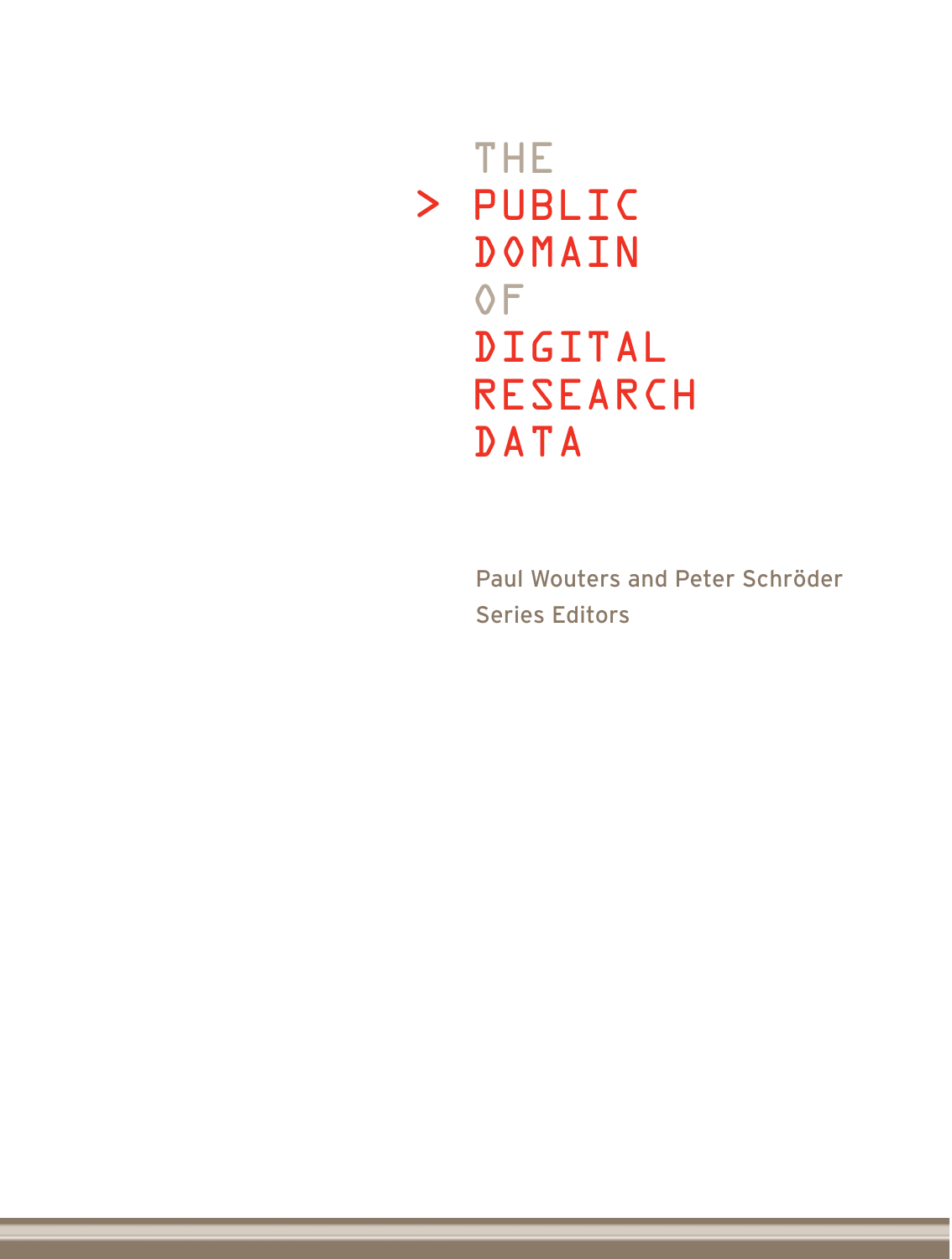# **Policies on Digital Research Data: An International Survey**

June 2002

> Paul Wouters

Networked Research and Digital Information (Nerdi) NIWI-KNAW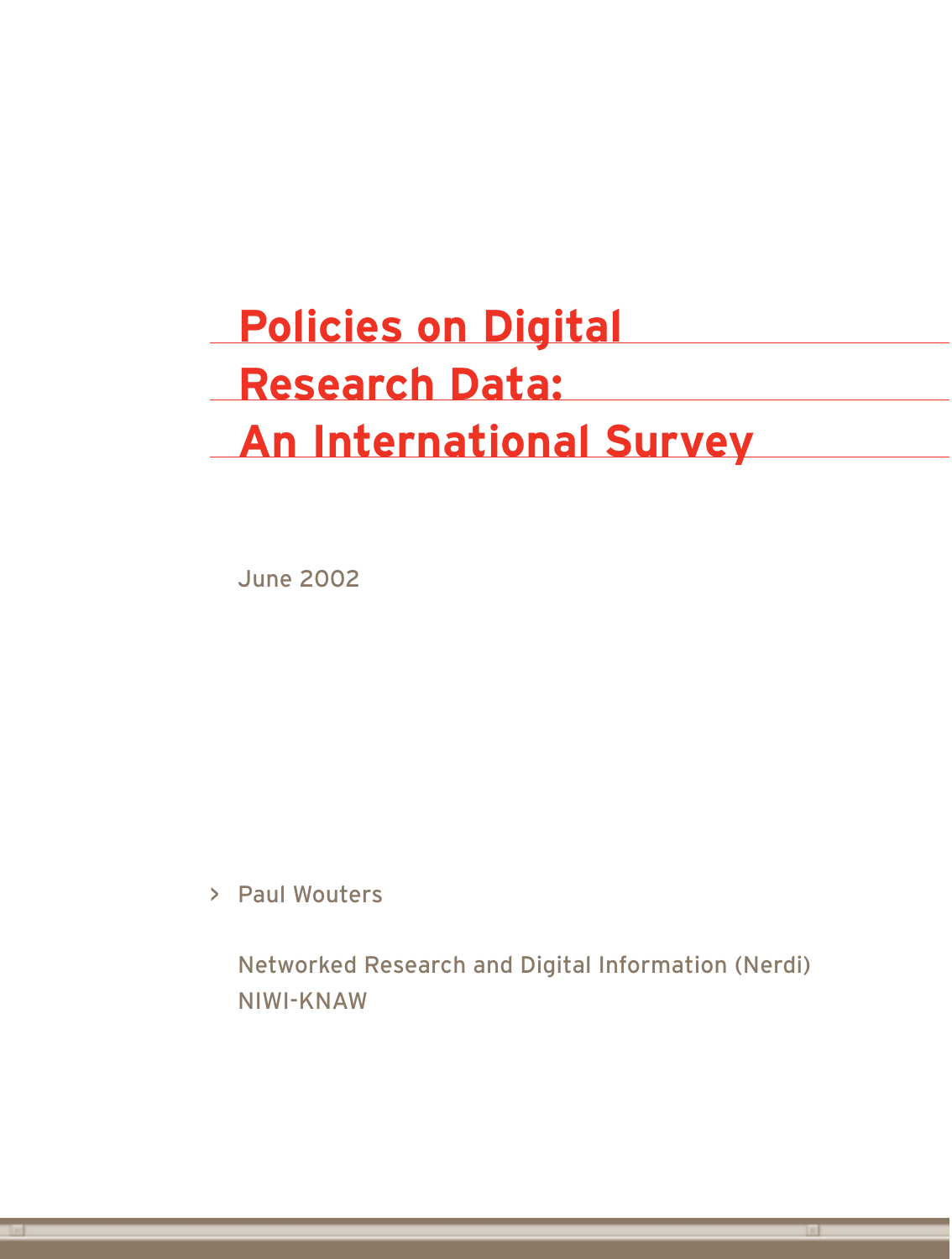#### ACKNOWLEDGMENTS

This research project has been funded by the Ministry of Education, Culture and Sciences (OC&W). I would like to thank Peter Schröder, Jacky Bax and Emiel Broesterhuizen (Ministry OC&W), Paul Uhlir (NAS), Tony Mayer (ESF), Peter Arzberger (UCSD), Lisette Bros, Helga van Gelder, Gaspard de Jong (NIWI-KNAW), and Anne Beaulieu and Andrea Scharnhorst (Nerdi) for their comments on earlier drafts. Helga van Gelder helped collect the data. Repke de Vries (now at the Royal Library of the Netherlands) installed the software. I am indebted to Colin Reddy for his editorial assistance.

NIWI-KNAW, Joan Muyskenweg 25, PO Box 95110, 1090 HC Amsterdam, NL *email* paul.wouters@niwi.knaw.nl

Copyright © 2002 NIWI-KNAW, Amsterdam ISBN 90 6472 183 1

*graphic design* Magenta Ontwerpers, Amsterdam/Bussum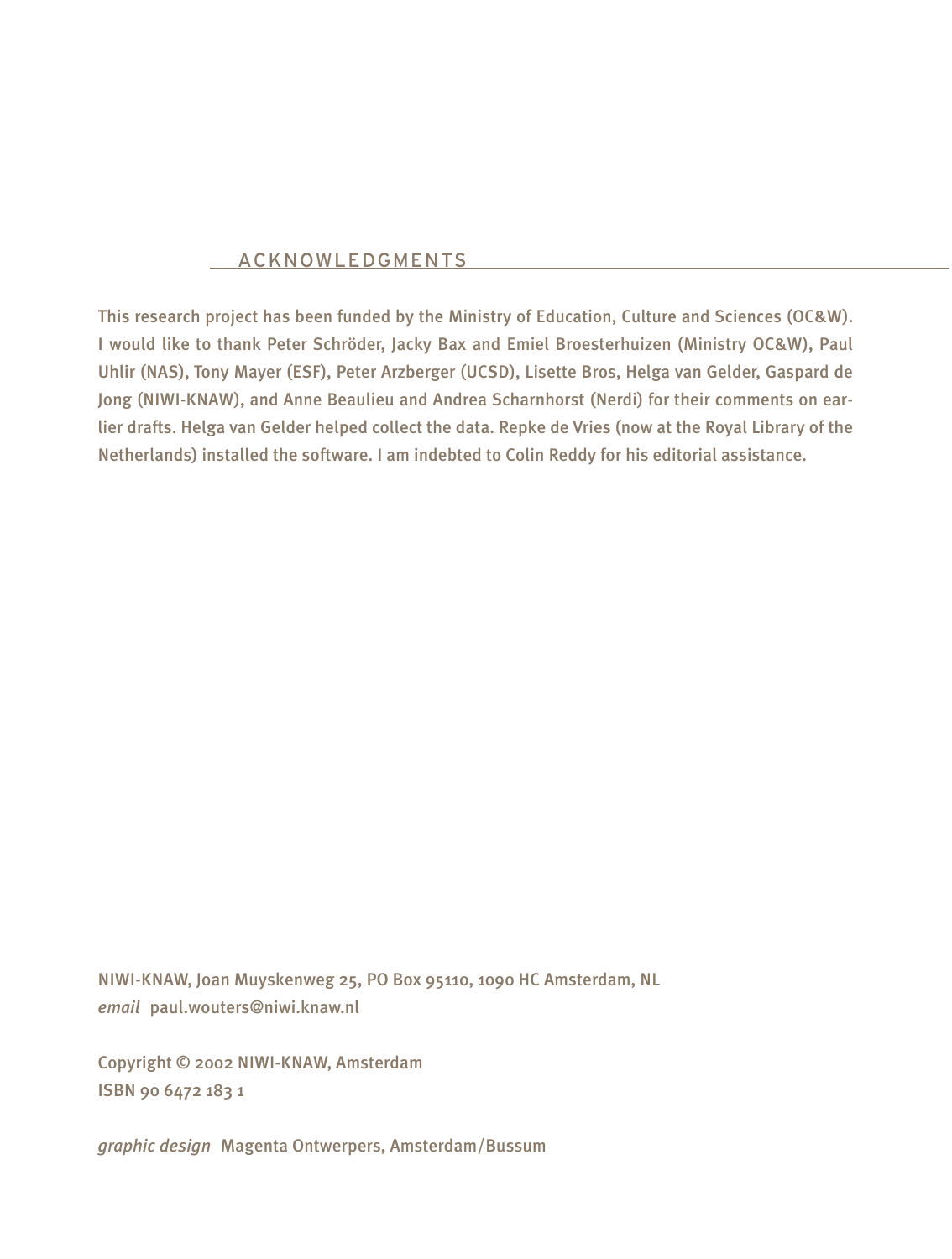### **Contents**

Preface by Enric Banda 7

Introduction 9

### Part I

Policies on Data-Sharing. A Preliminary Assessment of the Current State of the Art by an Email Survey 13

### Part II

Access to and Sharing of Research Data – The Policy Context. A Web Scan of Principles and Regulations in the US 25

#### Appendices

#### Part I

Appendix 1: The Questionnaire  $47$ Appendix 2: Response Rate to the Mini-Survey 51 Part II Appendix 3: Methods 53 Appendix 4: Excerpts from the FOIA and the Bayh-Dole Act 55 Appendix 5: Members of the OECD Follow-Up Group on Issues of Access to Data from Public Funding 57

Bibliography 63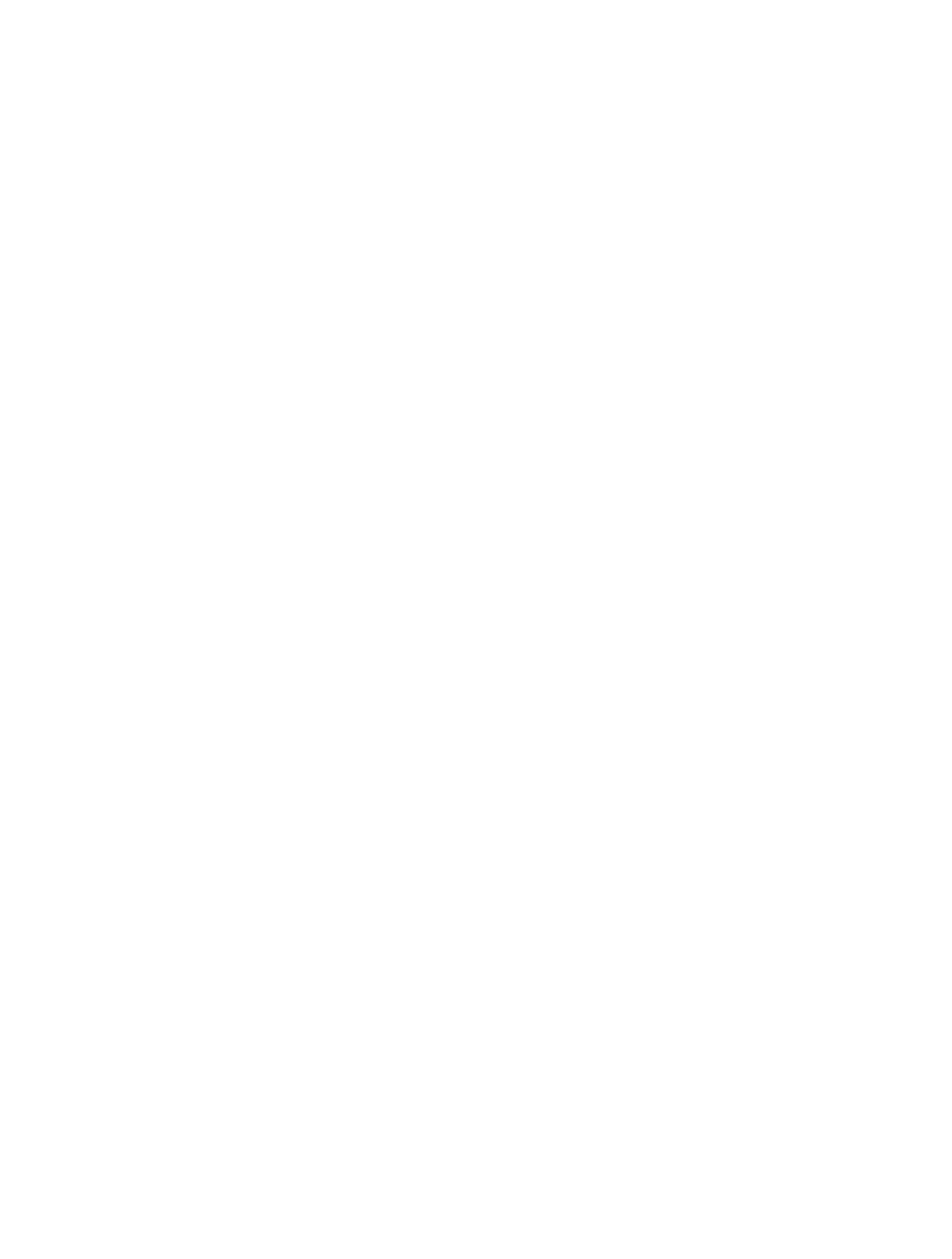### **Preface by Enric Banda**

The importance of access to scientific data as one of the key tools in modern research cannot be over-emphasised. New ICT methodologies now allow both the construction and storage of very large amounts of data and their interrogation and use, often in real time and remotely. The European Science Foundation considers that the development of policies concerned with access to scientific databases must be based on international comparison and cooperation and the adoption of best practice. The acquisition of data, their storage and accessibility has become a very significant cost in research. At the same time, issues of trust in the science system have also become of concern.

The ESF welcomed the OECD initiative to address the issue of access to publicly financed data within the context of "Global Research Village" and was pleased to be able to act as a partner and thus provide a conduit for its Member Organisations (the national research agencies in 27 European countries) to be involved in this activity.

This report by Paul Wouters is a very important review of current policies and provides the essential building block for the refinement of international best practice for improving access to data and for encouraging and intensifying international research collaboration.

Enric Banda Secretary General, ESF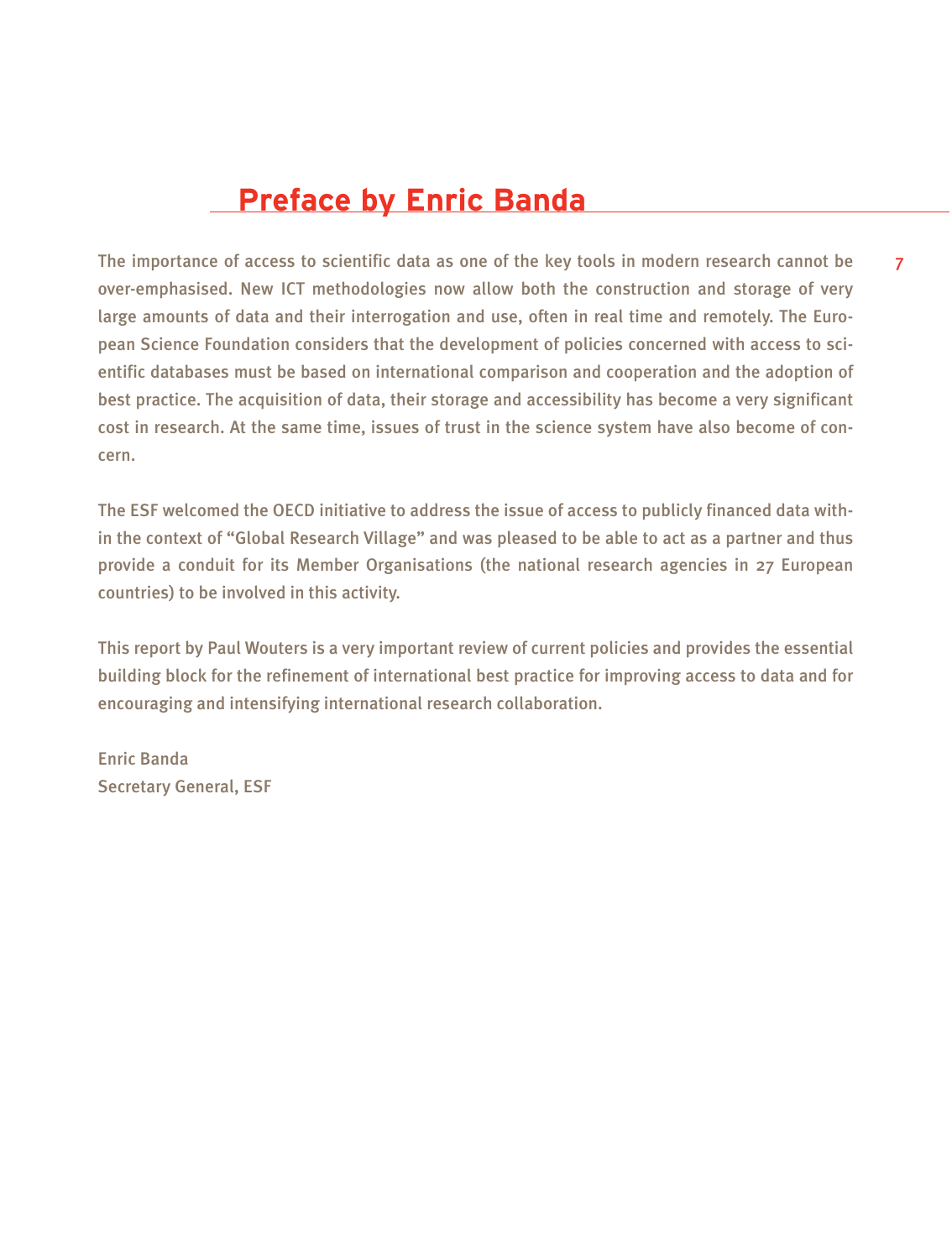```
Data sharing will become an issue
in all scientific and 
         scholarly fields.
```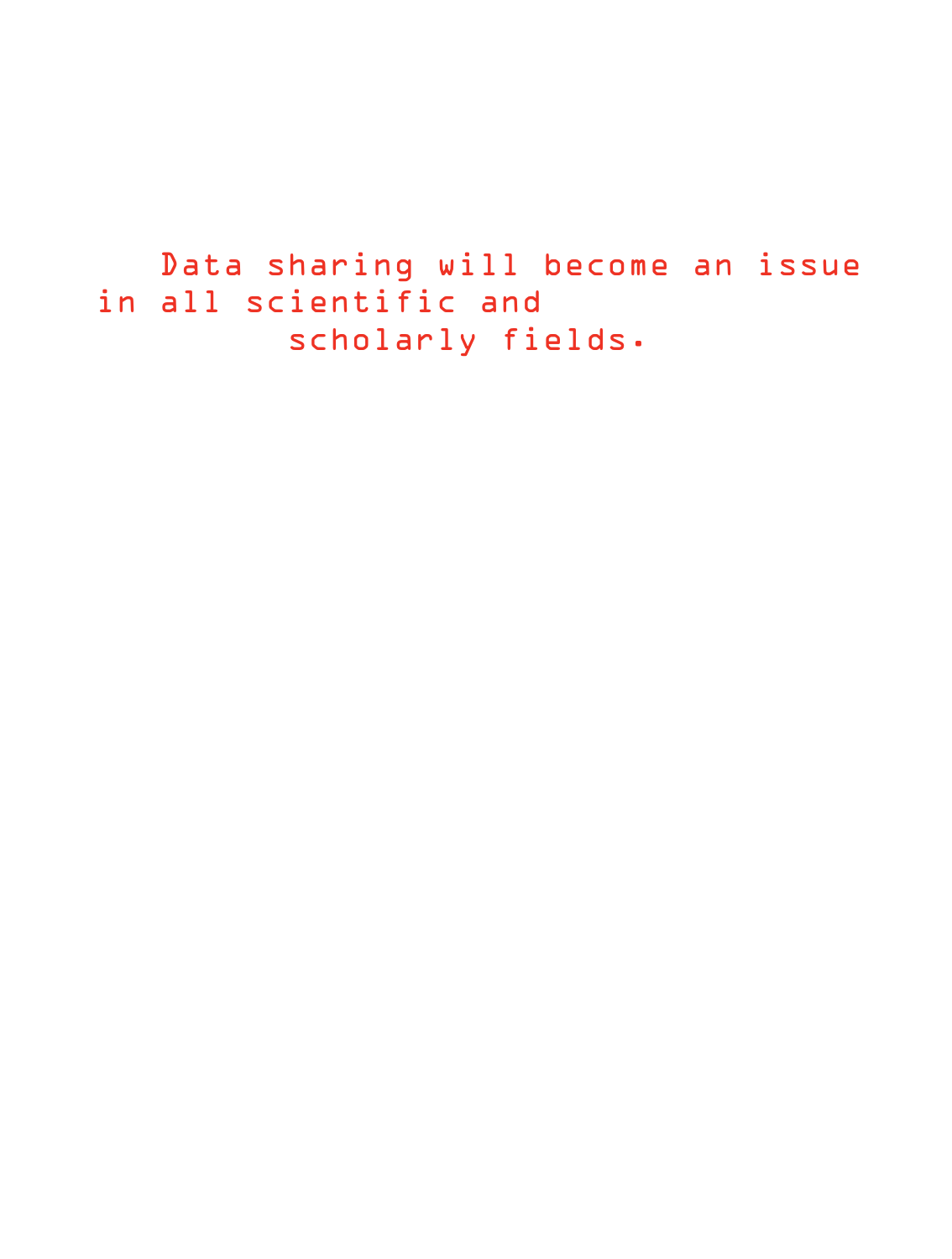### **Introduction**

Providing access to scientific data is fast becoming a crucial aspect of science policy at the national and international level (National Research Council 1997). The need for increased levels of data processing are related to a number of developments: the application of information and communication technologies (ICT) in research; the development of new, often interdisciplinary, research questions; and the increased social and economic role of science, social science and the humanities. At the same time, a prudent use of state of the art information and communication technologies may help create new methods of providing access to scientific data in a timely and cost-effective way on a truly global scale.

The application of ICTs to promote access to publicly financed research was the main topic of the Third Global Research Village Conference (GRV III), held in December 2000. The GRV III conference in Amsterdam concluded "governments and research organisations should pay more attention to the conditions for access to data, information and knowledge" (Franken 2000). The sharing of information was seen as one of the key conditions for the development of scientific knowledge. A special session of the conference was devoted to policy issues related to the promotion of data sharing among researchers. This session concluded "governments and funding agencies should demand, in dealing with proposals for the funding of research infrastructures, that applications include an ICT paragraph addressing the question of the sharing of data and tools, including the software, and the sharing of instruments". The OECD/CSTP was asked to produce a short report and a Web resource on the best practices of international sharing and data, tools (including software) and instruments. Moreover, the conference concluded that it would be useful to develop "a set of principles" for the (international) access to and dissemination of data, information and knowledge. One of the key recommendations from the conference was to form a Working Group on current practices and underlying principles for gaining access to research data (Franken 2000).

The two studies in this report aim to contribute to the work of this group of experts, the *OECD Follow-up Group on Issues of Access to Data from Public Funding* (see Appendix 5), by providing an assessment of the present state of affairs with respect to the access to, and sharing of, research data. The first study zooms in on non-US countries, on the basis of an email survey among members of the European Science Foundation and national research organisations in Australia, Canada and Japan. This email survey is complementary to the second study. This is a Web scan, which provides an overview of the policy principles with respect to the access to, and sharing of, research data in the United States.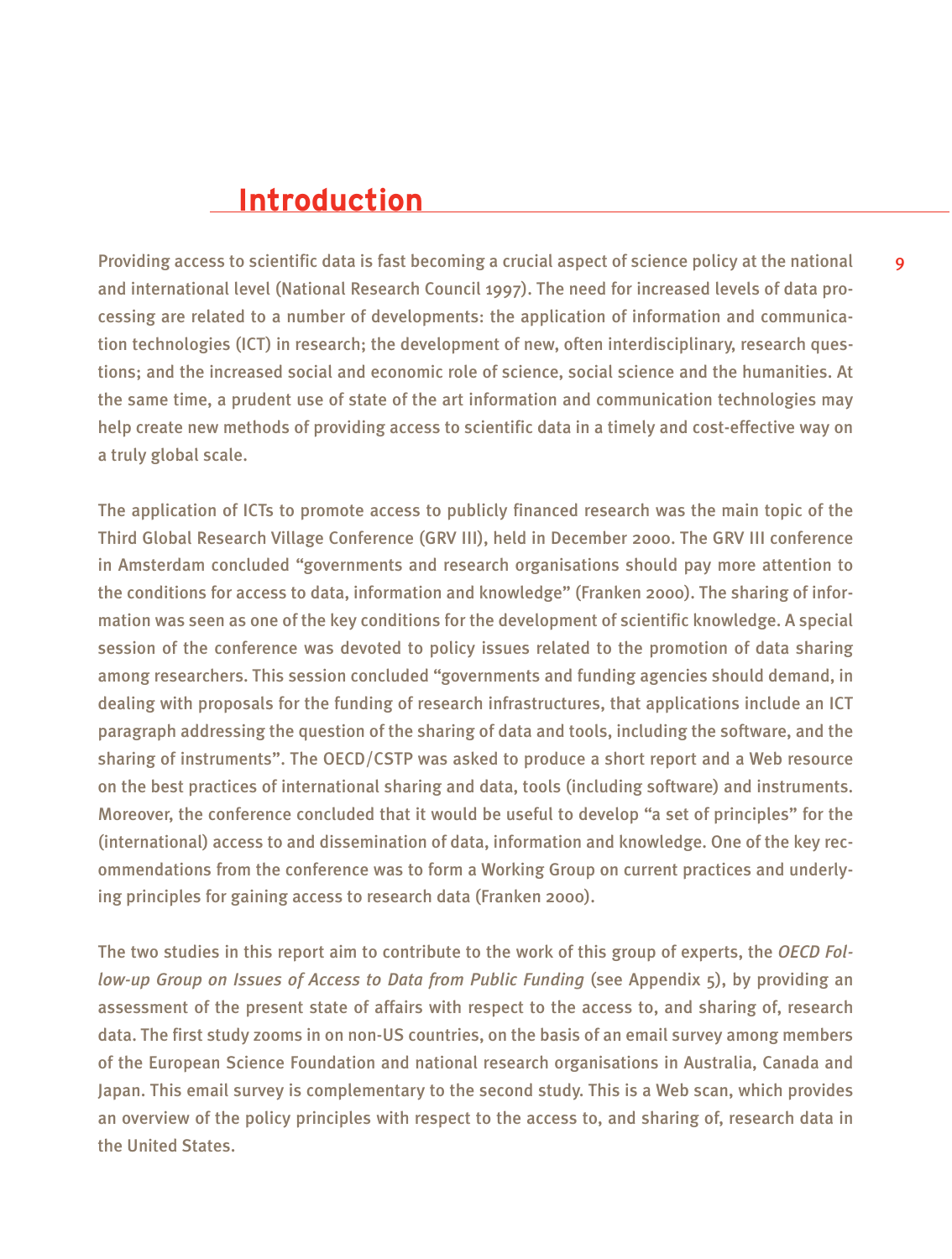## The importance of to scientific data cannot be over-emphasised.

10

At the international level, data sharing is still in its infancy as a policy issue. However, most research organisations expect that the access to, and sharing of, research data will become a pertinent issue in the next few years. This is the main outcome of the email survey of members of the European Science Foundation and national research organisations in Australia, Canada, Japan and Europe. The contrast with the results of the second study is striking. Public availability and accessibility of research data is a basic policy principle of the US organisations in this Web scan. This includes the availability of research data for sharing among researchers.

The existence of the federal laws governing the data handling processes (Privacy Act, Freedom of Information Act and the Bayh-Dole Act) are the principal cause of the difference between the US and Europe. These laws can be understood in the framework of a political tradition in the US in which public access to government data is seen as crucial. They have created a regulatory context to which research organisations seem to have adapted by developing explicit principles, policies and guidelines. Outside of the US this is not (yet) the case.

Given this relevance of clear policy principles, the next question is how they compare with actual data-sharing practices. This is the topic of a set of case studies, which are now being undertaken within the framework of the Working Group on current practices and underlying principles for gaining access to research data. A number of players are crucial in the practice of data-sharing: funding agencies, data repositories and archives, dedicated Web sites with data, and not least the researchers themselves. Their interaction determines to what extent data are actually being shared among researchers and between researchers and non-expert audiences. The case studies aim to draw lessons from present data-sharing practices, illustrate the issues that are most pressing, locate best practices and exemplary models, find out which additional policies or funding mechanisms may be needed, and identify the main barriers and obstacles for heightened data-sharing. Which types of tools and regulation are most conducive to data sharing, and which effects increased data sharing may have on the research process, will also be addressed in the case studies. One can expect that these effects will vary by scientific field and probably also by the type of data involved. Data sharing is not always uncontroversial in the scientific community. In some specialties, the duty to make research data publicly available seems to clash with established traditions and routines (or lack thereof).

This raises the additional question of the transaction costs of rules set by funding agencies. Moreover, the application of general principles of data sharing in research contract conditions requires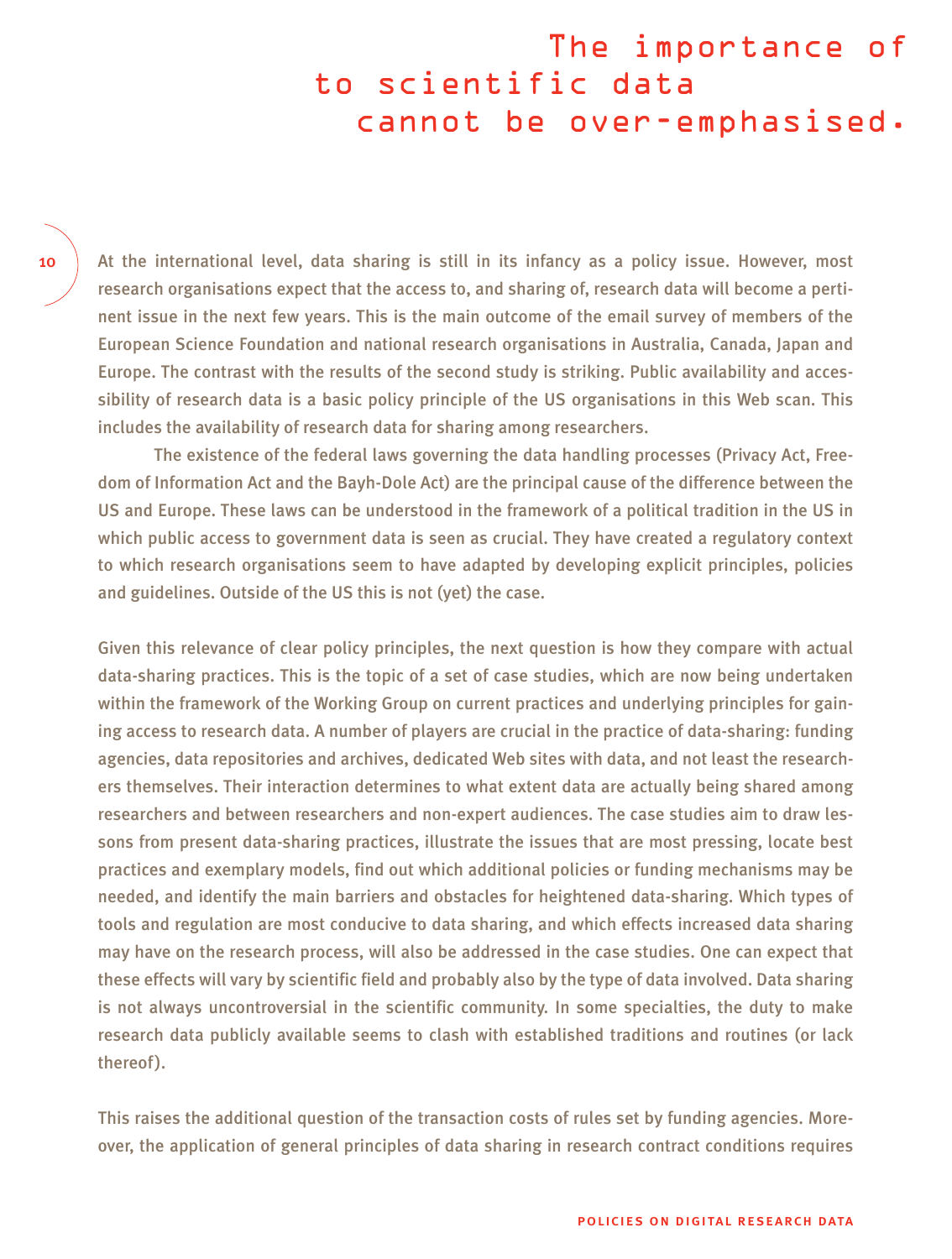### access

specialist knowledge of the types of data involved and of the various stages in the research process. This is usually acquired in some form of cooperation or communication with the researchers in question. In other words, the application of the general principles and guidelines is based on, and produces, configurations of trust relationships and practical provisions. Data sharing is not only a technical issue, but also a complex social process in which researchers have to balance different pressures and tensions. Basically, two different modes of data sharing can be distinguished: peerto-peer forms of data sharing and repository-based data sharing. In the first mode, researchers communicate directly with each other. In the second mode, there is a distance between the supplier of data and the user in which the rules of the specific data repository determine the conditions of data sharing. In both modes, the existence, or lack, of trust between the data supplier and the data user is crucial, though in different configurations. One of the case studies focuses on the systematic study of these configurations of trust relationships in data sharing. The other case studies will result in best practice models for data sharing. Together with the study of economic and legal aspects of data-sharing they will hopefully provide us with more knowledge about the basic social mechanisms shaping the access to and sharing of research data and help identify the most important barriers to an increased level of use of existing scientific knowledge and data.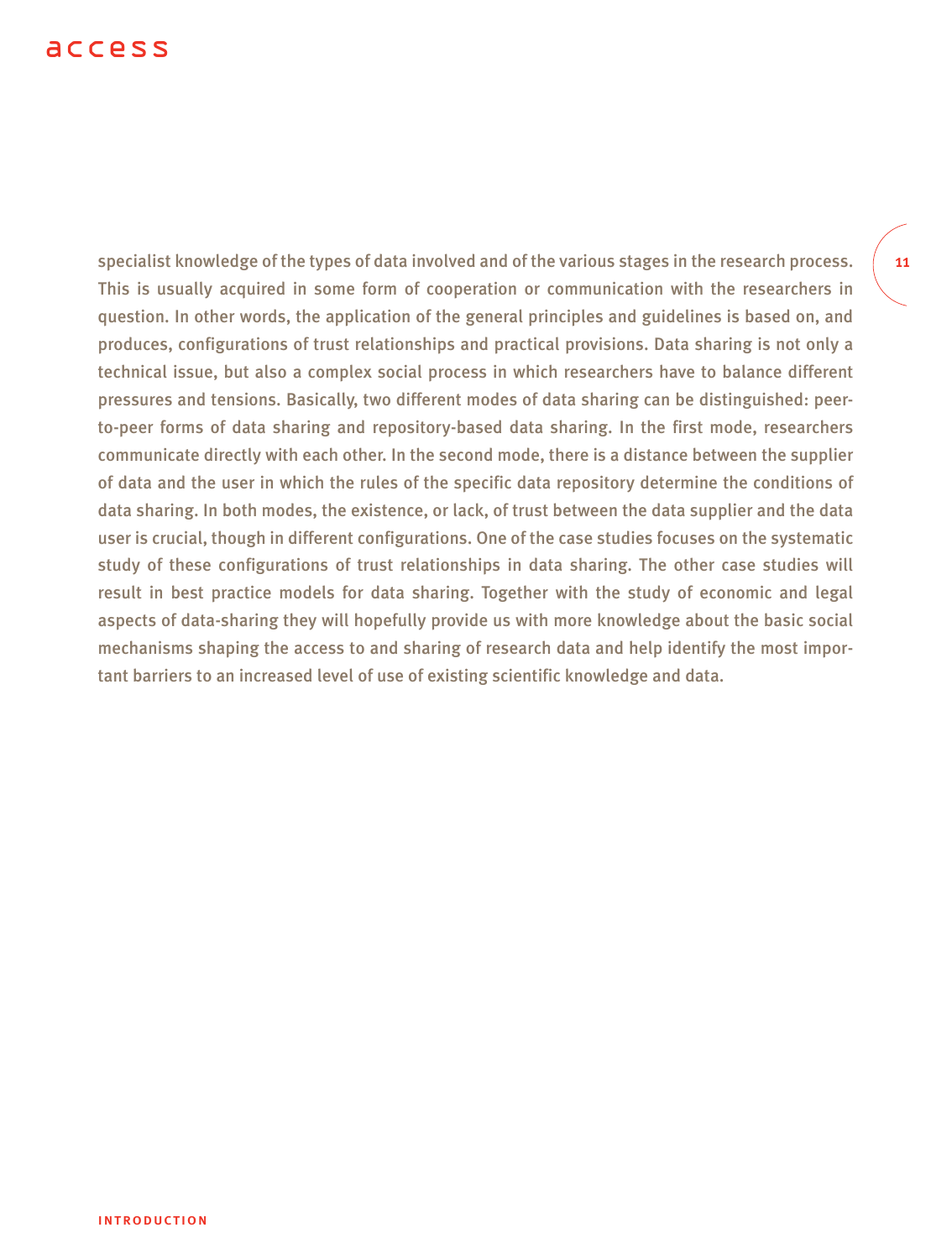Cutting edge research is becoming data-driven.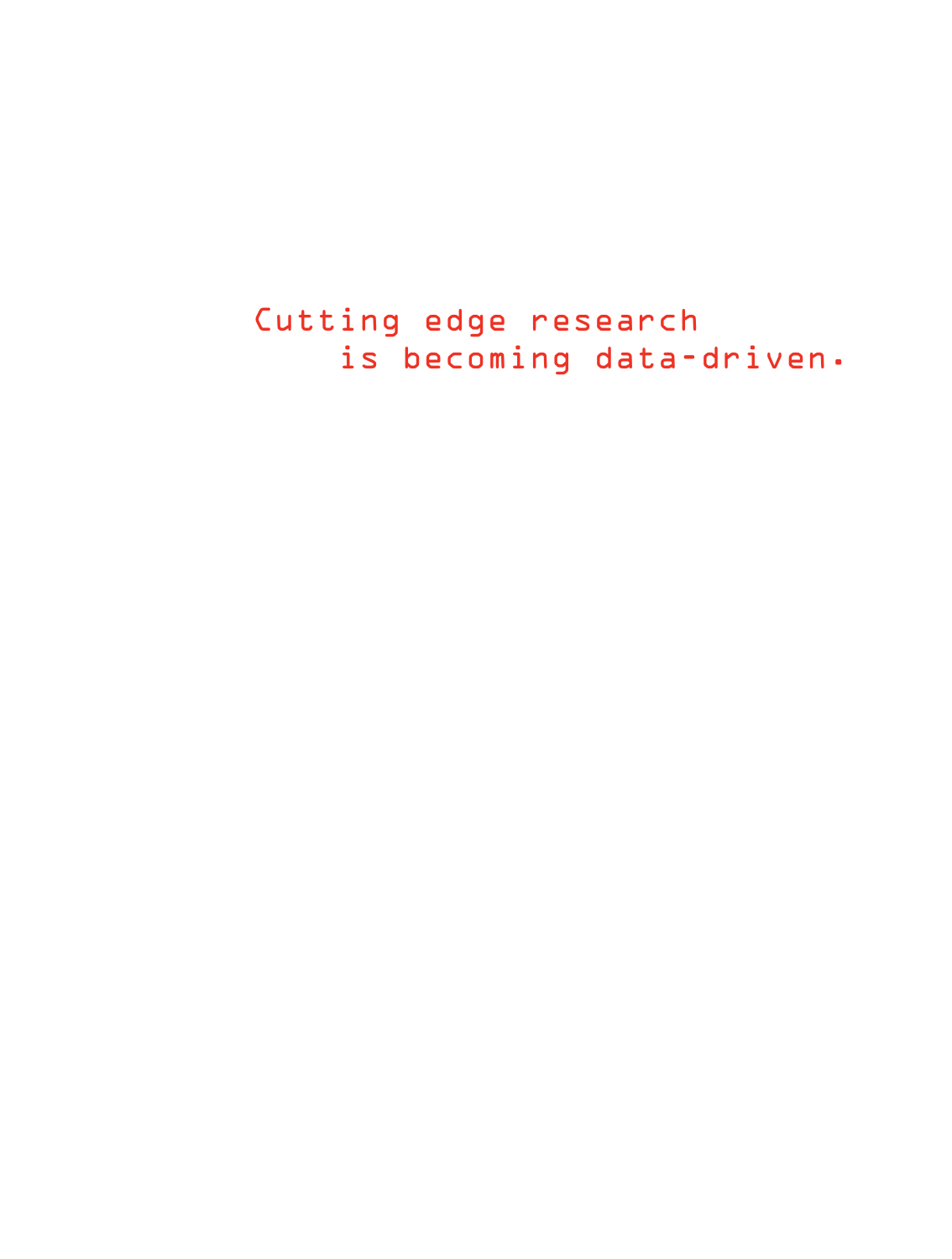# **Part I Policies on Data-Sharing. A Preliminary Assessment of the Current State of the Art by an Email Survey**

#### BACKGROUND

Increasingly, cutting edge research is becoming data-driven in a larger number of disciplines than in the recent past. The creation of new scientific knowledge needs more and more data as *input* for novel research. At the same time, science is also *producing* an exponentially rising amount of data. These data are often not only relevant for the data-producing communities but also for researchers in other fields, for industry, and for non-profit organisations and institutions.

This "tidal wave" of data threatens to engulf the existing data infrastructure in science. No longer can the acquisition, generation, production, and archiving of data be organised on a case-by-case basis. Economically as well as organisationally, guaranteeing access to the relevant data will become a major concern in science policy.

In the near future, the challenge posed by the production of data will clearly exceed the level of the individual researcher or research group. The issues relating to the gaining of access to public research data are moving to centre stage in science policy making. This raises the question of to what extent these issues have been addressed in the science policy area. What is the current state of the art in the access to, and sharing of, data in science policy in non-US countries? To what extent have research organisations and institutions developed explicit principles, guidelines and regulations to actively promote the access to, and sharing of, publicly funded research data? This is the topic of the present study.

By conducting an email survey on data-sharing of member organisations of the European Science Foundation (ESF) and of relevant research organisations in Australia, Canada, and Japan we have tried to acquire an overview of the current policies and practice among these research organisations. As will become clear in this report, the results of this mini-survey give a clear indication that policies relating to the access to, and sharing of, research data are still a relatively unexplored domain for many important organisations. The survey has also produced a snapshot of the expectations that are currently held by experts of these organisations.

13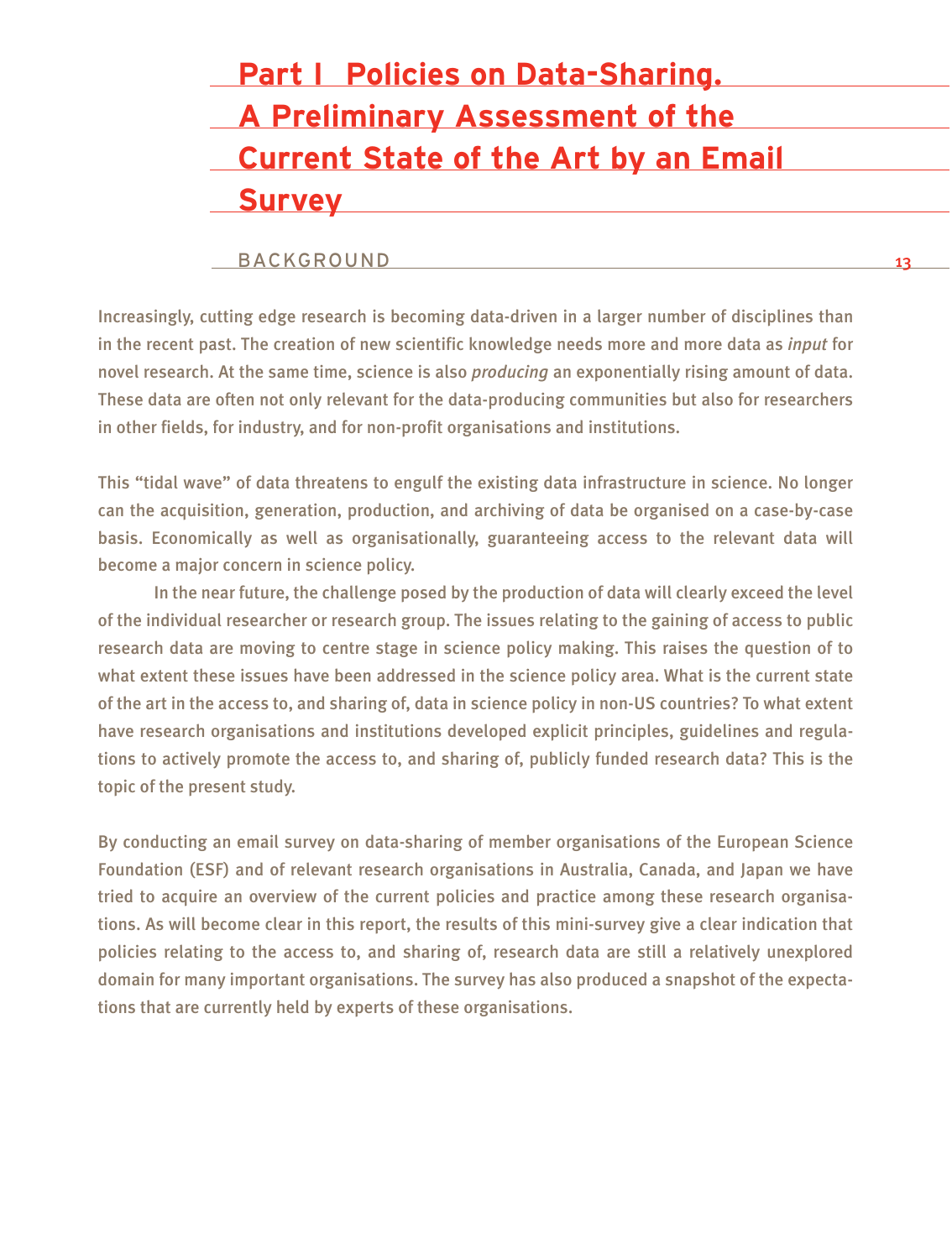# The "tidal wave" the existing data infrastructure

#### QUESTIONS

The questions posed aimed at acquiring a quick overview of the current state of affairs with respect to data issues and identifying those issues that were deemed most important (see Appendix 1 for the full questionnaire and the accompanying letters). Firstly, the organisations were asked to indicate whether the access to, and sharing of, data was addressed by government regulation, and if so by what level of policy making (under discussion, topic in policy documents, or addressed in legislation). Secondly, the question posed was whether the organisation itself had developed explicit policies on data issues. Thirdly, whether the participants expected that data sharing would become an important issue in the next three years. The remainder of the questionnaire was aimed at filling in the details. Amongst other topics, we wanted to know in which fields the participants expected data sharing issues to be the most relevant (both now and in the future), as well as what sort of problems they expected (technical, legal, economic or standard-setting issues).

A draft version of the questionnaire was developed in cooperation with the Dutch Ministry of Education and discussed with the ESF. A questionnaire with 10 questions was then posted on the Web site of NIWI-KNAW (data-sharing.niwi.knaw.nl). In total, 53 institutional addresses obtained from the European Science Foundation were approached by both email and regular mail with an accompanying letter, a letter from the Dutch Ministry of Education and Sciences explaining the survey, and a letter from the ESF asking for cooperation. The organisations were asked to fill in the Web form. Additionally, the three national research organisations in Japan, Australia and Canada were approached. Responses were obtained through the Web site, via regular mail, and by email. Nonrespondents were reminded of the survey and asked to participate. The Web forms were automatically processed with Perseus Survey Solutions software. The documents received by email and regular mail were processed manually.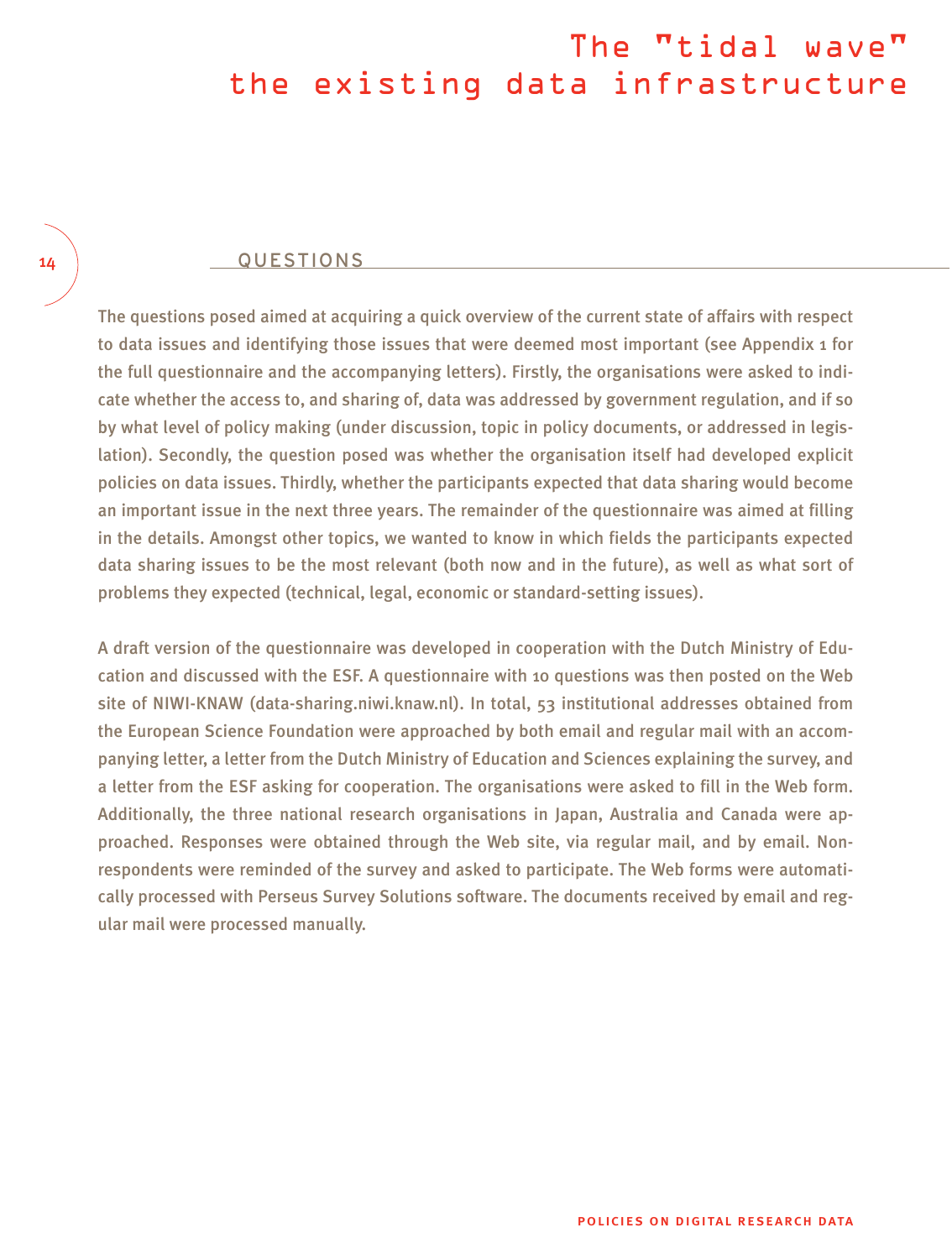### of data threatens to engulf in science.

#### RESULTS – GENERAL OVERVIEW

**Response** In total 31 answers were obtained from 29 different institutions<sup>1</sup> (50 % of the addressees, which is less than expected). The responses are from 21 different countries. This is 78 % of the countries involved in the survey. We have not been able to obtain answers from 6 countries (see Table 1).

#### Response

#### Non-response

Australia, Austria, Belgium, Canada, Czech Republic, Denmark, Estonia, France, Germany, Hungary, Iceland, Ireland, Italy, the Netherlands, Norway, Poland, Slovenia, Spain, Sweden, Turkey, United Kingdom

Finland, Japan, Greece, Portugal, Slovakia, **Switzerland** 

15

*Table 1* Overview of response by country

The organisations addressed The institutions represent different types. Four categories can be distinguished:

- national research organisations and funding agencies
- scientific academies and societies
- research institutions
- governmental bodies

The boundaries between the different categories are not always clear-cut. For example, the relationships between research organisations and ministries may vary from country to country. The same holds for the other types. Scientific academies do not always have the same functions. In Eastern Europe, they tend to combine the role of learned society with that of national research organisation

<sup>1</sup> The Slovenian Academy of Sciences sent in two forms, one filled in by the medical section, the other by the central bureau. The Spanish CSIC also sent in two forms but since these were substantially identical, we have treated these as one form. The Norwegian Research Council and Academy of Sciences responded together in one form.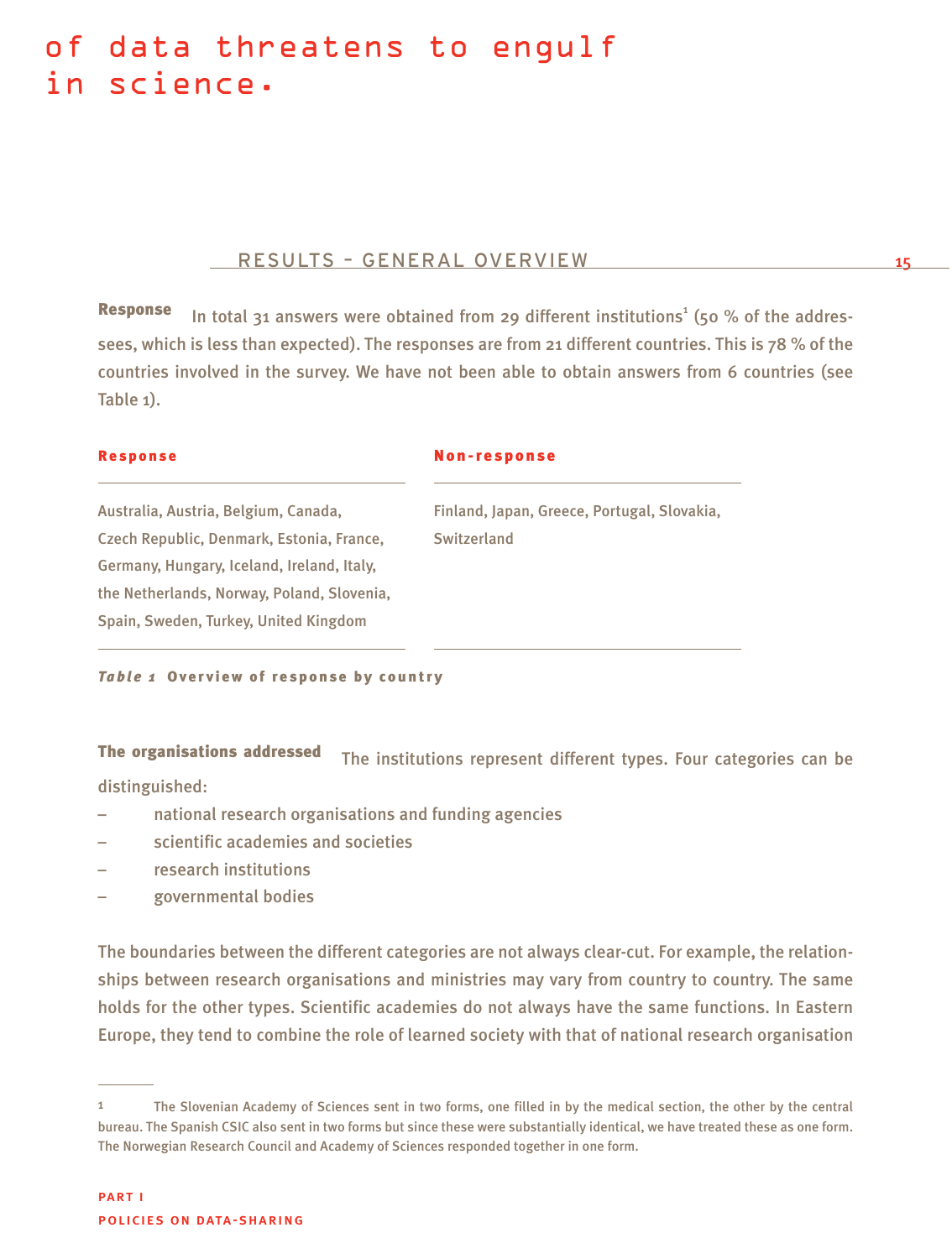running a network of research institutes. This is different from academies of science for which the learned society is the main role.

The national research organisations responded more than average, whereas the reverse holds for the academies and societies. As a result, the national research organisations and funding agencies are over represented in the survey response; the academies are underrepresented (see Table 2).

|                                             | <b>Total</b> | <b>Responding</b> |
|---------------------------------------------|--------------|-------------------|
| <b>Funding Agencies / Research Councils</b> | 27 (50%)     | 19 (66%)          |
| Academies/Societies                         | 18 (33%)     | 6(21%)            |
| <b>Research Institutions</b>                | 8(15%)       | $3(10\%)$         |
| <b>Ministries</b>                           | $1(2\%)$     | 1(3%)             |
| <b>Total</b>                                | 54 (100%)    | 29 (100%)         |

*Table 2* Response by type of institution

Current state of affairs at the national level In slightly more than half of the countries (12 out of 21) from which we derived answers, data sharing is becoming an issue of science policy. In these countries, data sharing is presently under discussion, subject of policy documents, or part of the national legislation according to respondents from these countries. In 8 countries, this is not the case. Only in 2 countries, France and Poland, is data-sharing subject of national legislation. In 6 countries data sharing is part of policy documents but not of legislation. This is the case in: Australia, Canada, Hungary, Iceland, Netherlands and Norway. In 4 countries the issues are under discussion: Estonia, Germany, Italy and Slovenia. The remaining 9 countries are not developing policies on access to and sharing of research data according to the respondents (see Table 3).

It should be noted that in all countries some form of legislation pertaining to data does exist. For example, in the form of privacy-protection, rules on the use of clinical data, and protection of intellectual property rights (which may affect "embedded data"). However, the state of affairs, in different countries, pertaining to more advanced science policy focussing on the promotion of access to

#### 16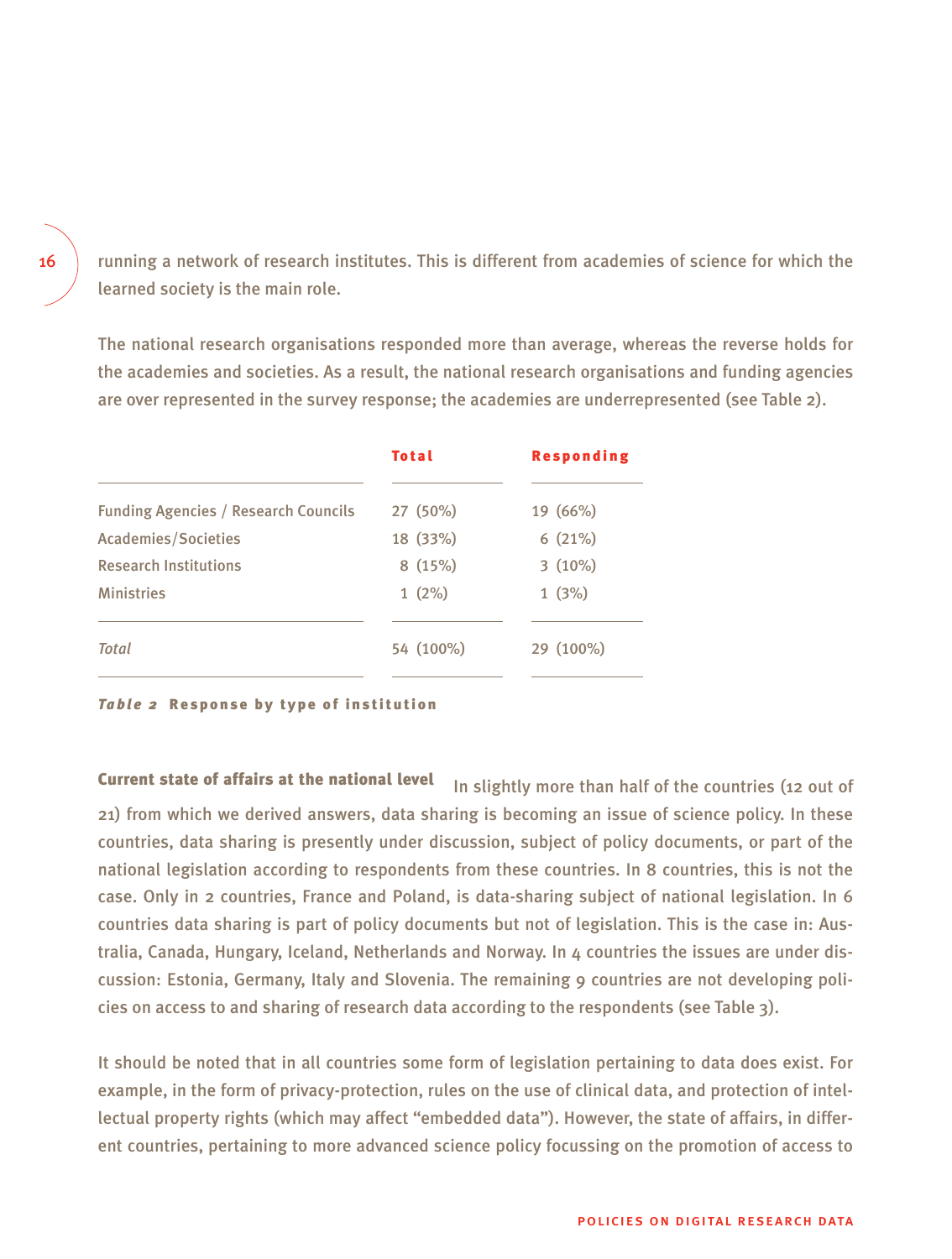# Data sharing is most urgent in the life sciences.

17

| <b>Current state of affairs</b> | <b>Countries</b>                                           |
|---------------------------------|------------------------------------------------------------|
| Legislation                     | France, Poland                                             |
| Part of policy documents        | Australia, Canada, Hungary, Iceland, Netherlands, Norway   |
| In discussion                   | Estonia, Germany, Italy and Slovenia                       |
| No policy in development        | Austria, Belgium, Denmark, Ireland, Spain, Sweden, Turkey, |
|                                 | <b>UK and Czech Republic</b>                               |

*Table 3* Overview of current state of affairs in national data policies

and sharing of research data is rather diverse. For example, in Iceland, national GIS-based databases on Icelandic nature are being developed which run against some major institutional and standard-setting problems. In most countries, this type of initiative is not even under consideration according to the respondents. The historical development of the political system is sometimes an important factor. In Hungary, for example, researchers were obliged by law to supply data on any research topic. Since the political turnover, research institutes have largely ignored this law, resulting in the creation of a new national data and technological information centre in Hungary. Within one country, the situation may be different in different institutions and fields. In Norway, all data from publicly funded research projects in the social sciences are stored and distributed through the Norwegian Social Science Data service, a branch of the Research Council. These data are freely available to students and researchers. However, no such system exists for the natural sciences and technology in Norway.

Current organisational policies Ten institutions have developed some form of policy on issues of the access to, and sharing of, research data. Most institutions (17) have not (see Table 4) $^2$ .

<sup>2</sup> Two institutions did not fill in this question.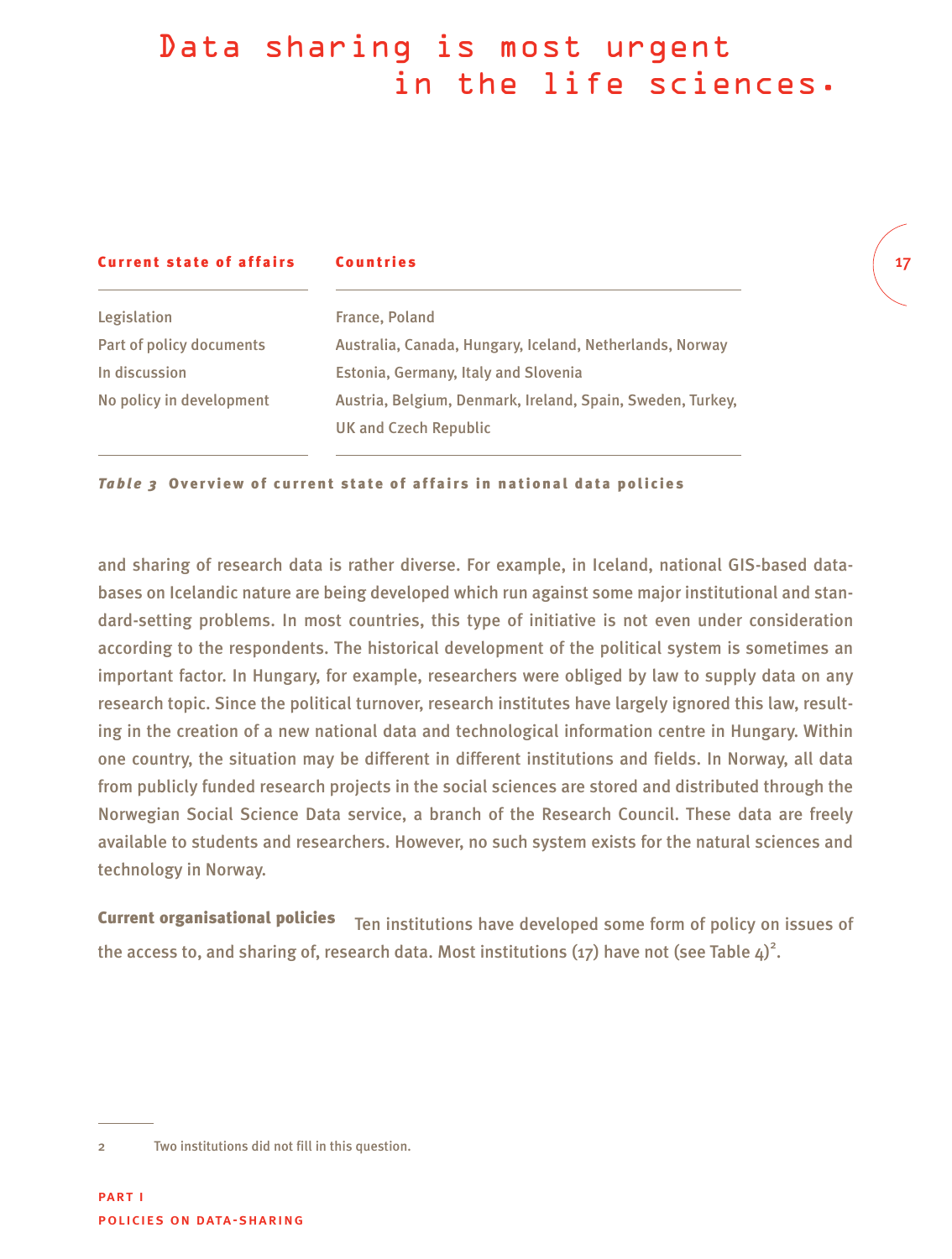|                                      | Data policy developed       | No data policy                  |
|--------------------------------------|-----------------------------|---------------------------------|
| Funding agencies / Research councils | Australia, Canada, Iceland, | Belgium, Denmark, Germany,      |
|                                      | Netherlands, Norway         | Italy, Spain, Slovenia, Sweden, |
|                                      |                             | <b>Turkey, UK</b>               |
| Academies / societies                | Hungary, Norway, Slovenia   | Austria, Estonia, Ireland,      |
|                                      |                             | Slovenia (Med.), Czech Republic |
| <b>Research institutions</b>         | France, Italy               | France                          |
|                                      |                             |                                 |

*Table 4* Organisational data policy by type of institution

Although a majority of the respondents have not developed data-sharing policies so far, a small majority does expect to develop policies on data-sharing in the near future: 9 out of 17. Seven organisations do not have this expectation: the Austrian Academy of Science, the Royal Irish Academy, Information and Innovation Systems at INRA (France), FWO (Belgium), the research councils EPSRC and NERC (UK), the Slovenian Research Council, the Swedish Research Council and the Czech network of universities and the academy CESNET.

### POLICY ACTIONS AND VARIATION BY SCIENTIFIC FIELD

The specific forms of data sharing may vary by scientific discipline or field. It is therefore relevant to know in which fields the research organisations and academies expect that issues of data sharing will become most pressing. According to the respondents in this survey, the access to, and sharing of, research data will be an issue in all scientific and scholarly disciplines. The respondents did, however, identify a field in which data sharing is most urgent: the life sciences. The humanities, on the other hand, are least expected to be confronted with issues of data sharing. In the classical experimental sciences such as chemistry and physics, some respondents indicated that data sharing might not be such an urgent problem because existing practices and databases may usually be sufficient to provide for the data needed. This may, however, be quite different in new, multidisciplinary, fields (such as materials science and nano-technology) and in fields, which use large data generating instruments (such as high energy physics and astronomy).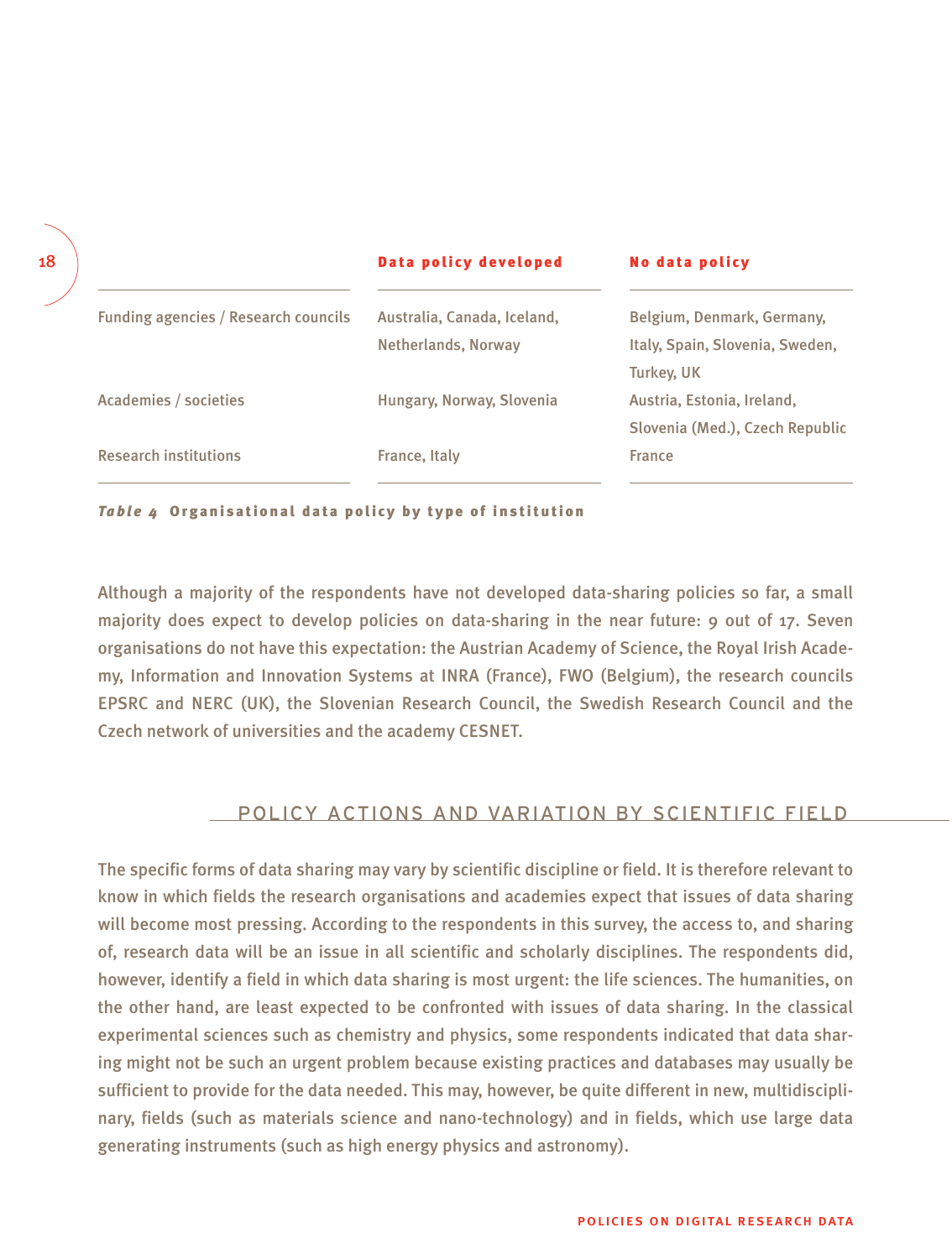We also inquired about the type of activities, which were undertaken by organisations with a policy on data sharing, broken down by field. The answers show no relationship between the type of policy action (from non-binding recommendations to legislation) and the scientific field. This means that if organisations are involved in, for example, the formulation of recommendations, they tend to develop this for all fields for which they bear responsibility. Asked about the type of policy action they expected for the future, "development and implementation of regulation" was the most frequently mentioned, followed by the formulation of "non-binding recommendations". Two respondents only expected legislation in countries where it does not yet exist.

An important issue in data sharing is also the identification of the nature of barriers and problems that may prevent the further development of data-sharing practices in the sciences and humanities. The respondents were asked to identify which type of problem they expected to encounter in the future development of their policies on the access to, and sharing of, research data. This resulted in the following rank order (see Table 5).

| <b>Type of problem</b>                | <b>Number of responses</b> |  |
|---------------------------------------|----------------------------|--|
| legal problems (among others privacy) | 9                          |  |
| technical problems                    | 9                          |  |
| standards                             | 8                          |  |
| institutional barriers                | З                          |  |
| prohibitive cost                      | 3                          |  |
|                                       |                            |  |

*Table 5* Types of problems expected in data-sharing policies

Lastly, we inquired about the nature of the activities developed under the guidance of the research councils and academies. This should give some insight in the type of expertise that is, and will be, developed by the respondents. Selling data is definitely not popular among the respondents: only 3 organisations are active in this respect. The funding and/or management of data archives and depositories is presently, and probably also in the near future, the most practised type of activity that is included in the policies of the respondents (see Table 6).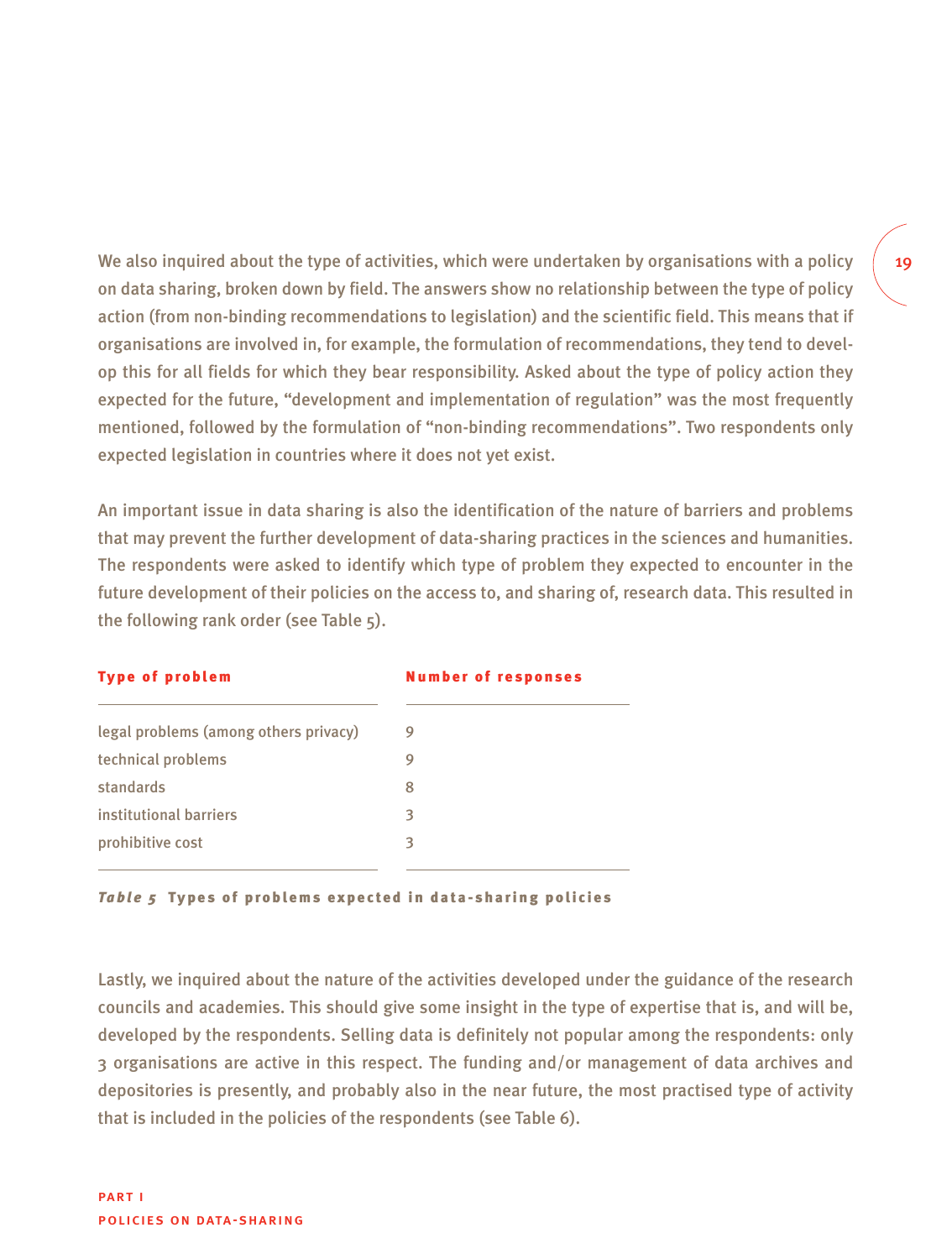### US institutions seem to be at

| <b>Type of activity</b>                                 | <b>Number of respondents</b>          |
|---------------------------------------------------------|---------------------------------------|
| Funding/managing data archives                          | 12                                    |
| Co-operation with governmental data collecting agencies | 11                                    |
| Co-operation with national archives                     | 9 (plus 1 which is itself an archive) |
| Selling/buying data from commercial firms               |                                       |
|                                                         |                                       |

*Table 6* Type of activities in data-sharing policies

20

### IS THERE A RELATION BETWEEN NATIONAL AND ORGANISATIONAL DATA POLICIES?

The survey results give a clear indication that there is a statistically significant relationship between the existence of policies on issues of data sharing and the existence of national policies on these issues.

On the basis of the questionnaire, it is possible to construct four different types of data-sharing configurations. These are:

- Type A Respondents which have a policy on data-sharing in a country where data-sharing is an issue at the national level
- Type B Respondents which have a policy on data-sharing in a country where data-sharing is not an issue at the national level
- Type C Respondents which do not have a policy on data-sharing in a country where data-sharing is an issue at the national level
- Type D Respondents which do not have a policy on data-sharing in a country where data-sharing is not an issue at the national level

This typology is basically a table showing two dimensions: national policies and organisational policies (see Table 7).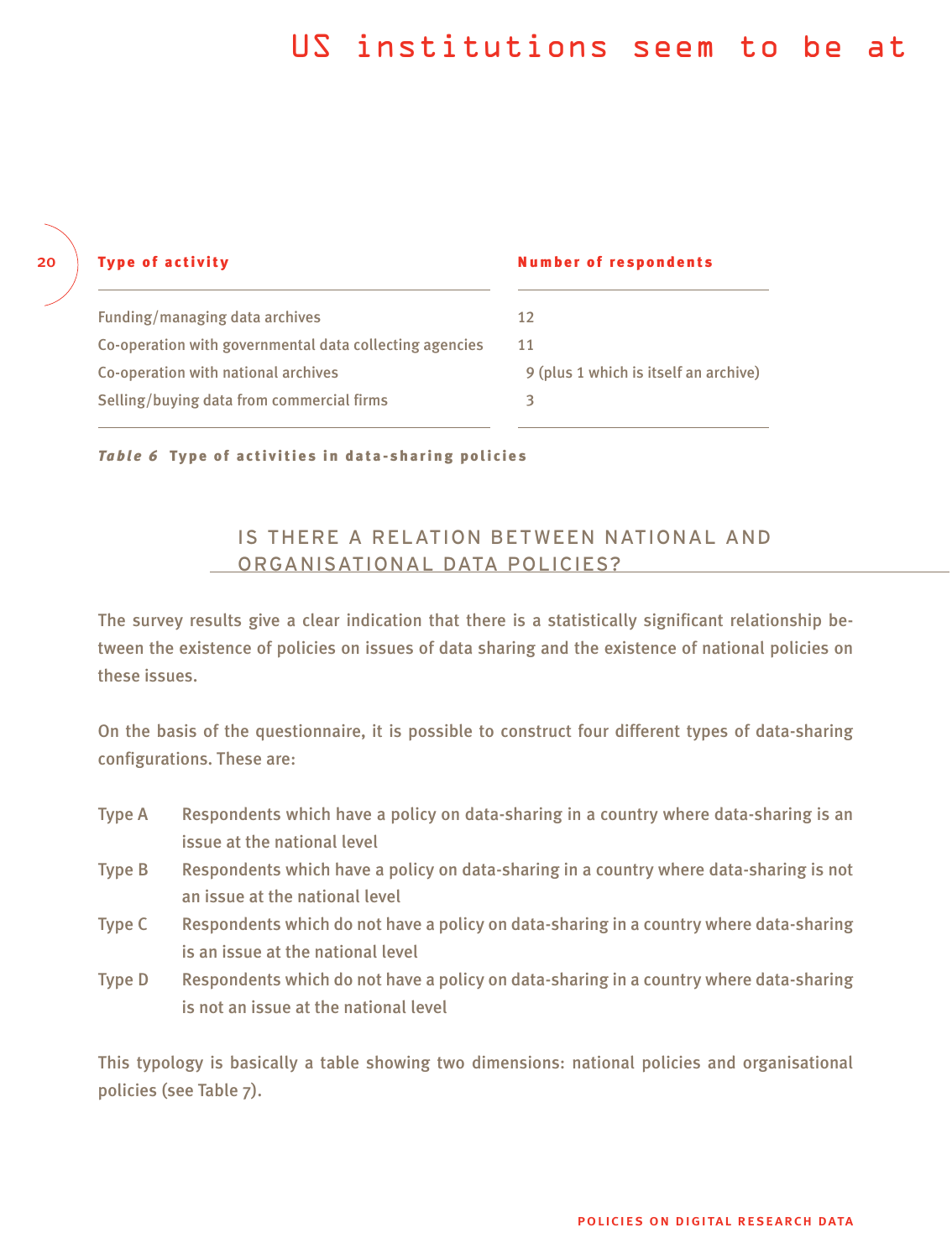# the forefront of data sharing policies.

|                              | <b>National policies: yes</b> | <b>National policies: no</b> |
|------------------------------|-------------------------------|------------------------------|
| Organisational policies: yes | 10                            |                              |
| Organisational policies: no  |                               | 14                           |

### *Table 7* Correlation between national and organisational policies on data sharing

This relationship is statistically significant at the one-promille level, which means that the probability that this relationship is due to chance is less than one in a thousand<sup>3</sup>. The total number of observations is small, but this also holds for the whole population of institutions and countries. The level of non-response does not affect the correlation between data-sharing policies at the level of the nation and the level of the institution<sup>4</sup>.

21

The correlation is also substantially significant because it is not self-evident that initiatives in science policy at the national (or international) level lead to related changes in research organisations and funding agencies. Science policy is a political domain and hence relatively independent of the domain of scientific institutions. If novel themes like data-sharing do indeed "carry over" from the political domain to the institutional (which is suggested by the correlation), it may underline the practical relevance of formulating policy principles and guidelines at the national and international level in policy documents.

### CONCLUSIONS AND DISCUSSION

Data sharing is still in its infancy as a policy issue in non-US countries. Most respondents have not yet developed explicit policies and guidelines on data sharing. This is confirmed by the interest of respondents in being informed about activities of the OECD/CSTP Working Group on Data Sharing in the future. Only 16 of the 29 respondents wish to be kept informed. Nevertheless, the majority of

 $3$  Chi Square = 17.04 with 1 degree of freedom, hence p  $\langle 0.001, 1 \rangle$ 

<sup>4</sup> The effect of the non-response has been calculated on the basis of the known distribution of non-responding institutions over countries. In each possible configuration, the correlation turned out to be statistically significant.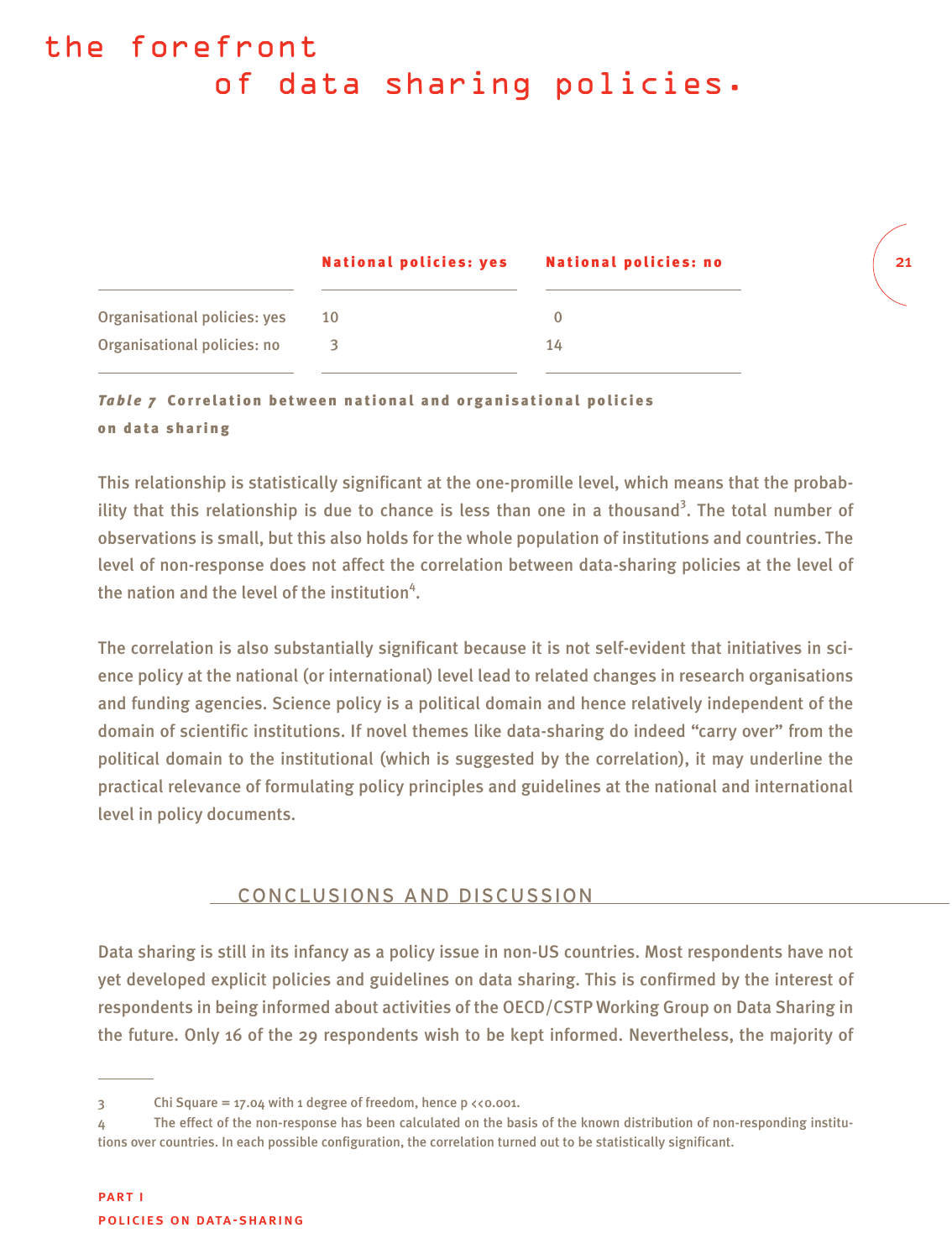research councils and academies expect that the access to, and sharing of, research data will become an important issue in the next three years. This is underlined by the fact that the respondents to this email survey tend to prioritise more consequential forms of policy initiatives (such as the formulation of regulation) above less consequential forms (such as non-binding recommendations).

The respondents expect that data sharing will become an issue in all scientific and scholarly fields. The life sciences have, however, been identified as the field in which guidelines on data sharing may be most urgent. The main problems respondents expect with respect to data sharing are technical difficulties and descriptive standards, legal restrictions and institutional barriers. Considerations of financial costs are not deemed so important.

Selling and buying data is not a major activity of the respondents. This may point to an intriguing paradox in the future. Although the life sciences are mentioned as the area where data sharing is most urgent, the respondents do not expect to be very active in selling data to, or buying data from, commercial firms. As is well known, the life sciences have become commercialised in many ways, also with respect to data handling. This may become a matter for further consideration if the trend of commercialisation affects access to research data.

Given the spread of existing national policies and policy documents on data sharing over different countries, it seems worthwhile to study the nature of these policies more in-depth and compare them in more detail with existing regulation in other countries. This may be of more relevance, as those research organisations, which expect to undertake future action, tend to emphasize binding regulation as their priority. Identifying key problems in the development of this type of regulation may therefore be useful.

There is a clear relationship between the national and organisational level of policies with respect to the access to, and sharing of, research data. This is first indicated by the statistical correlation found in this survey between the existence of a policy on data sharing at the national level and the existence of these policies at the institutional level. This may point to the intimate relationship between national science policy and national research organisations. It may also be related to the relative novelty of the issues of data sharing. New themes may perhaps "carry over" relatively easily, which would point to an agenda-setting role of national science policy. Secondly, the relationship is indicated by the difference of the results of this email survey and the findings of the Web survey

#### 22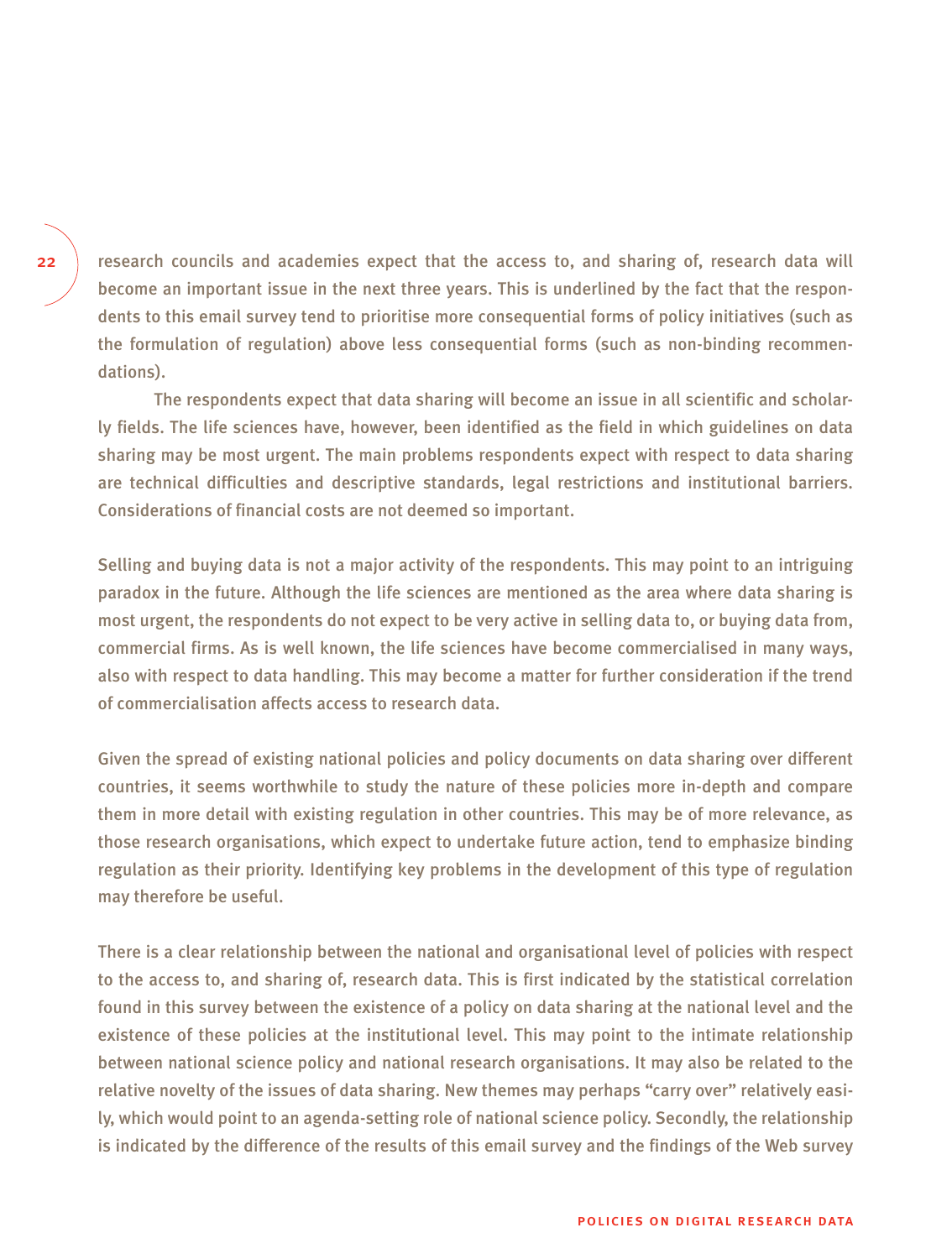# Data sharing is still in its infancy as a policy issue in non-US countries.

of data-sharing policies and principles in the US (see part II). In the US, there exists both a political tradition in which public access to data is seen as crucial and a set of federal laws that regulate how research organisations and institutions should provide access to research data and facilitate the sharing of research data. This has created a regulatory context to which research organisations seem to have adapted by developing explicit principles, policies and guidelines. Outside of the US this is not (yet) the case.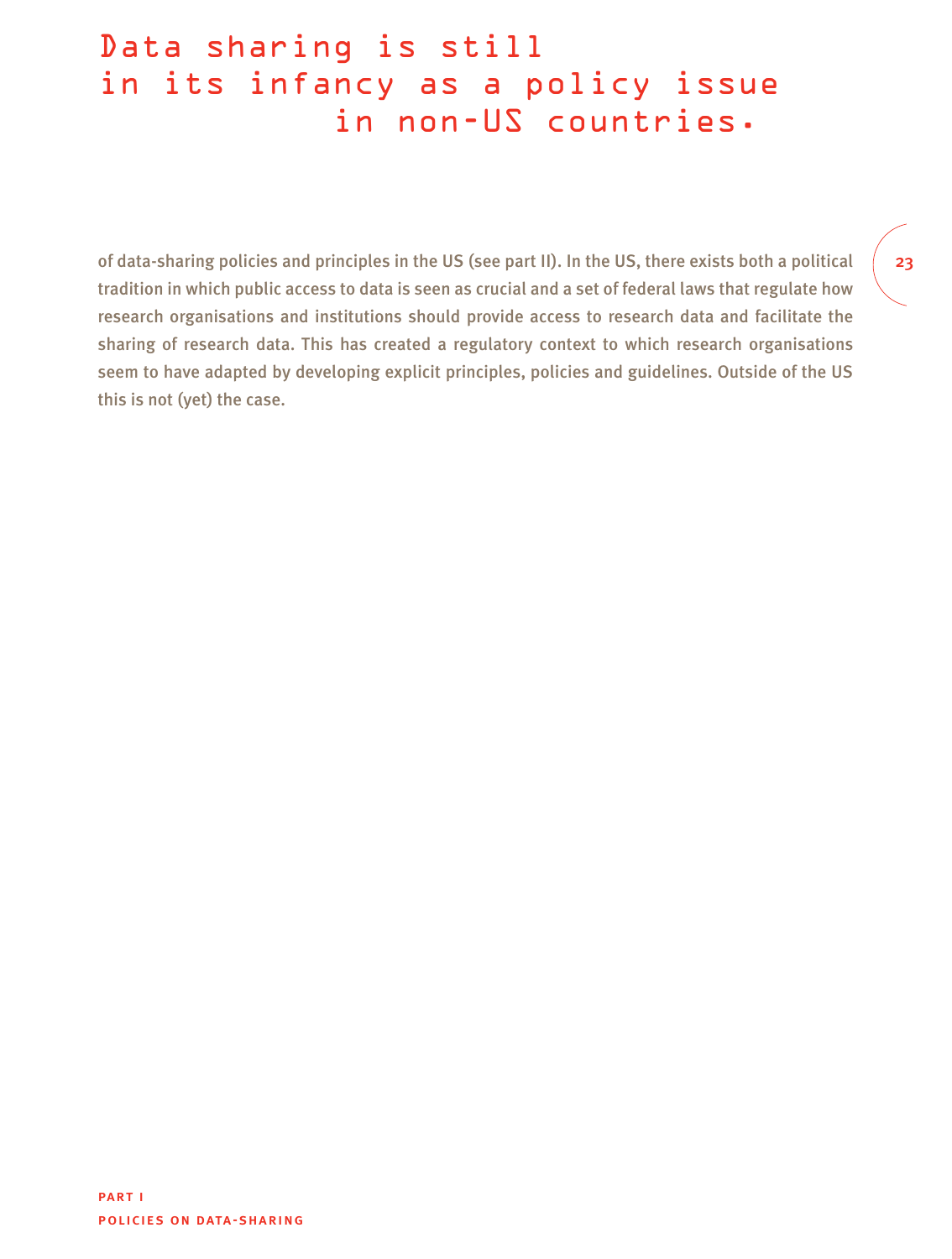Scientific databases are "non-linear accelerators of research".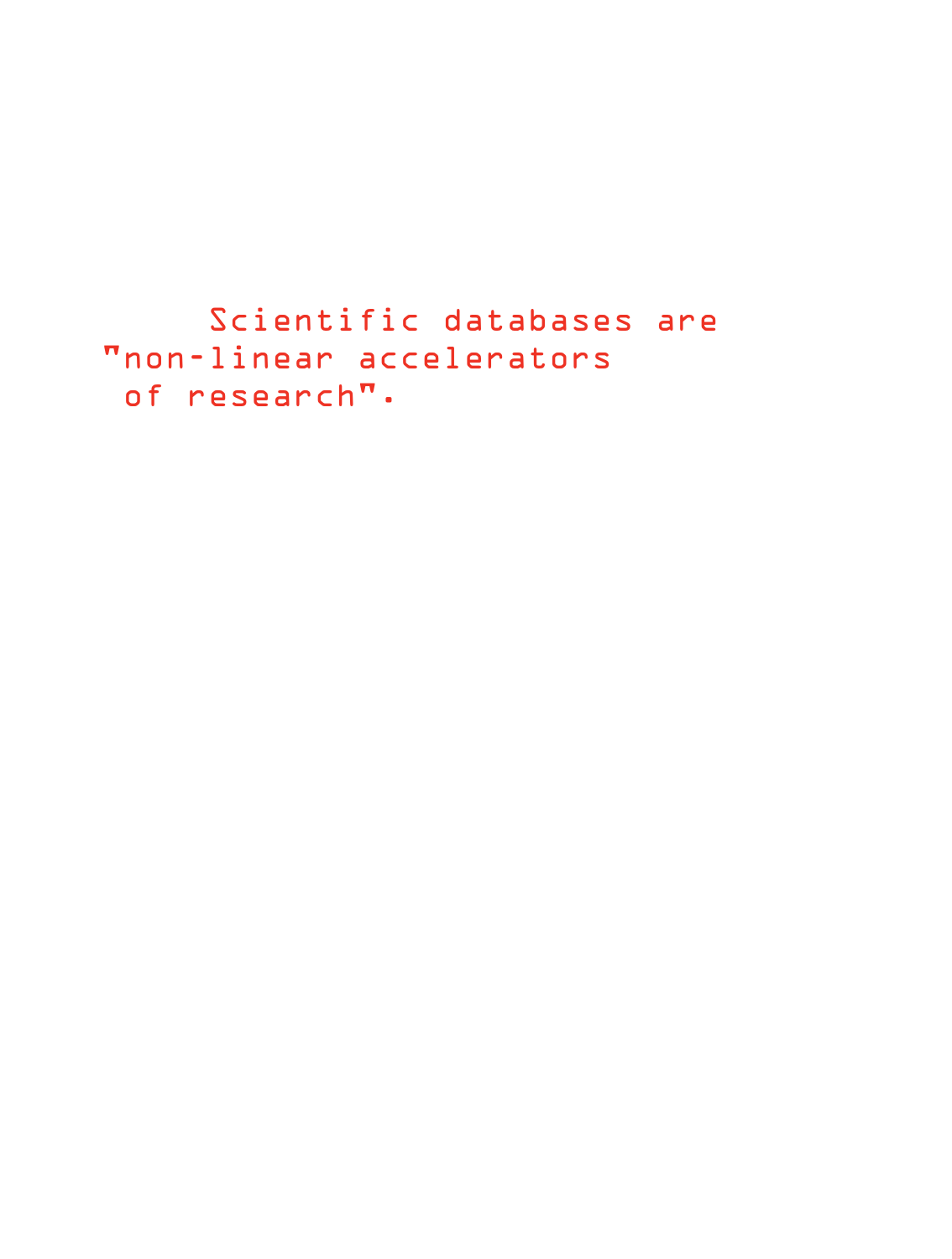| <b>Part II Access to and Sharing of</b>    |
|--------------------------------------------|
| <b>Research Data - The Policy Context.</b> |
| <b>A Web Scan of Principles and</b>        |
| <b>Regulations in the US</b>               |

つに

#### BACKGROUND

The United States is probably the largest data producer in the world. Government agencies, scientific institutions, and commercial companies generate enormous amounts of data on a daily basis. Due to digitisation, data producing capabilities are also increasing exponentially. "There is barely a sector of the economy that is not significantly engaged in the creation and exploitation of digital databases, and there are many – such as insurance, banking, or direct marketing – that are completely database dependent" (National Research Council 1999). Scientific and scholarly research is no exception to this general trend. Increasingly, the creation of new knowledge is dependent upon gaining instant access to research data as well as the capacity to store massive amounts of generated data in a fast and reliable way. Scientific databases are proving to be "non-linear accelerators of research" (Cerf 1999). In some scientific fields a tradition of data sharing has evolved through the daily operation of large scientific instruments, e.g. high-energy physics (CERN), or networks of observatories, e.g. radio astronomy (Schillizzi 2000). In other fields, however, large-scale data sharing has been confronted with technical and social barriers, e.g. brain research (Jennings 2000; OHBM 2001) and genetics (Stokstad 2002).

This has led research funding agencies and scientific societies to start developing explicit policies and regulations to promote the economic use of large-scale research instruments or networks of instruments. US institutions seem to be at the forefront of this new domain of science policy. This is partly due to the dominant role of American researchers in a number of fields, especially in natural and life sciences (it is less so in the social sciences and humanities). It is also related to the political tradition in the US in which open access to government data for all citizens is seen as one of the corner stones of democracy and the constitutional state. As a consequence, data generated with public money (including scientific data) were freely available to all. However, in the last five years the status quo has been challenged by new economic, technological, and legal developments concerning (digital) databases. Digital technologies play a paradoxical role in this development. They may enable a radically heightened scale of data sharing as well as allowing for an increased level of control over data by its owner or provider. Since shared access to data seems to have become more important than ever for the creation of scientific knowledge, analysis of the contradictory tensions surrounding practices of data sharing seems pertinent for policy. As will become clear from this study and its comparison with the state of affairs in European data-sharing policies, the political and legal context does affect the ways in which institutions organise access to and sharing of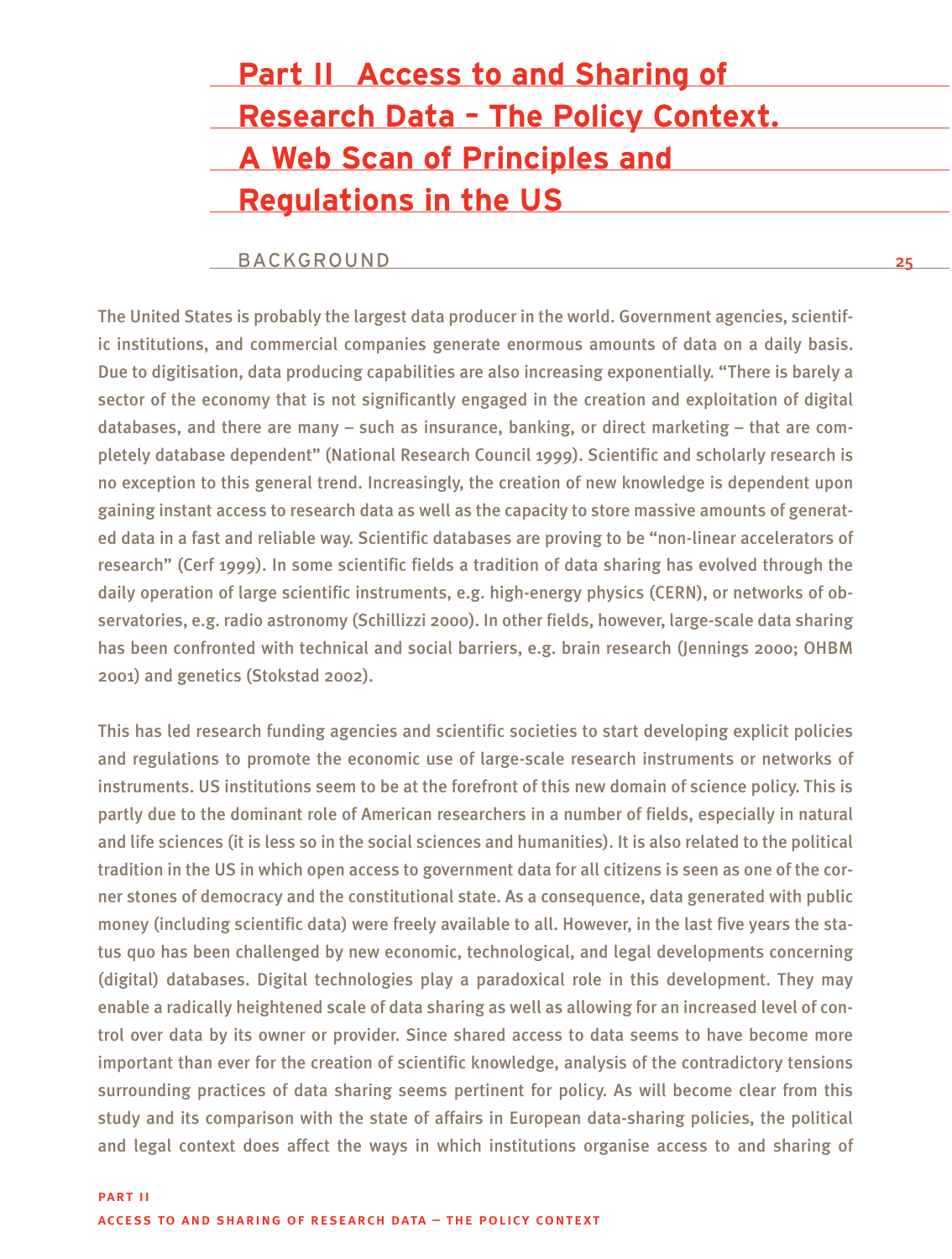### Scientific organisations to be very

26

research data. The question of whether clear policy principles and guidelines have been formulated at the international and national level does matter. However, this does not mean that the relationship between policies and rules and the practice of data sharing amongst scientists is straightforward (Hilgartner 1998). For the individual researcher or research group, the policy and regulatory context provides a set of additional pressures which he needs to reconcile with other pressures in his research practice, such as the complexity of the research tasks themselves, pressure from peers and local institutional structures. Shaping the institutional contexts of research practices is probably one of the most effective ways of influencing the way research is being executed. For example, by the creation of legal boundaries for research, the imposition of conditions under which research is being funded, and the creation of infrastructures which can be used by researchers. In the United States all three dimensions have been implicated in attempts to promote access to, and sharing of, research data.

### THE POLICY AND TECHNOLOGICAL CONTEXT OF ACCESS TO RESEARCH DATA

The Web documents providing the policies and regulations on shared access to data reflect these pressures on the ways that research is being performed. The following organisations have been included in this study (see Appendix 3 for this study's methodology):

- National Research Council NRC www.nas.edu/nrc
- National Science Foundation NSF www.nsf.gov
- National Institutes of Health NIH www.nih.gov
- National Aeronautics and Space Agency NASA www.nasa.gov
- American Association for the Advancement of Science AAAS www.aaas.org
- National Archives NARA www.nara.gov
- National Endowment for the Humanities NEH www.neh.gov
- Inter-University Consortium for Political and Social Research ICPSR www.icpsr.umich.edu
- Organisation for Human Brain Mapping (OBHM) www.humanbrainmapping.org
- Global Change Data and Information System (GCDIS) www.globalchange.gov
- Committee on Data for Science and Technology (CODATA) www.codata.org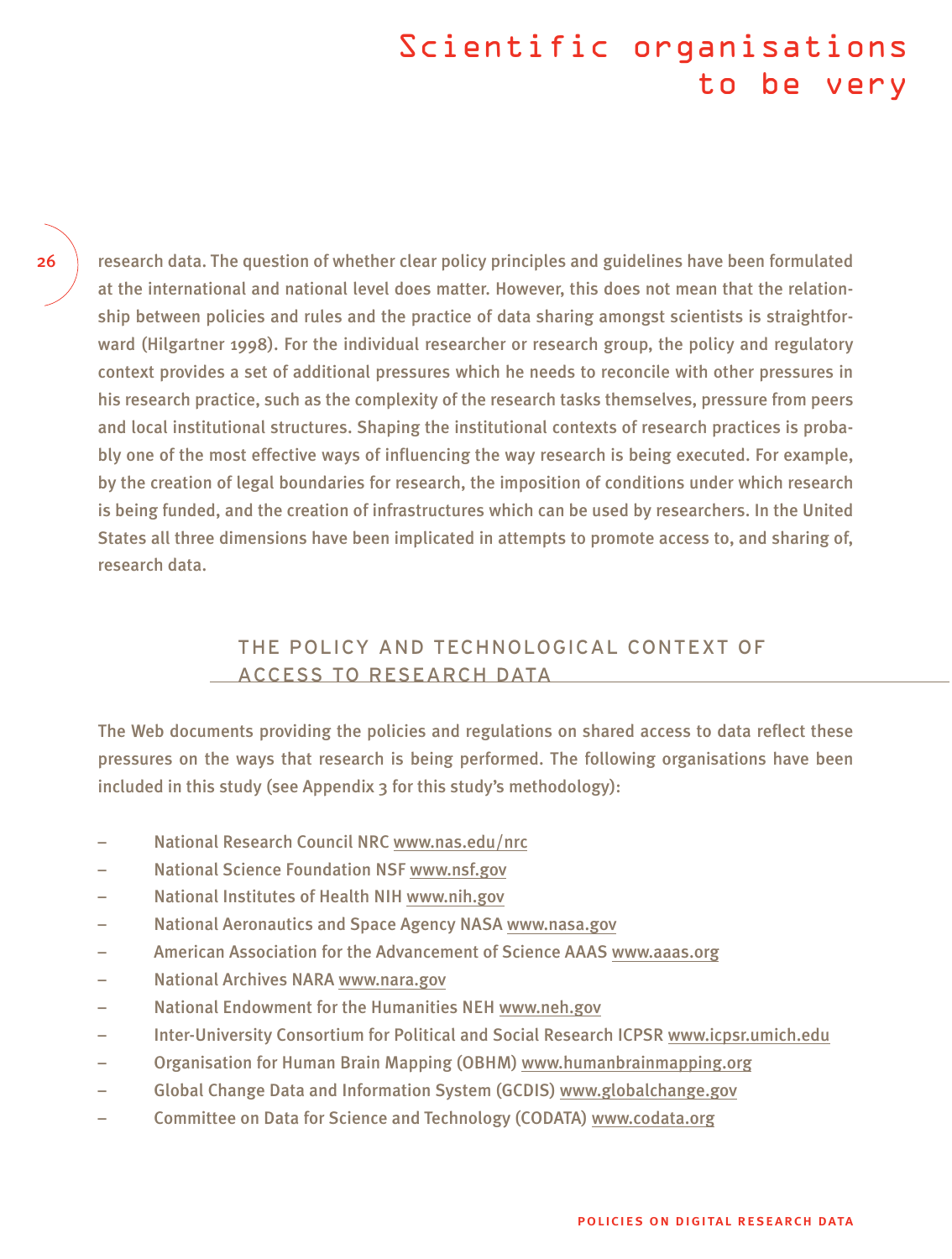### do not expect active in selling data.

The results were also compared with documents from the European Science Foundation ESF www.esf.org. As most documents referred to ongoing debates about legal initiatives and (partly conflicting) legislation, additional documentation on these debates was also collected and included in the analysis.

The present state of regulation with respect to the access to and sharing of research data has mainly been shaped by two different federal laws in the US: the Freedom of Information Act, and the Bayh-Dole Act (see Appendix 4):

- In 1999, the Freedom of Information Act (FOIA) was extended to explicitly include research data. A provision was inserted in the Omnibus Appropriations Bill (Public Law 105-277) to change federal regulations in order to allow broader access to federally funded research data. The provision meant that *all* federally funded research data could be accessed through the mechanisms laid out in the Freedom of Information Act. The scientific community was opposed to the proposal, arguing that it threatened to undermine the integrity of the research process. Nevertheless, Congress adopted the extension of the FOIA, although the White House Office of Management and Budget limited the scope of the amendment in implementing its provisions in regulations. Scientific institutions that are also federal agencies (such as the National Institutes of Health) have since developed principles and policies to deal with requests for information under the FOIA.
- The Bayh-Dole Act of 1981 is aimed at the commercialisation of research results by granting patent rights to universities for inventions developed with federal funds. This includes exclusive licensing. Its reach has since been broadened, and the Act seems to have led to a substantial increase in the number of patents filed by universities, research institutes and individual researchers. The Bayh-Dole Act may have impeded the sharing of data involved in the preparation of patent applications. A patent, on the other hand, is a form of publication and does not itself limit the use of the underlying data.

Other legal frameworks shaping shared access to research data in the US are:

– The Privacy Act of 1974, which provides certain safeguards for the use of information, maintained in a database, about individuals. These safeguards include the right of individuals to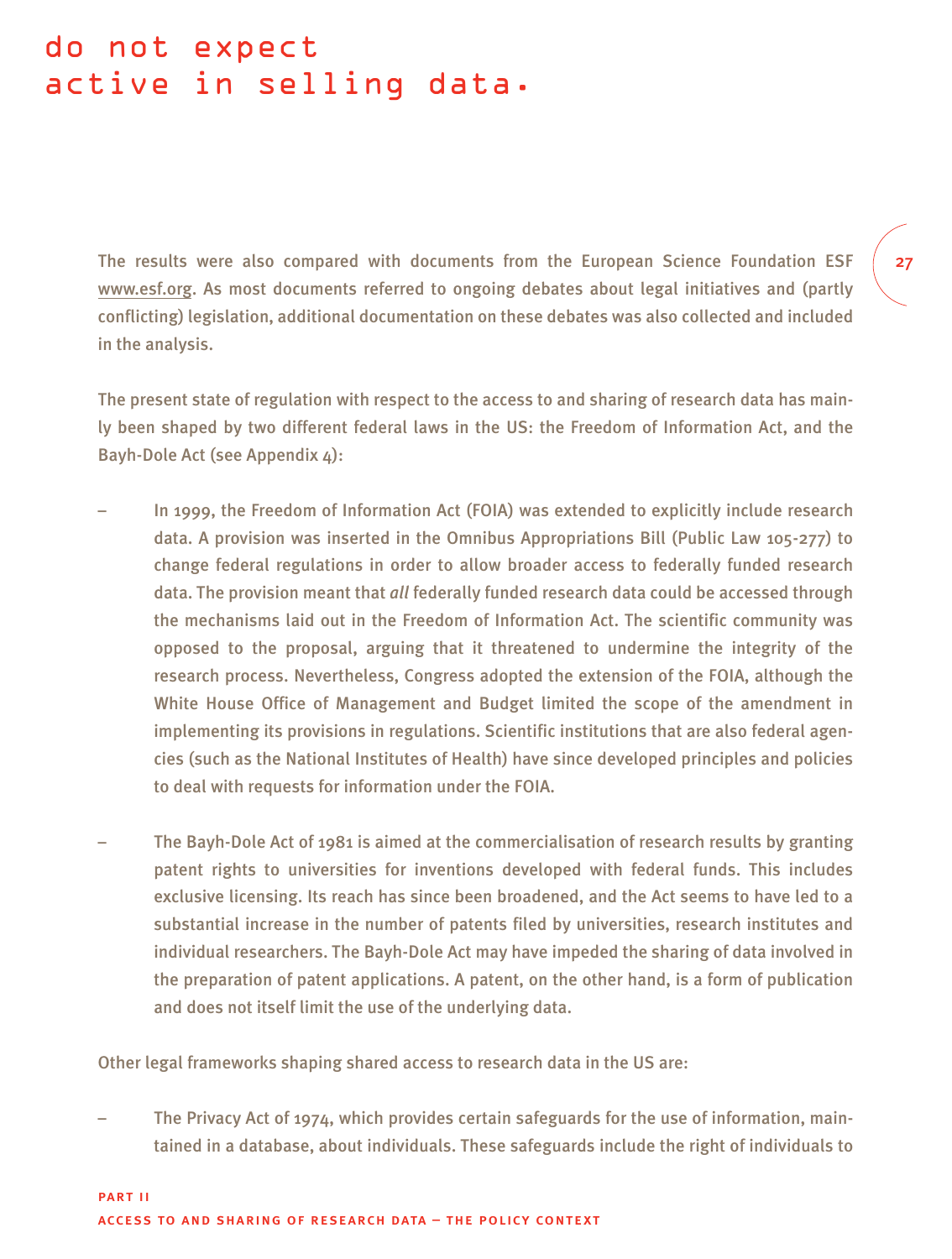### The costs of data handling and storage keep falling.

determine what personal information is maintained in Federal agencies' files (hard copy or electronic) and how it is used, to have access to such records, and to correct, amend, or request deletion of information in their records that is inaccurate, irrelevant, or outdated.

- The "fair use" exception in copyright law, which enables scientists to use copyrighted material freely in many cases and under certain conditions. The exception is rooted in the constitutional right of free speech under the First Amendment. It enables the use of all factual data in a copyright protected database as long as the creative elements in the database are not being reproduced. However, new forms of database protection may threaten exemption of copyright under the fair use exception.
- Software protection under patent law, which has been implemented since a law case in 1986. The US Patent Office changed its policy in the 1990s and it is now possible to patent algorithms. As a consequence, software falls both under patent law and under copyright protection. The algorithm and related advances in software technology are protected by patent law (as the idea). The final product is protected by copyright (the expression of the idea).
- Anticircumvention rules in the new US copyright law (the Digital Millennium Copyright Act) may, in the near future, threaten the possibilities for scientists to use digital data that is protected by encryption or other technical means (Samuelson 2001). The DMCA specifically forbids the bypassing of technical measures imposed by copyright owners to limit access to their works. It also outlaws the manufacture or distribution of technologies designed to circumvent such technical measures. Finally, it makes the removal of copyright management information, such as digital watermarks, illegal. Since all digital data can be protected with this type of encoding, the anticircumvention rules may have an impact on access to research data in more areas than computer science alone. The combination of detailed technological control over the use of data and information, together with the DMCA, may have severe downstream consequences for the reuse and redistribution of research data. However, the extent to which this will happen is unclear.

The regulation of shared access to data is not only shaped by legal frameworks and federal laws, but also by the technological and economic context of the information and data. Scientific data have predominantly become digital data distributed through the internet and stored in digital media.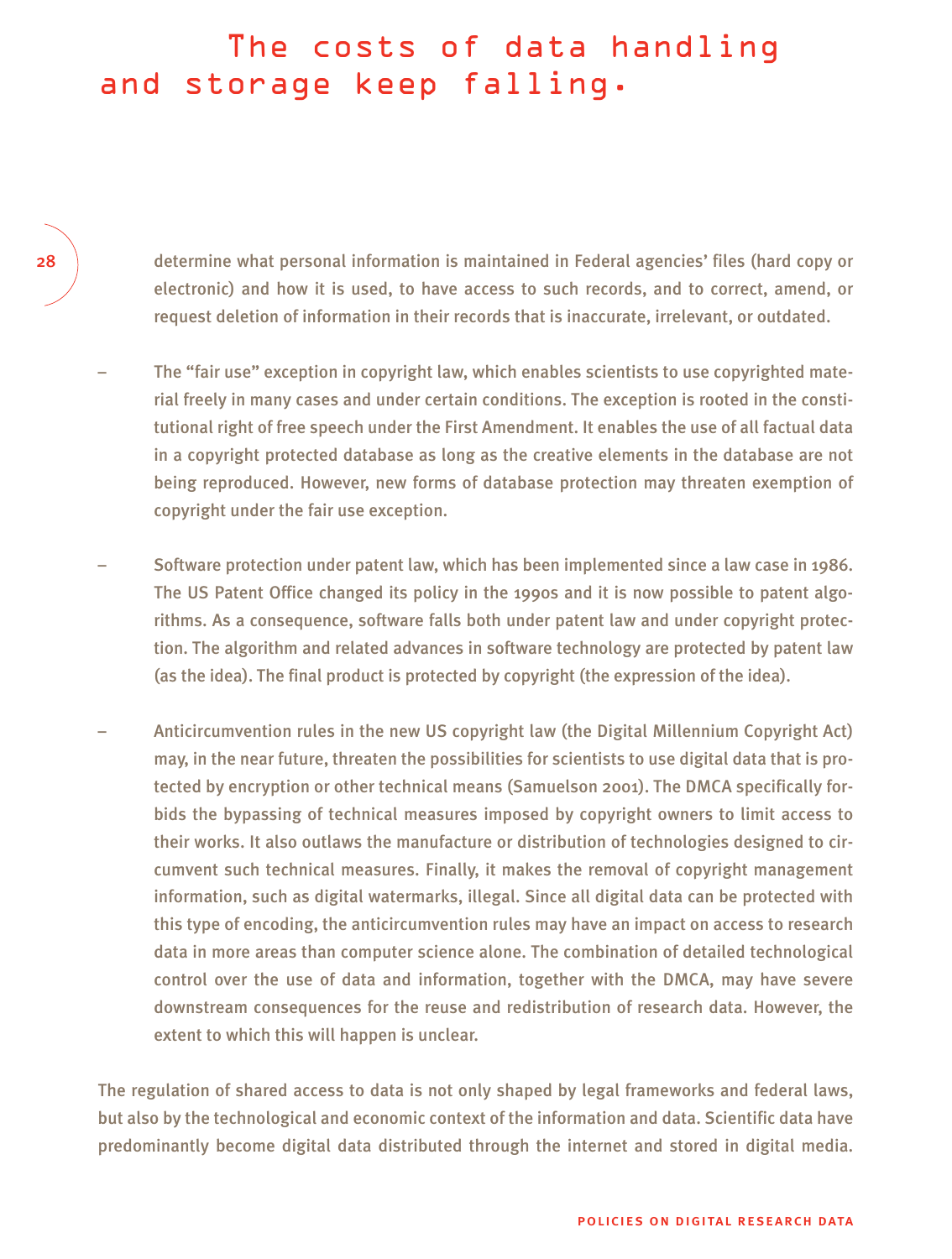Hence data have the same economic characteristics as information goods in general (Varian 1998). Data generation is very expensive, but its distribution or copying is cheap. Moreover, due to digitisation, the costs of data handling and storage keep falling. Many scientific data are generated by a sole source, or in a unique situation, which creates a natural monopoly for the data producer. Data are now usually stored in digital databases, often with (protected) access interfaces over the internet. The digitisation has led to a blurring of the boundaries between data and more aggregated forms of information. This may already happen at the level of scientific instruments when some form of processing of the raw data takes place even before the researcher sees them. As a consequence it is often difficult, or even impossible, to isolate data from its informational context. Often this does not even make sense for the user. Processed data are generally easier to interpret and use than raw data, which may be completely meaningless outside of the context of their generation. This may lead to a paradox with respect to data sharing if data processing was based on certain field-specific assumptions and discipline-specific standards. In those situations, the processing of data may make them less easy to use outside of their original disciplinary context whilst at the same time making them easier to interpret. This is one of the reasons why setting standards for data formats in order to promote the re-use and sharing of data can be such a daunting task, especially in interdisciplinary or hybrid contexts. In these contexts, the economic mechanisms and institutional incentives favouring data sharing are often also lacking.

These economic and technical characteristics of scientific data have been the subject of different, and often conflicting, legal regimes and initiatives. Traditionally, data have been free and not subject to copyright rules or of exclusive property rights. The increased economic role of data through digitisation triggered attempts to introduce new forms of data protection, some of which may significantly influence data sharing in scientific research. This relates to key characteristics of digital information and data:

– Digitisation has greatly enhanced the ease of copying and distribution of large amounts of data. This has been perceived by parts of the database industry as threatening, especially by the music industry and producers of various directories. As a result, in the 1990s, a lobby emerged to increase the legal protection of databases (see below). It should be noted, however, that most databases are protected by the copyright covering creative elements of a database. The facts themselves are not protected (even if collecting them was labour-intensive) but the organisation of the databases, the arrangement of the information, and the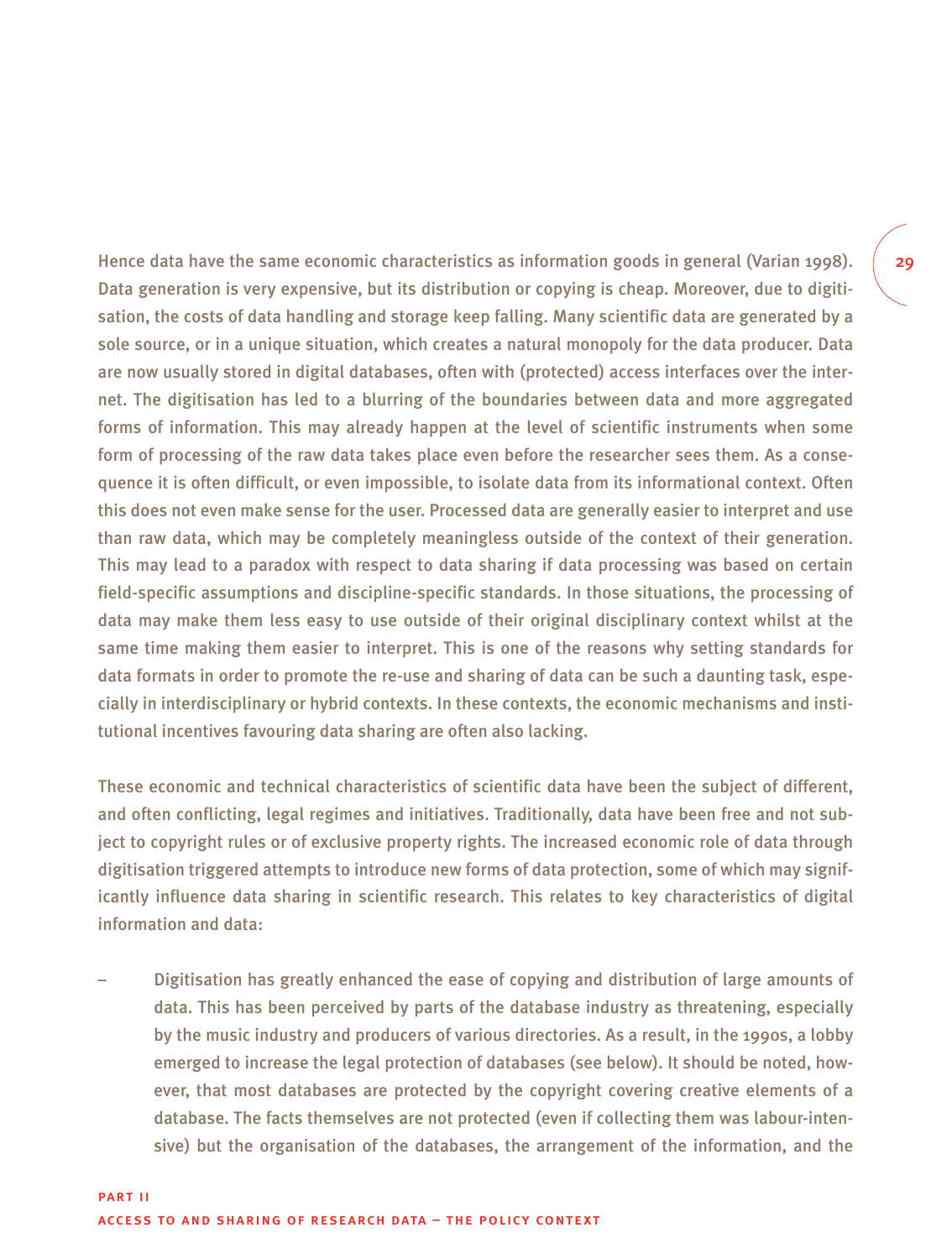### Many scientific data are generated or in a unique situation,

coordination of the database are. Patents may also protect some elements of a database. Most databases that are used by scientists are either in the public domain (like all databases of the US federal government) or are covered by copyright law.

– The digital environment has greatly enhanced the possibilities to prevent unauthorised use of data with technological and legal means. Encryption technologies enable a database producer to limit access to the database. As most digital databases are highly dynamic entities, and their value depends on the frequency with which databases are being updated, the nature of the economics of databases has been transformed. Users do not buy the database itself anymore, but increasingly licence the rights of access to the database. This has important downstream consequences because the license (or a private contract) may impose important constraints on the use of even the most factual of data. This is especially important for science since much scientific research involves the merging of data from a large number of different sources and their redistribution in a new compilation and transformed format. Contracts, coupled with technological constraints, can put severe limits on this type of data use. Whether database owners will have an interest in impeding scientific research in this way, and if so to what extent, is presently an open question.

The discussion in the U.S. on data sharing has also been influenced by European legislation, which was adopted in response to pressure from parts of the database industry. This debate has not (yet) led to new rules with respect to access to research data. It has, however, stimulated representatives of both the scientific community and the federal government to restate their basic principles on access to scientific information and data (see below). This debate hinges upon the economic impact of digitisation:

– In 1996, the European Union adopted a strong form of legal protection of databases in its Directive on the Legal Protection of Databases. Since then, the directive has been incorporated into national law in the member states and in a number of affiliated states. The main difference from copyright law is that "the sweat of the brow" of the database producer is protected, not just the creative elements. If the investment of the database producer is substantial, the producer has the right to prevent the extraction or reuse of any substantial part of the database. This right pertains to downloading, copying, printing or reproduction in any form (Hugenholtz 2001). The right holds for 15 years from the date of completion of the data-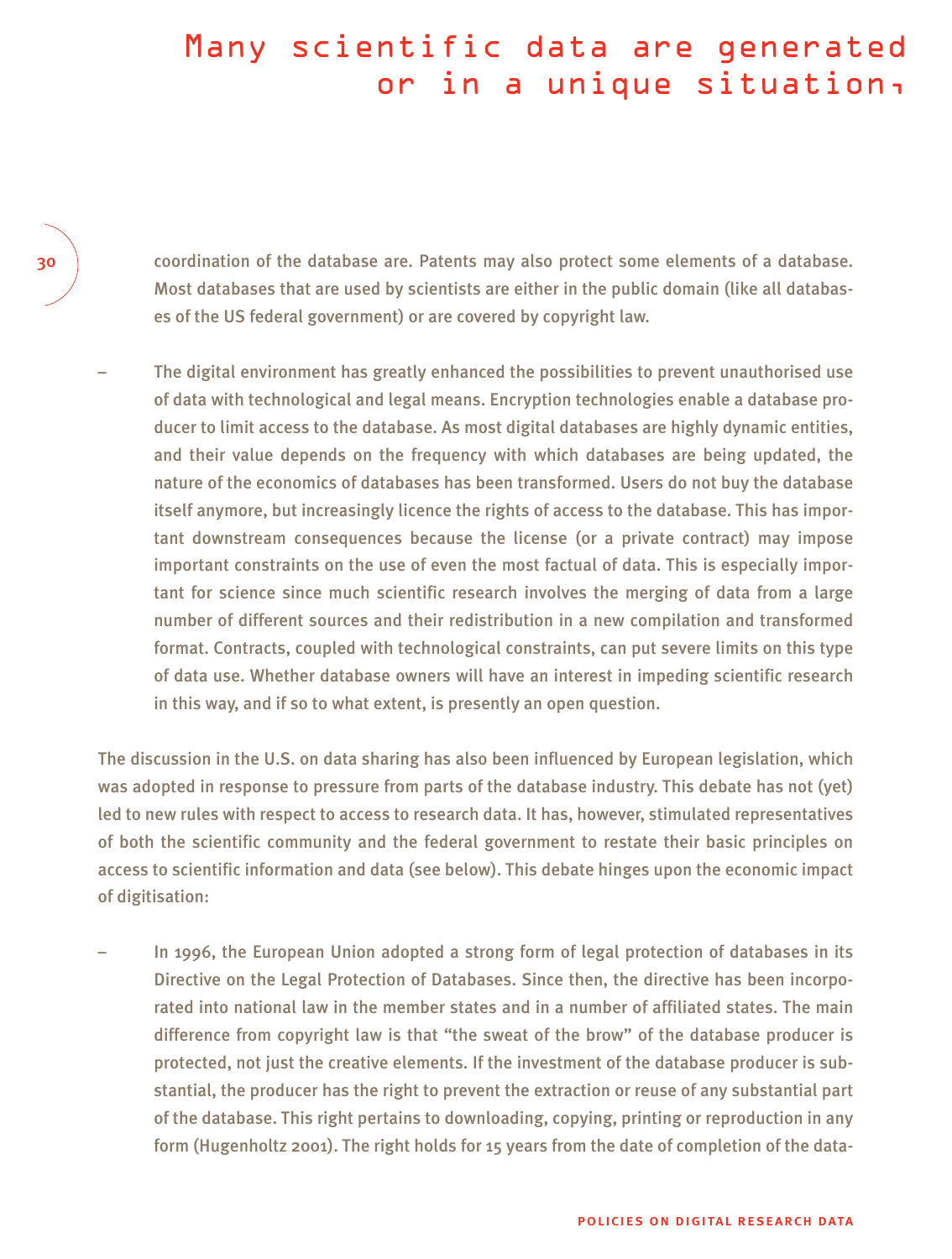### by a sole source, which creates a natural monopoly.

base. A substantial update also renews the right. This means that dynamic databases enjoy a virtually unlimited protection under the new database law. Even a mere "substantial" verification of the database might give the producer extension of his right. The exceptions are again far more limited than is the case in copyright law. Most traditional ways to use copyrighted materials are prevented in the new database law, such as journalistic freedom, quotation rights, privileges for libraries, the free use of government information. This also holds for data. The right to use data is far more limited than under copyright law and centres around the notion of "illustration" in teaching and research. It is not yet clear to what extent the implementation in national laws will lead to a strict or more liberal interpretation of the law by courts. The strongest impact of the database laws on scientific research is expected in those cases where the publication of merged and transformed data is crucial and where researchers form the sole market for the database. European database law does not contain provisions mandating compulsory licensing at marginal costs to individual researchers or research institutes (David 2001-003).

- In the US, a comparable debate started in 1991 after the Supreme Court ruled that databases were not protected under "sweat of the brow" terms and copyright protection was limited to its creative elements. The European directive subsequently fuelled this debate. Successive Congresses have considered the introduction of comparable regulation (draft database bills HR 3531, HR 2652, HR 354 and HR 1858). One reason for this is that the European directive contains a reciprocity provision which limits the legal protection to database producers from those countries that have similar tight database laws. The scientific community, in common with many other interest groups, has strongly opposed attempts to emulate the European directive in the US and elsewhere, since it would severely limit access to and use of data for research. A key point in the debate is whether database producers should enjoy a novel property right (as is the case in Europe) or rather protection against unfair competition comparable to already existing laws against misappropriation. The precise formulation of exceptions for scientific research is also a key point in the debate.
- The debate on databases may be especially important because the role of the federal government in the production and funding of scientific databases seems to be changing. Private-public partnerships now play a more important role. Private companies are becoming more important in the dissemination of government data, and a number of data-producing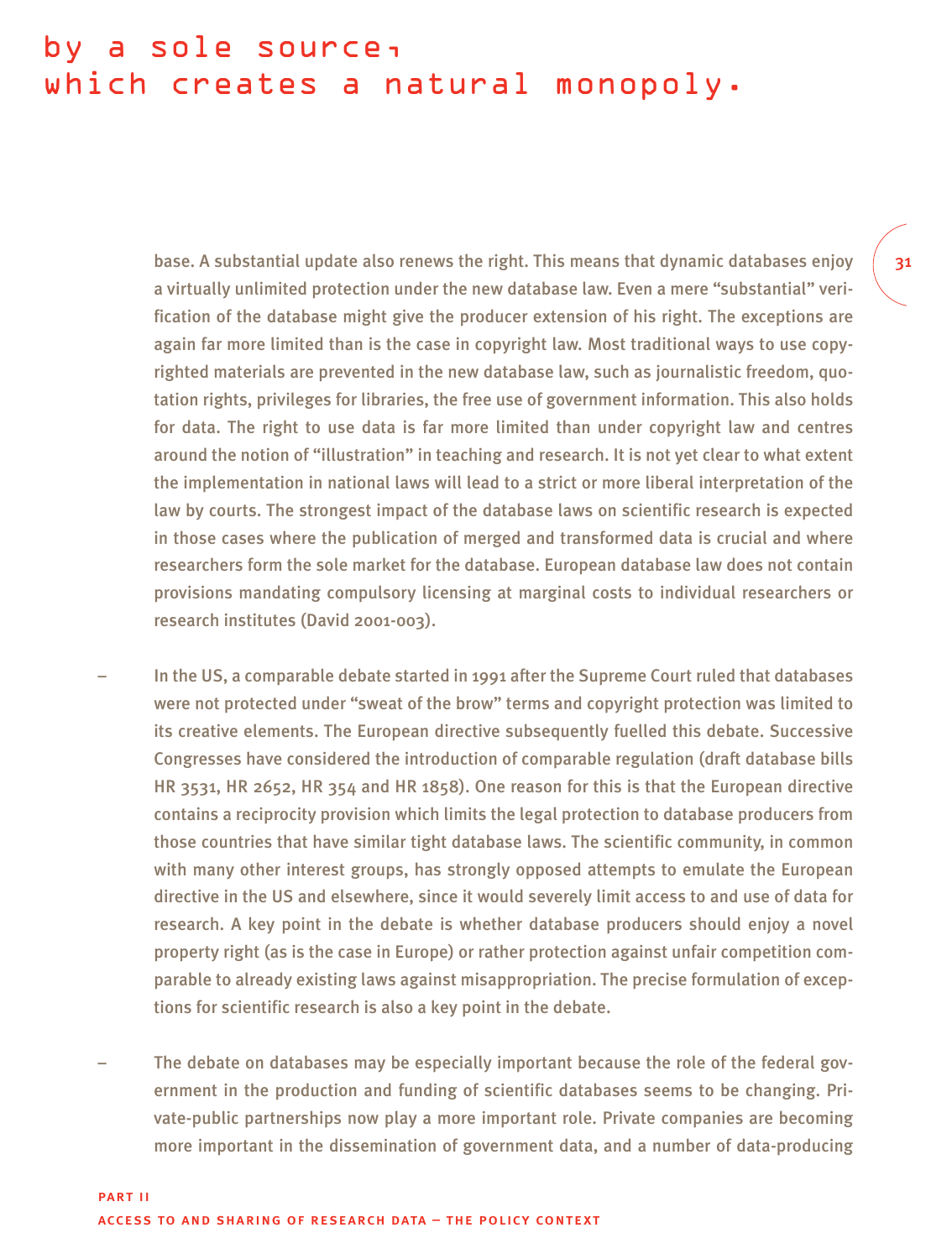activities have been outsourced by federal agencies, partly to cut the budget. This development may lead to new database legislation having a bigger impact on the sharing of data in scientific research.

### BASIC POLICY PRINCIPLES ON ACCESS TO AND SHARING OF RESEARCH DATA

Under U.S. federal government law and policy, publicly funded information, including research data, should be in the public domain. This is the basic principle informing most data-sharing rules included in this study. It is laid down in the guidelines published by the National Institutes of Health (NIH 2001): "Most grant-related information submitted to NIH by the applicant or grantee in the application or in the post award phase is considered public information and is subject to possible release to individuals or organizations outside NIH. The statutes and policies that require this information to be made public are intended to foster an open system of Government and accountability for governmental programs and expenditures, and, in the case of research, to provide information about federally funded activities." Only certain types of information that may be considered proprietary or private information may be withheld from the public. This means that NIH will generally release the following types of records in response to an FOIA request:

- Funded applications;
- Pending and funded non-competing continuations;
- Grant progress reports;
- Final reports of any audit, survey, review, or evaluation of grantee performance that have been transmitted to the grantee.

Other types of information will generally be kept confidential. These include, amongst others, pending competing grant applications; unfunded new and competing applications; financial information regarding a person; information pertaining to an individual; pre-decisional opinions; evaluative portions of site visit reports and peer review summary statements; trade secrets; information which, if released, would adversely affect the competitive position of the person or organization; and patent or other valuable commercial rights. As will be clear, the exceptions are mostly based on the Privacy Act and on the Bayh-Dole Act.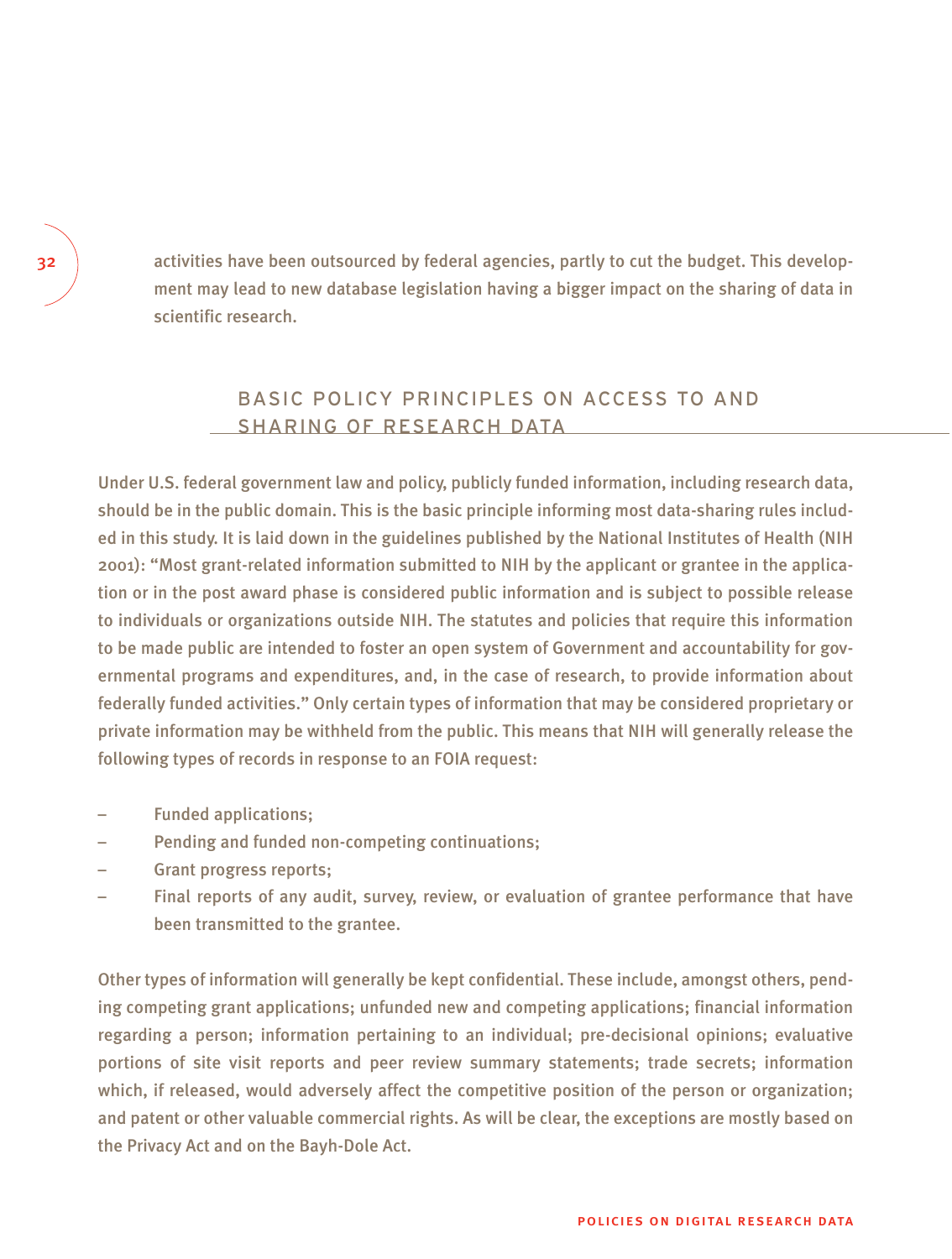Research data may be included in either category of research information. In the NIH Grants Policy Statement "data" is defined as "recorded information, regardless of the form or media on which it may be recorded, and includes writings, films, sound recordings, pictorial reproductions, drawings, designs, or other graphic representations, procedural manuals, forms, diagrams, work flow charts, equipment descriptions, data files, data processing or computer programs (software), statistical records, and other research data." NIH has developed project/programme specific guidelines for access to research data. "Whenever possible, data should be deposited in public databases and materials in public repositories. Where appropriate repositories do not exist or are unable to accept the data or materials, investigators should accommodate requests to the extent possible."

Recently, NIH announced the further extension of its policy regarding sharing research resources through a new draft statement on data sharing (NIH announcement 1 March 2002). The new statement will expect and support the "timely release and sharing of final research data from NIH-supported studies for use by other researchers". Investigators submitting an NIH application will be required to include a plan for data sharing or to state why data sharing is not possible. The statement focuses on "final research data". NIH defines this as follows: "recorded factual material commonly accepted in the scientific community as necessary to validate research findings". Final research data will, therefore, not include: "laboratory notebooks, partial data sets, preliminary analyses, drafts of scientific papers, plans for future research, peer review reports, communications with colleagues, or physical objects such as gels or laboratory specimens" (NIH FAQ on Data Sharing, March 1, 2002).

Public access to research data is also the basic principle of the National Science Foundation. "NSF advocates and encourages open scientific communication" (NSF Grant Proposal Guide, V, H, 1-1- 2002). NSF expects significant findings from supported research and educational activities to be promptly submitted for publication with authorship that accurately reflects the contributions of those involved. "It expects PIs to share with other researchers, at no more than incremental cost and within a reasonable time, the data, samples, physical collections and other supporting materials created or gathered in the course of the work. It also encourages grantees to share software and inventions, once appropriate protection for them has been secured, and otherwise act to make the innovations they embody widely useful and usable."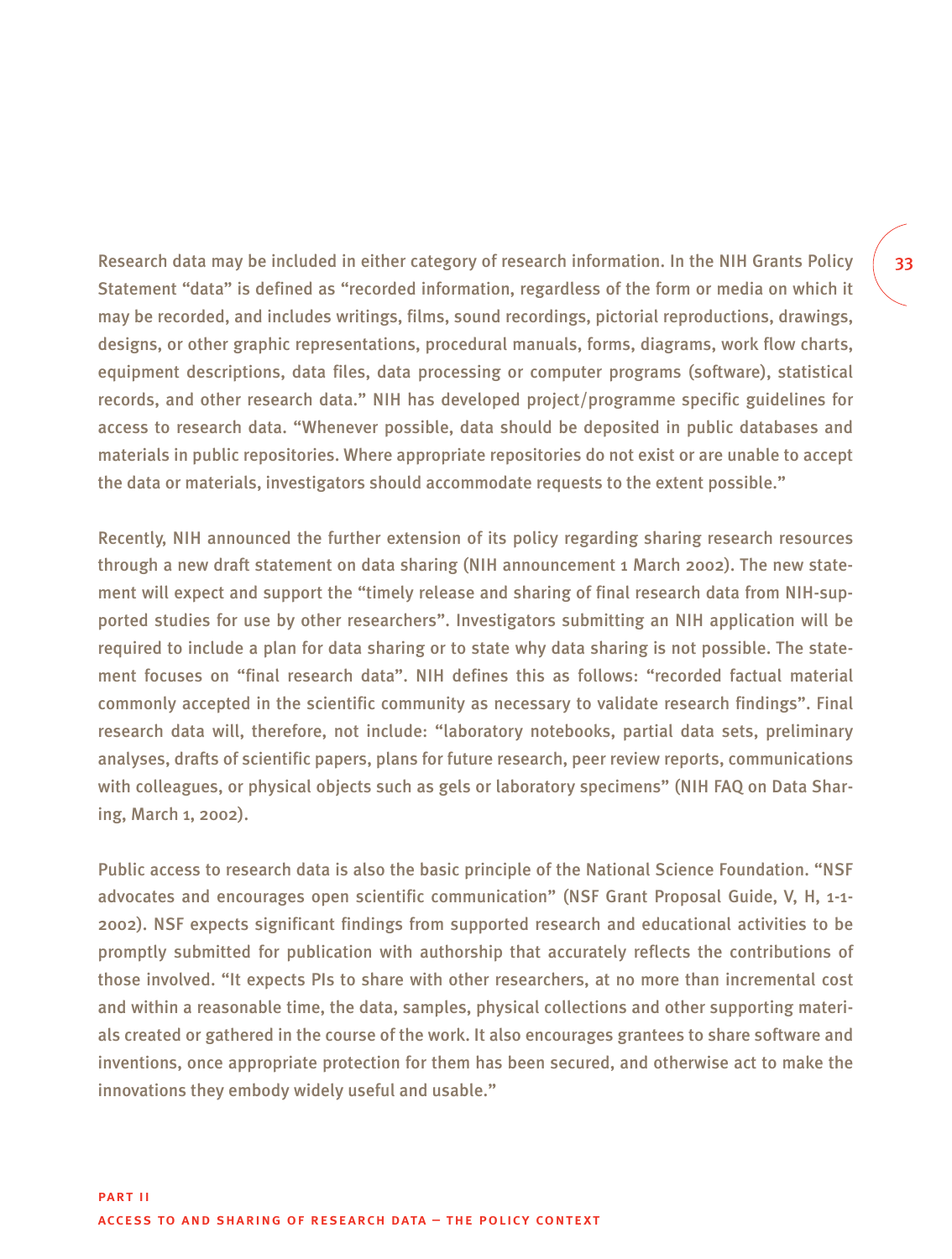NASA "shall provide for the widest practicable and appropriate dissemination" of the STI resulting from its research effort, "while precluding the inappropriate dissemination of sensitive information".

NASA disseminates scientific information "in a manner consistent with U.S. laws and regulations, Federal information policy, intellectual property rights, technology transfer protection requirements, and budgetary and technological limitations". In this, NASA follows the principle of "non-discriminatory access so that all users within the same data use category will be treated equally". NASA will allow preferential treatment for U.S. government users and affiliates only where expressly permitted by law. Archiving is seen as part of NASA's responsibility. NASA has developed an elaborate set of rules covering the publication of technical reports and technical manuals in its *Guidelines for Documentation, Approval, and Dissemination of NASA STI* (valid until September 2002). Technical publications usually include extensive data or theoretical analysis, but they may also be compilations of significant scientific and technical data.

In 1999, the US government stated its basic policy principles before the House of Representatives (Pincus 1999) discussing the Collections of Information Antipiracy Act (H.R. 354). These include:

- databases generated with Government funding generally should not be placed under exclusive control, *de jure* or *de facto*, of private parties;
- any database misappropriation regime should provide exceptions analogous to "fair use" principles of copyright law; in particular, any effects on non-commercial research should be *de minimis.*

These principles are based on "weighing the need to protect database creators against the potential impact on scientific research in particular, and the dissemination of information within the society generally". Therefore, database protection should leave room for transformative use of data. Facts should also be excluded from protection: "The Copyright Clause and the Copyright Act permit protection only of an author's expression, and do not authorize protection of facts. This comports with the First Amendment principles." Government information should be publicly available because it is a valuable national resource. "It provides the public with knowledge of the government, society and economy – past, present and future. It is a means to ensure the accountability of government, to manage the government's operations, to maintain the healthy performance of the economy, and is itself a commodity in the marketplace". Pincus explicitly included universities in the

34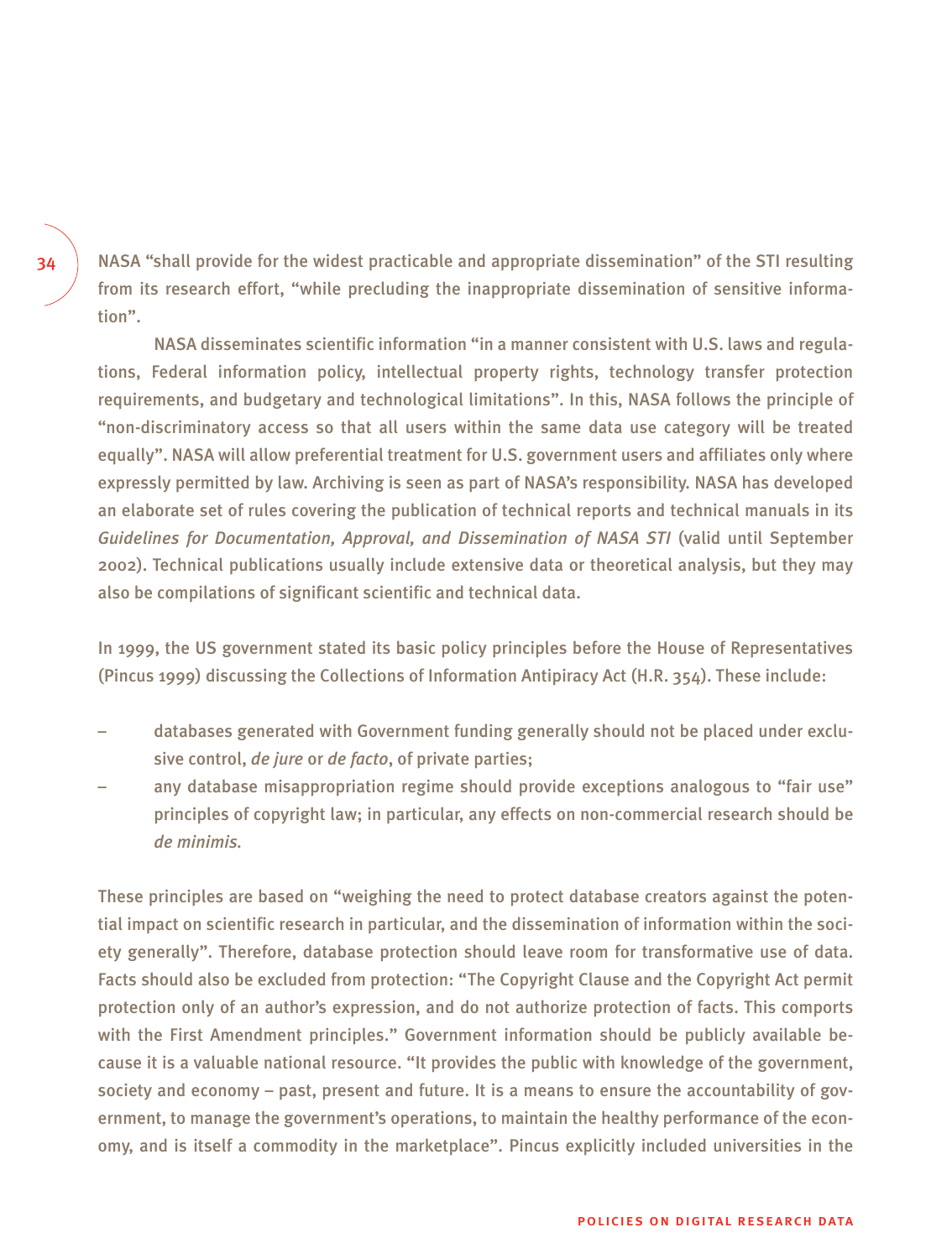### Data producing capabilities are increasing exponentially.

governmental domain. "We believe that public universities should fall within a broad definition of government institutions which generate collections of information. Instead of trying to draw a distinction between public universities and other government institutions, it might be more appropriate to concentrate on the distinction between public research and privately funded research at public institutions". The US government also believes that databases produced with substantial government funding should be treated like databases of government-generated data (unless a contrary provision has been included in the contract or grant).

The National Academy of Sciences, the National Academy of Engineering, the Institute of Medicine and the American Association for the Advancement of Science gave a joint statement in the same House discussion on database protection (Lederberg 1999). "Thus, freedom of inquiry, the open availability of scientific data, and the open publication of results are cornerstones of our research system that US law and tradition have long upheld". Hence, full and open access to data is the basic principle for many scientific institutions in the U.S. Lederberg, citing the Bits of Power report (NAS 1997), defined full and open as follows: "by full and open we mean that data and information derived from publicly funded research are made available with as few restrictions as possible, on a non-discriminatory basis, for no more than the cost of reproduction and dissemination".

Data from the private sector should be made available on a "fair and equitable" basis. This means that "if commercial content providers receive enhanced protections in their databases, that preferential terms of access to and use of those data by researchers, educators, libraries, and other public-interest entities, firmly rooted in our Constitution and legal tradition, are retained and, when necessary, adapted to the digital and online environment".

In November 2000, CODATA formulated six "principles for science in the internet era" to support "full and open access to data needed for research and education". These principles are:

- science is an investment in the public interest
- scientific advances rely on full and open access to data
- a market model for access to data is unsuitable for research and education<sup>5</sup>
- publication of data is essential to scientific research and the dissemination of knowledge

<sup>5</sup> Although the text of this principle seems to include all forms of research (including private research), the context of the document indicates that what is meant here is first and foremost public research.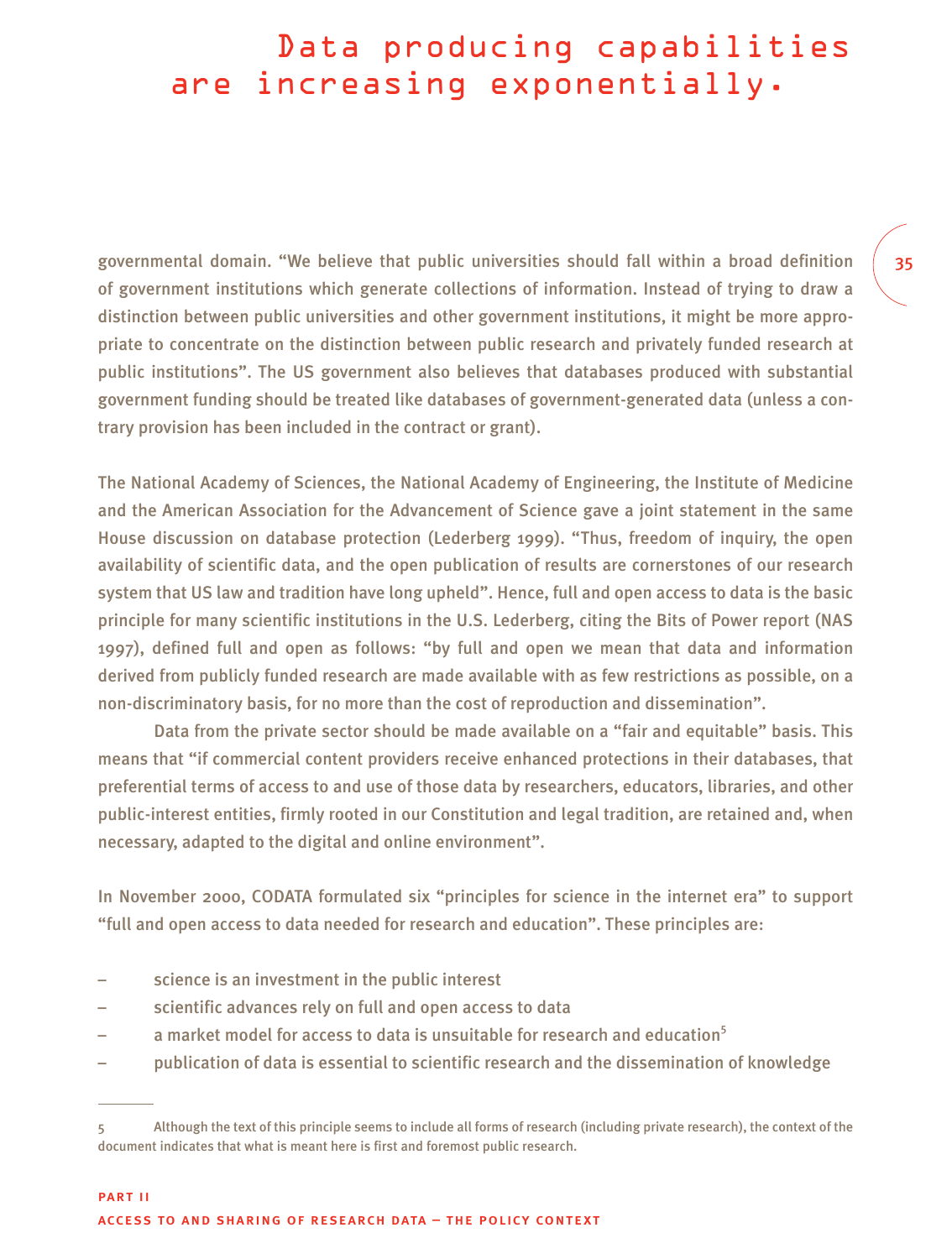## The digitisation has led to a blurring of the boundaries between data and information.

- 36
- the interests of database owners must be balanced with society's need for open exchange of ideas
- legislators should take into account the impact intellectual property laws may have on research and education

The US Global Change Research Program initiated a Data and Information Working Group to develop interagency data management in 1987 (DWIG 2001). The program has had "full and open access" as policy guidance for federally obtained data since its inception (DWIG 1999). This means "data and information should be available without restriction, on a non-discriminatory basis, for no more than the cost of reproduction and distribution" (DWIG 1998). Where possible, access to data should be provided through the World Wide Web to keep the costs as low as possible and to allow distribution to be as wide as possible.

The National Endowment for the Humanities has been encouraging and supporting humanities research and scholarship involving computer technologies since the early 1970s. Although the term data sharing as such is not used often, a large number of NEH funded projects are in fact forms of data sharing, e.g. the creation of large repositories and databases of digitised information. The same holds for projects in the area of preserving human and cultural heritage. NEH also addresses data sharing by funding projects aimed at developing standards for creating and preserving digital data for research.

The National Archives, for which making data accessible is the very reason of its existence, states "increased data-sharing" as one of the goals for the improvement of its data administration. The Inter-University Consortium for Political and Social Research, ICPSR, is an organisation of member institutions working together to acquire and preserve social science data, to provide open and equitable access to these data, and to promote effective data use. The ICPSR promotes and facilitates research and instruction in the social sciences and related areas by "acquiring, developing, archiving, and disseminating data and documentation for instruction and research and by conducting related instructional programs".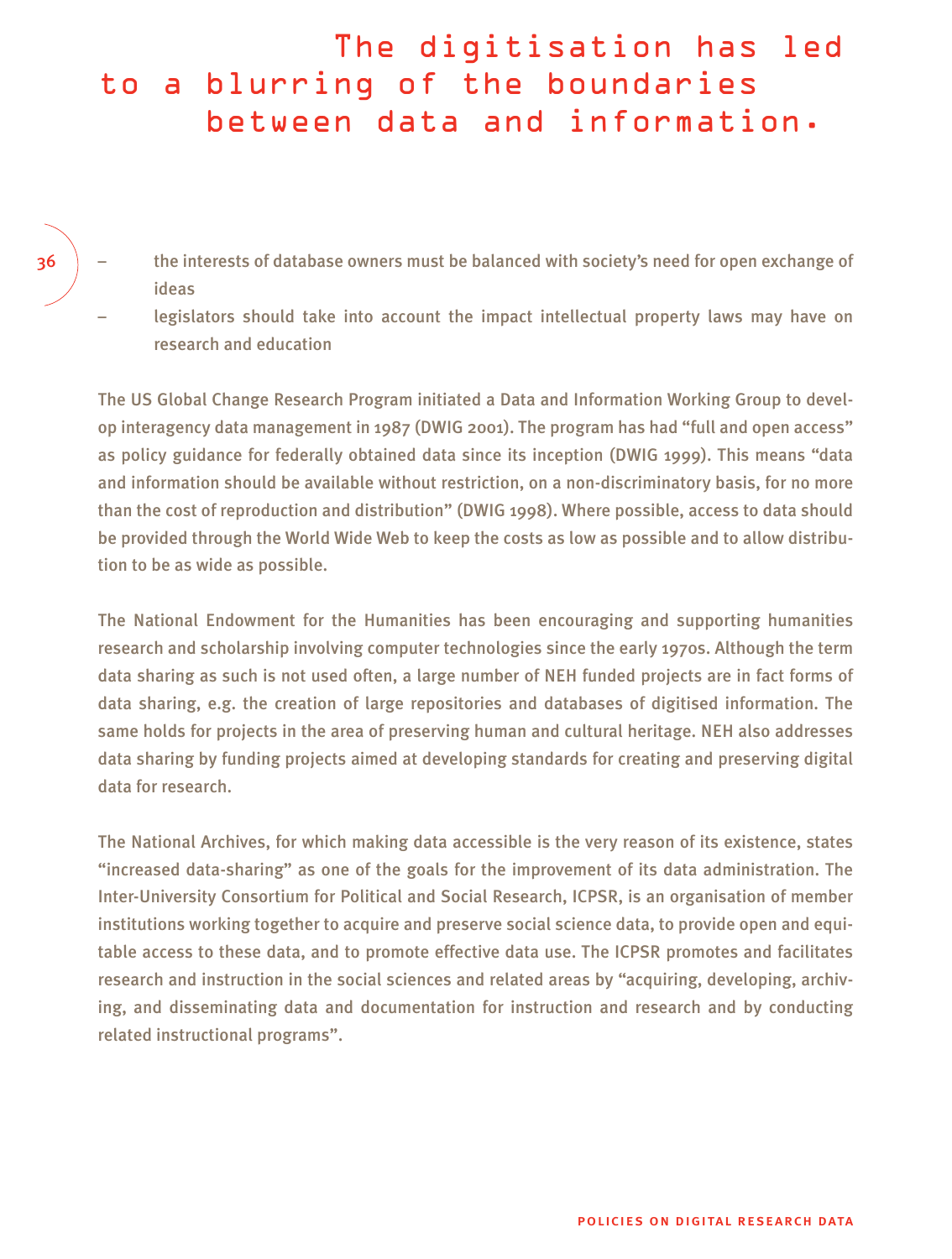## MOTIVATION FOR DATA-SHARING PRINCIPLES AND REGULATION

Two different motivations for promoting data sharing emerge in this study: public policy considerations and the needs of scientific research itself.

In the first category, the following motivations can be distinguished:

- the principle that the various forms of data collected with public funds belong in the public domain
- researchers have a special obligation to scientific openness and accountability when the research is publicly funded
- the obligation to abide by the law, especially the Freedom of Information Act
- to improve U.S. competitiveness

In the second category, motivations are:

- the advancement of science
- the widespread and timely distribution of tools for further discovery
- verification and refinement of research findings
- the replication and secondary analyses of valuable (and costly) data sets to address new, and quite possibly unforeseen, research questions
- to reduce unnecessary duplication of research
- reduction of the need for new data collection and social surveys.
- economies of scale
- to improve the productivity and cost-effectiveness of research
- the need for large data sets to answer research questions that cannot otherwise be addressed
- the application of cutting-edge technologies to data sets by multidisciplinary research teams
- when research tools are used only within one or a small number of institutions, there is a great risk that fruitful avenues of research will be neglected
- providing access to data for new but talented researchers
- to improve training for graduate and undergraduate students

part ii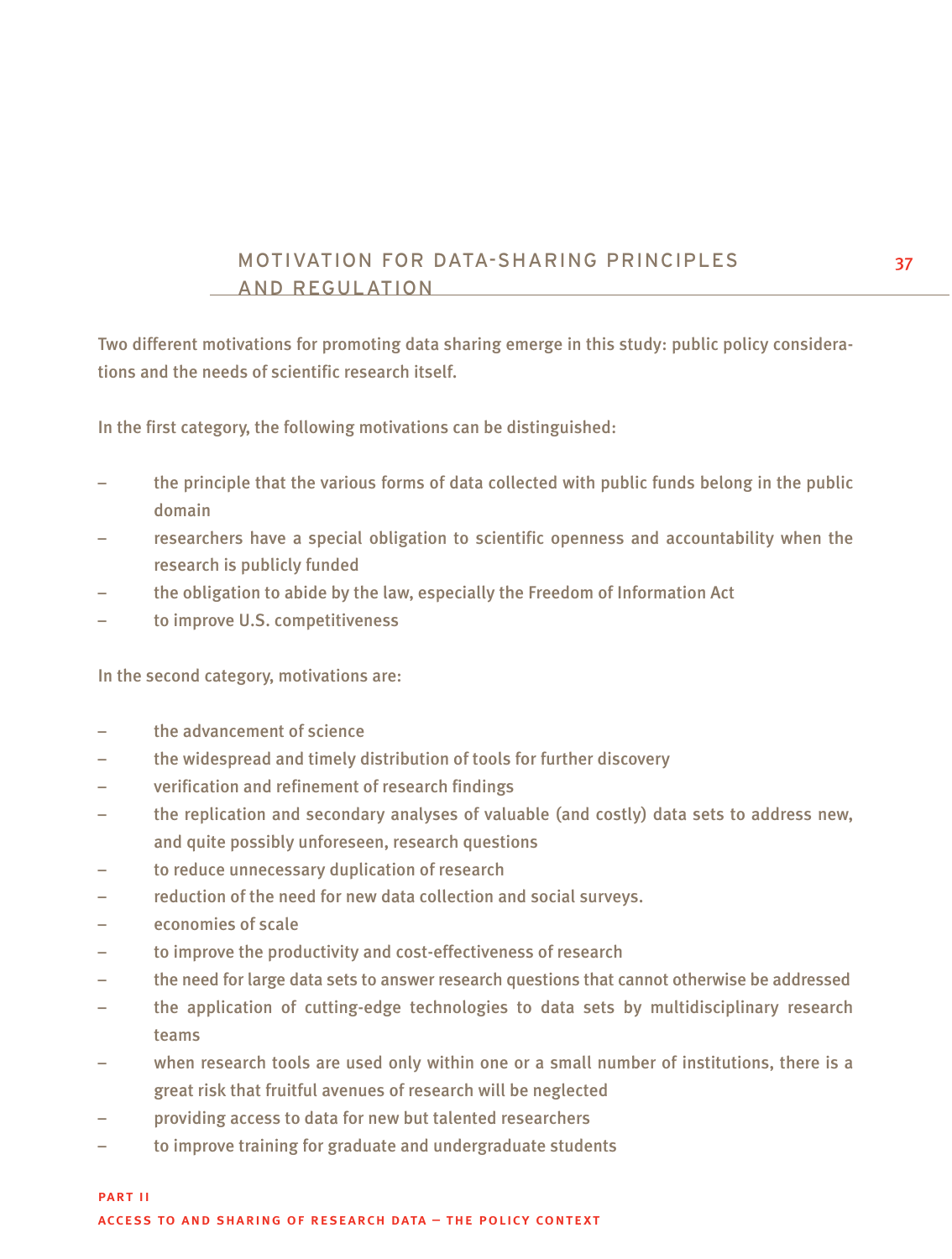All organisations used motivations from both categories, although the emphasis does vary. The US government, NIH and NASA tend to emphasize first of all the public policy considerations. The NSF, AAAS, and the NAS/NRC tend to start with stressing the importance of science for society and the role of shared access to research data in the creation of new scientific knowledge. All organisations explicitly acknowledge the political and legal paradigms in the US that have "full and open access" to data and information as a basic tenet.

#### THE BAYH-DOLE ACT AND DATA SHARING

All organisations try to balance the need for sharing data with the recognition of intellectual property rights on inventions (data themselves are not protected under copyright or patent laws). In the US, this means that research organisations need to satisfy the conditions of both the Freedom of Information Act and the Bayh-Dole Act. The NSF allows grantees to retain principal legal rights to intellectual property developed under NSF grants to provide incentives for development and dissemination of inventions, software and publications that can enhance their usefulness, accessibility and upkeep. "Such incentives do not, however, reduce the responsibility that investigators and organizations have as members of the scientific and engineering community to make results, data and collections available to other researchers."

The NIH expects recipients of funds to "maximize the use of their research findings by making them available to the research community and the public, and through their timely transfer to industry for commercialisation". The right of researchers to retain title to inventions made with NIH funds comes with the corresponding obligations to promote utilization, commercialisation, and public availability of these inventions. The Bayh-Dole Act encourages researchers to patent and license subject inventions as one means of fulfilling these obligations. However, the NIH states, "the use of patents and exclusive licenses is not the only, nor in some cases the most appropriate, means of implementing the Act. Where the subject invention is useful primarily as a research tool, inappropriate licensing practices are likely to thwart rather than promote utilization, commercialisation and public availability of the invention." The NIH stipulates that researchers should analyse whether further research, development and private investment are needed to realize this primary usefulness. "If it is not, the goals of the Bayh-Dole Act can be met through publication, deposit in an appropriate databank or repository, widespread non-exclusive licensing or any other number of dis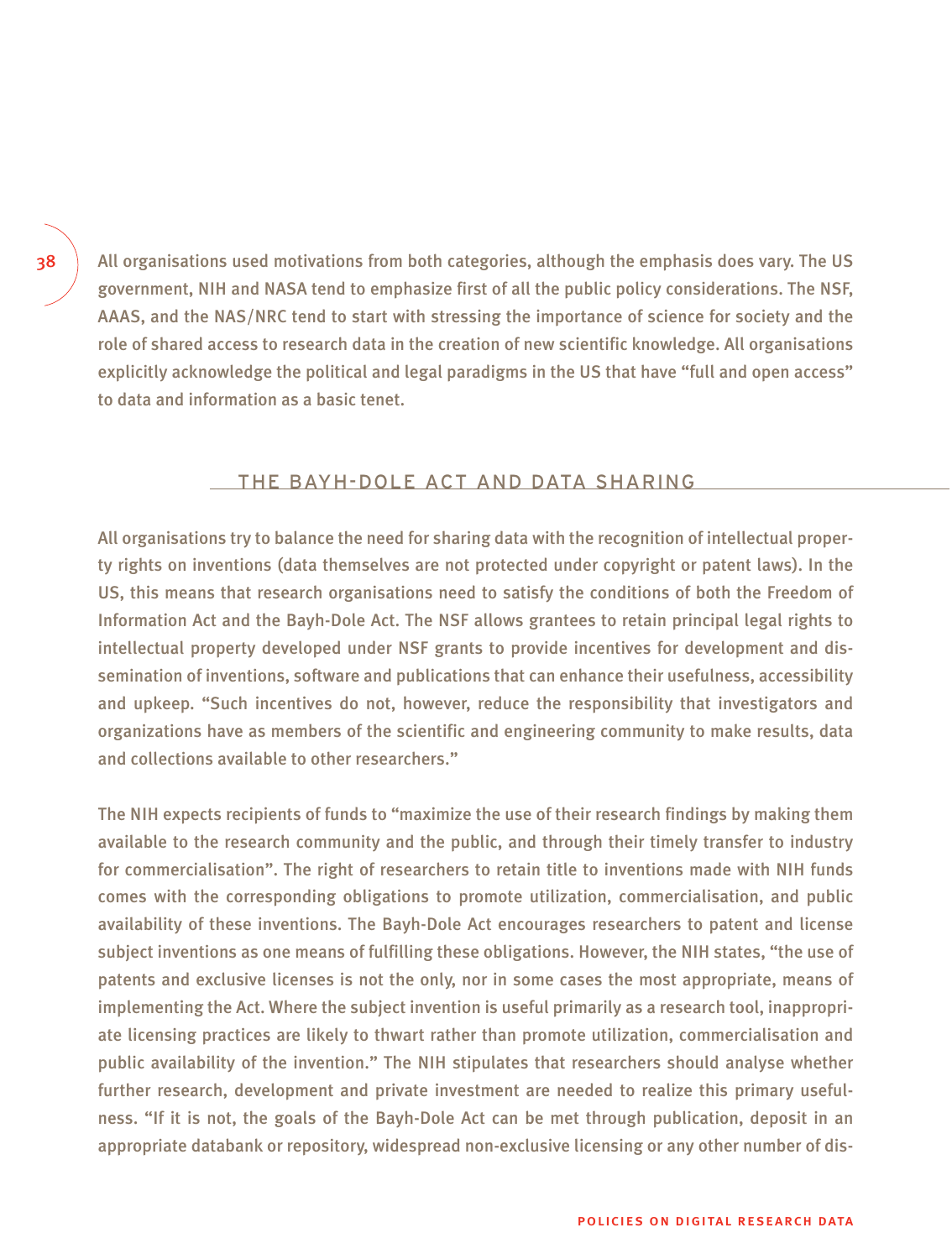semination techniques. Restrictive licensing of such an invention, such as to a for-profit sponsor for exclusive internal use, is antithetical to the goals of the Bayh-Dole Act." On the other hand, where private sector involvement is desirable to assist with maintenance, reproduction, and/or distribution of the tool, or because further research and development is needed to realise the invention's usefulness as a research tool, "licenses should be crafted to fit the circumstances, with the goal of ensuring widespread and appropriate distribution of the final tool product". The NIH explicitly includes the possibility of exclusive licensing. The NIH also considers the burden of patenting and licensing. Researchers are asked to take "every reasonable step" to streamline the process of transferring their own research tools freely to other academic research institutions "using either no formal agreement, a cover letter, the Simple Letter Agreement of the Uniform Biological Materials Transfer Agreement (UBMTA), or the UBMTA itself ".

## DATA-SHARING AS A CONDITION FOR RESEARCH FUNDING

The funding organisations covered in this Web scan increasingly require explicit data-sharing plans as a condition for research funding. These plans should cover how and where these materials will be stored at reasonable cost, and how access will be provided to other researchers, generally at their cost. Since 2001, NSF has asked researchers to explicitly include, if appropriate, "plans for preservation, documentation, and sharing of data, samples, physical collections and other related research products" (NSF 2001).

In the case of x-ray crystallographers the NIH has a policy that requires the placement of coordinate data into a data bank at the time of publication. The NIH and DOE genome programs require all applicants "expecting to generate significant amounts of genome data and materials" to describe in their application how and when they plan to make such data and materials available to the community. "These plans in each application will be reviewed in the course of peer review and by staff to assure they are reasonable and in conformity with program philosophy." If a grant is made, the applicant's sharing plans will become a condition of the award, and compliance will be reviewed before continuation is provided. Progress reports will be asked to address the issue. NASA also stipulates that data-sharing plans should be part of research plans. For example, all NASA's Earth System Enterprise missions, projects, grant proposals "shall include data management plans". For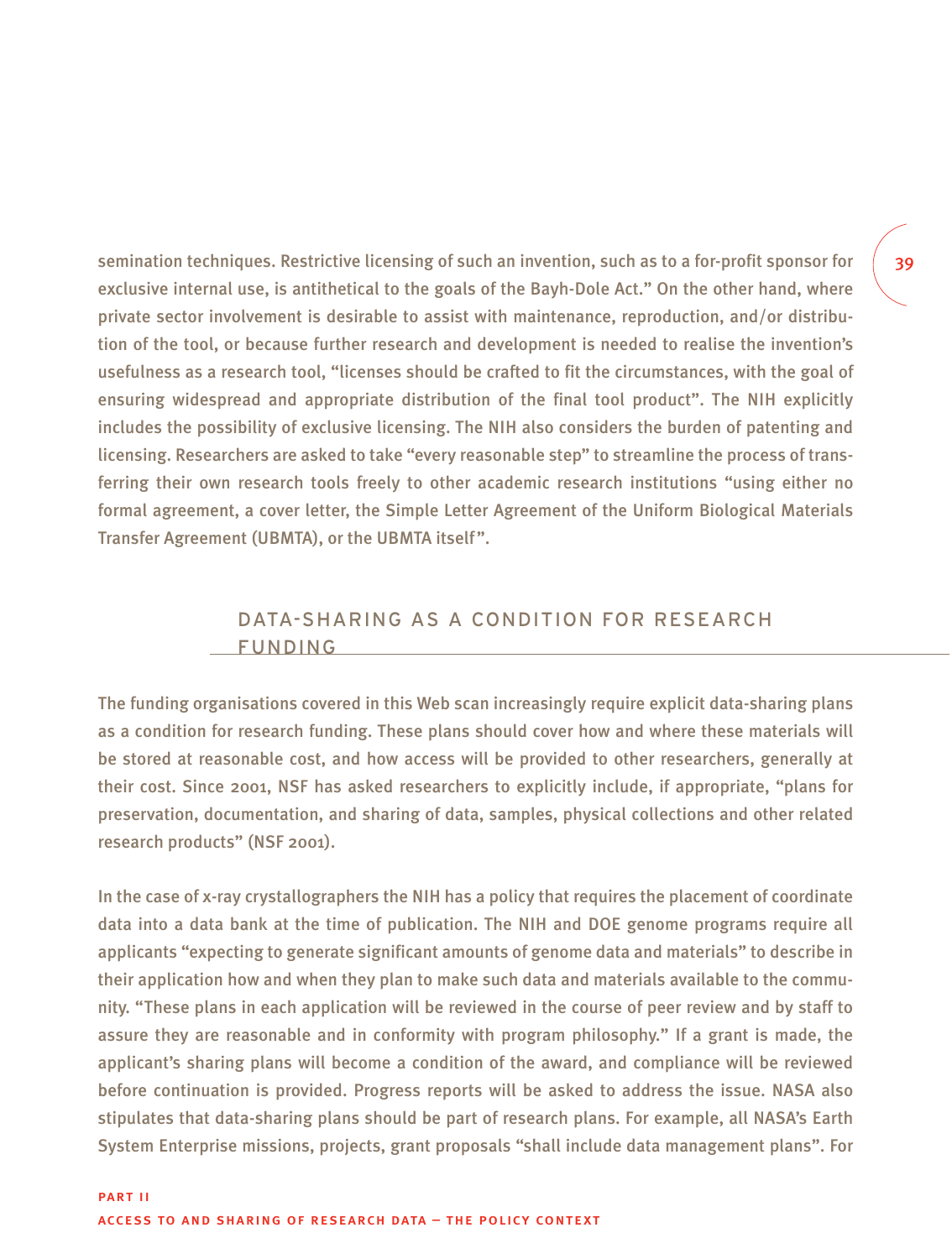each cooperative activity with industry, domestic or foreign, NASA "shall seek agreement on all major data management and distribution issues during the project definition phase".

Generally, the researcher or research institution obtaining the funding is held responsible for providing access to data. This means that the costs for providing access to data can be included in the research budget. The NSF has the rule that the budget "may request funds for the costs of documenting, preparing, publishing or otherwise making available to others the findings and products of the work conducted under the grant". The NIH prefers data sets to be put into data archives, and objects into repositories. If this is not possible, the researchers should provide access "as much as possible". For NIH grants, the awardee is not the individual investigator but the institution. The NSF has the same position as NIH, with the exception of some post-doctoral fellowships. The NIH notes that this may create problems under the Freedom of Information Act since a request to the NIH to produce data may go to a university that no longer has an employer-employee relationship with the investigator. Within NASA the departments are responsible. The organisation also assumes responsibility for archiving. In general, however, long term archiving will not be guaranteed by research groups or organisations. For this reason, the ESF is of the opinion that "national or regional discipline-based archives should be considered where there are practical or other problems in storing data at the institution where the research was conducted".

### DATA TYPES

Different types of data may create various specific problems if they are to be shared with other researchers or made available to the public at large. The following relevant issues have been identified in the documents:

– The sharing of data as research results may meet different obstacles compared to those met by the sharing of data that have been used as research resource. In a number of cases, data used as input for research may not as easily be shared as data resulting from research. This reluctance may be motivated, for example, by the fear that the release of raw input data could unblind clinical trials, lead to erroneous conclusions, undermine investigators' investments, and jeopardize their intellectual property rights, especially in regard to non-US patents (NIH Response 1999).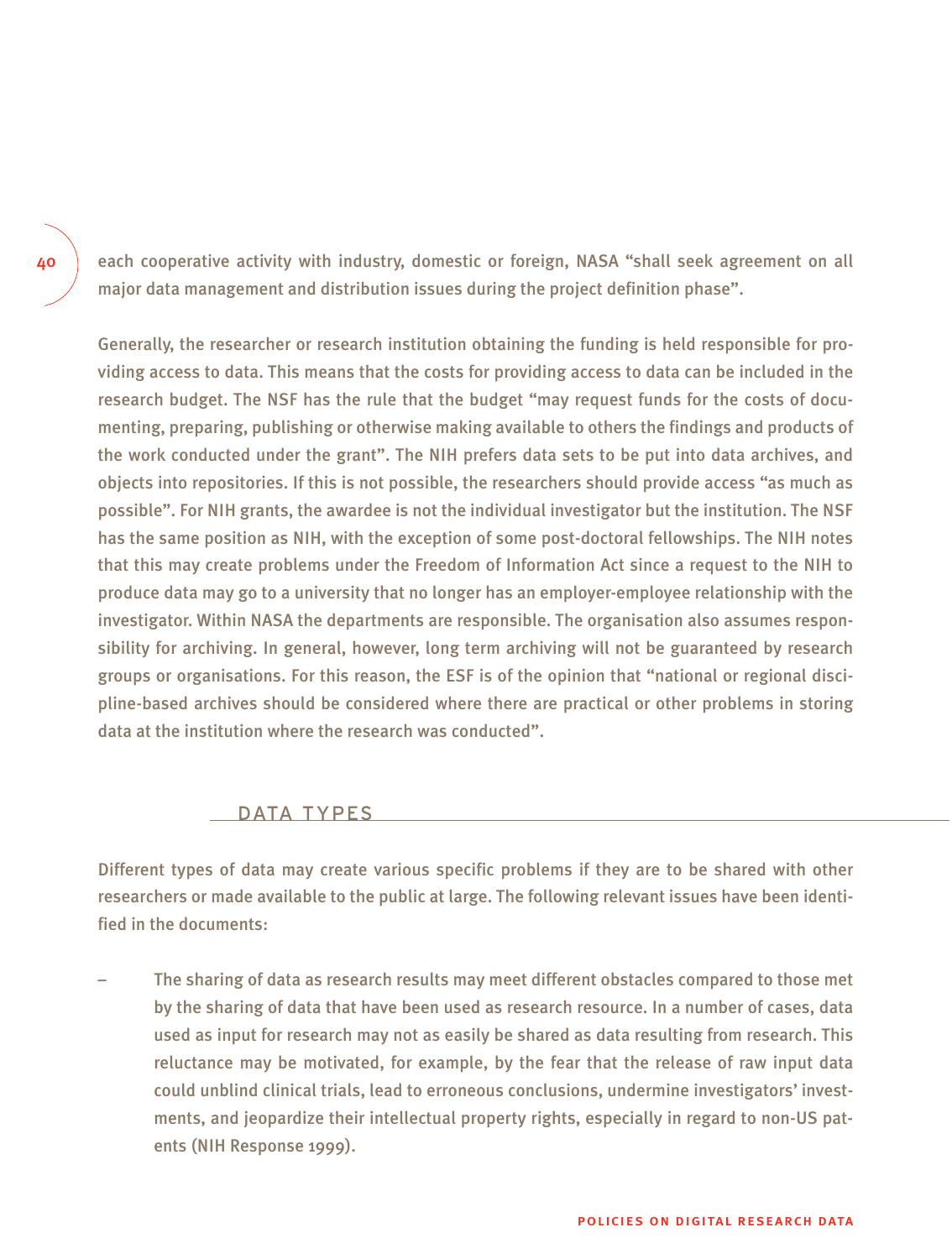## Publicly funded information, including research data, should be in the public domain.

- Different types of data may require different storage facilities and access requirements. Examples are archaeological data, specimens from physical anthropology, large-scale survey data, oral interviews with scientists and other subjects, data generated by experimental research, and field records of tribal ceremonies.
- Mathematical and computer models are both tools and data. Sharing these often means that investigators must prepare fully documented and robust versions of these models.
- Objects of research such as archaeological specimens or fossil remains pose specific problems. In these instances data consist not only of the objects themselves, but also of contextual information and quantitative and qualitative descriptions of the materials. As these physical objects do not always become the property of the investigator but often belong to a host nation or cultural group, scientists may not control access to them.
- Qualitative information ranging from microfilms and other copies of very old documents, to oral interviews and video tapes, ethnographic or linguistic field notes or recordings or transcriptions, or hand written records of open-ended interviews, need special arrangements including privacy protection and specification of the time at which they will be made available.
- Quantitative social and economic data sets generally need to be placed in specialised data archives. in experimental research, individuals, be they people, animals, or objects, are subjected to preplanned conditions and their responses tabulated in some fashion. For these data, complete information on how an experiment was conducted and any unusual stimulus materials is important, so that failures to replicate will not turn out to depend on one scientist's incomplete understanding of another's procedure. In these cases, placing such data in a formal archive may be a solution.
- On the other hand, in experimental science, the data are the result of experiments. Here the need, as perceived by a number of scientific communities, is not to make the original data available, but to make available the methods used to obtain the results. If others challenge those results, they would try to replicate the experiment and would then publish their findings.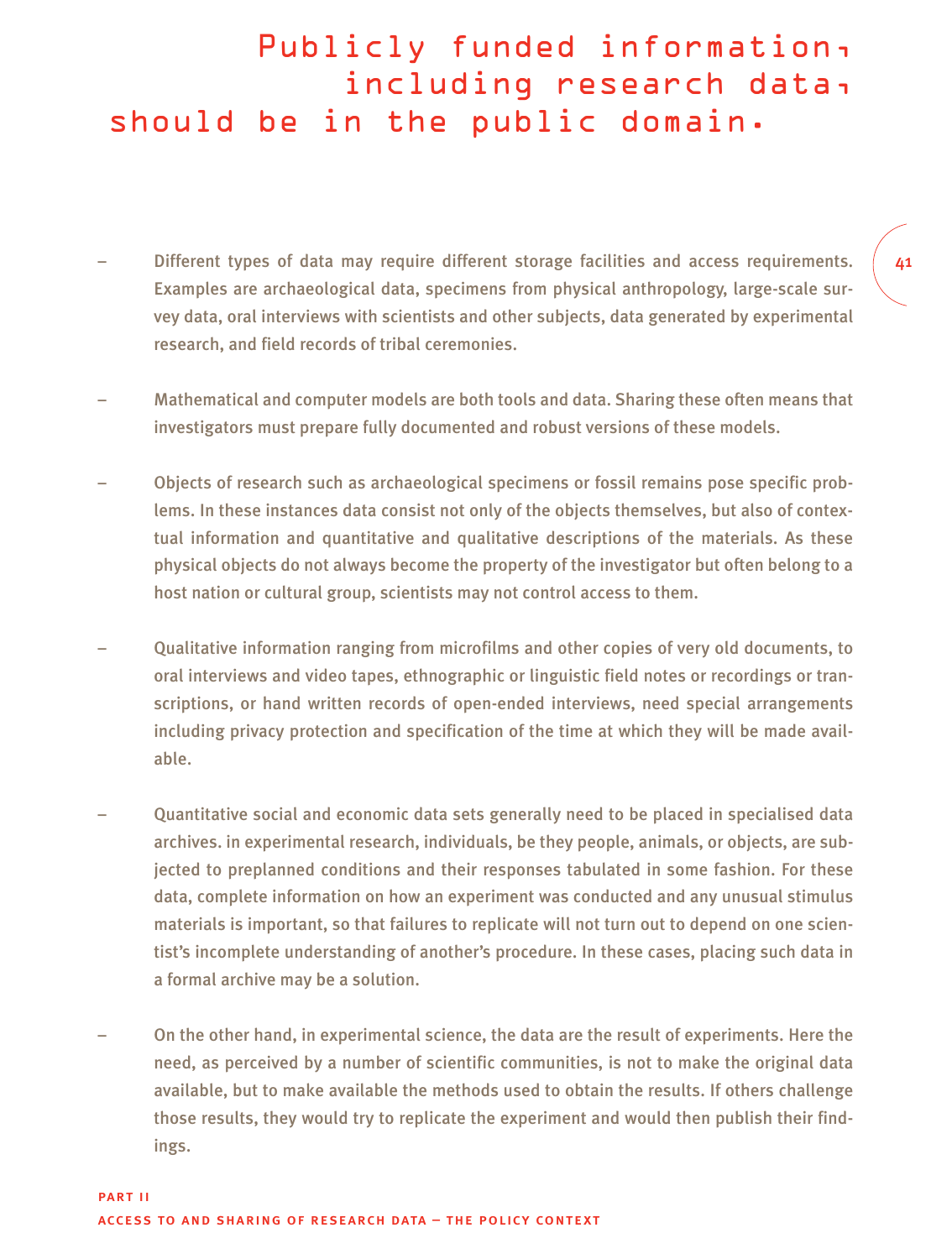– Longitudinal data sets present a special problem as the release of data early in a long term study could affect later waves of data collection and could risk identification of subjects (for example in medical research).

#### LIMITS TO DATA-SHARING

At the GRV III conference, the issue of "reasonable limits" to data sharing was raised. In this scan considerations of privacy protection seem to dominate. A second important limitation mentioned is the "protection of the research process". The NIH states that access to research data "must occur in the context of strong protections for research participants, protection of proprietary interests, freedom from harassment of researchers, and confidence that the process will further research, not harm it."

The following limitations are mentioned in the Web documents:

- safeguard the rights of individuals and subjects
- the rights of individuals to determine what information about them is maintained
- legitimate interest of investigators, for example materials deemed to be confidential by a researcher until publication in a peer-reviewed journal
- the time needed to check the validity of results
- the integrity of collections
- data released to the public that could lead to the identification of historically and scientifically valuable archaeological sites could invite looting and destruction
- data enabling the identification of the location of rare botanical species outside the United States could lead to unwanted bio prospecting and could damage the relationship between researchers and the host community
- differences between fields
- information related to law enforcement investigations
- national security information

The following data and research resources are generally excluded from the duty to provide access to them under the Freedom of Information Act: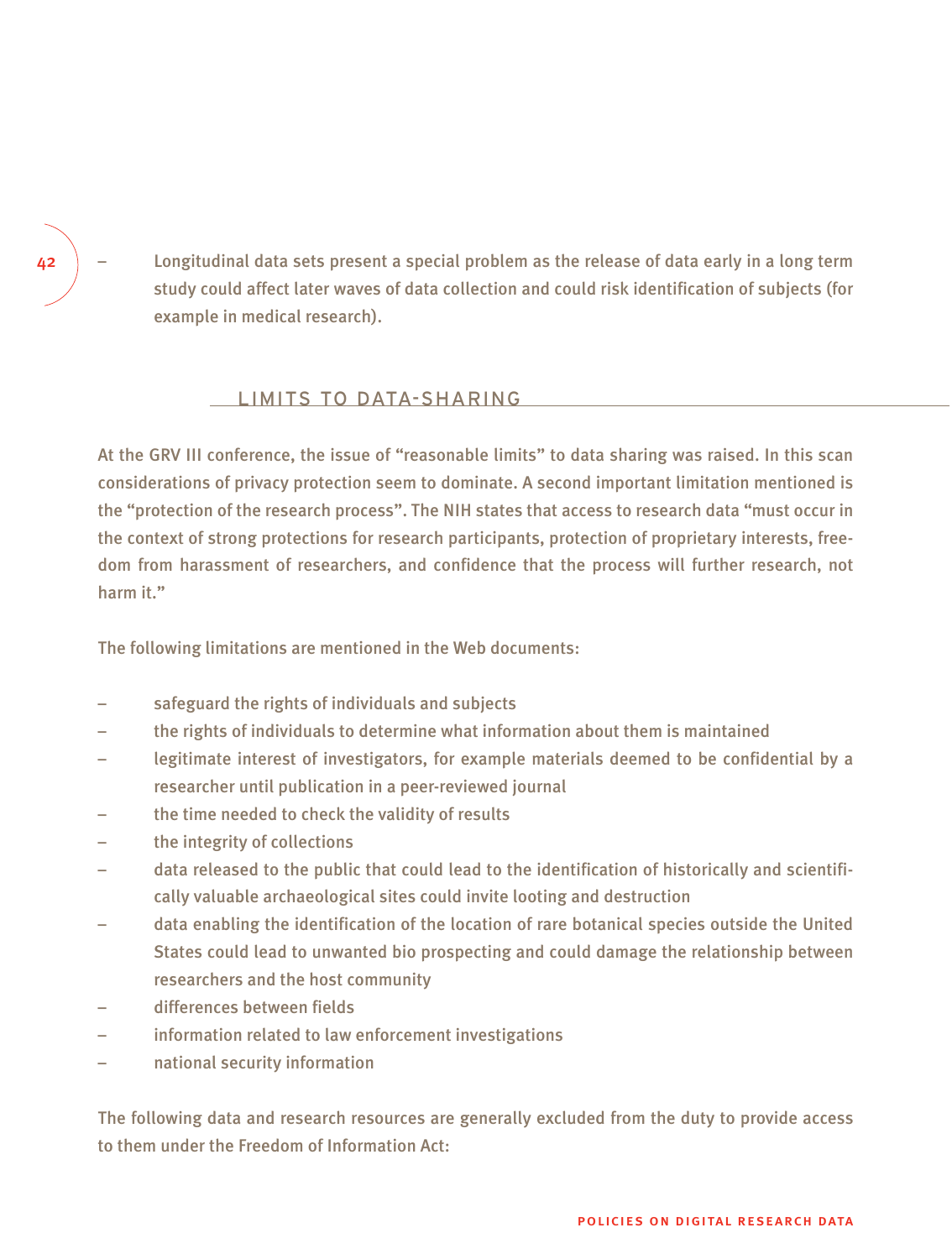- draft materials such as preliminary analyses, drafts of scientific papers and plans for future research
- peer reviews
- communications among colleagues
- physical objects (e.g., laboratory samples, audio or video tapes)
- pending competing grant applications
- unfunded new and competing continuations and competing supplemental applications
- financial information regarding a person, such as salary information pertaining to project personnel
- information pertaining to an individual, the disclosure of which would constitute a clearly unwarranted invasion of personal privacy
- evaluative portions of site visit reports and peer review summary statements, including priority scores
- trade secrets and commercial, financial, and otherwise intrinsically valuable items of information that are obtained from a person or organization and are privileged or confidential
- unpublished data: "Premature access to data could unblind clinical trials, lead to erroneous conclusions, undermine investigators' investments, and jeopardize their intellectual property rights, especially in regard to non-US patents."

### CONCLUSIONS

Public availability and accessibility of research data is a basic policy principle of the US organisations in this Web scan. The need for scientific organisations to abide by the law has necessitated an explicit and transparent set of rules and policies. This includes the availability of research data for sharing among researchers. An important motivation for making research data available is the principle that publicly funded research data (both data used as resource and data resulting from research) should be publicly available. The second set of motivations for explicit guidelines on data-sharing results from changes in the conduct of scientific research. The application of information and communication technologies and new imaging technologies has accelerated the process in which sharing data and resources are becoming crucial for research in a variety of fields. More complex multidisciplinary research questions are also important factors driving the process of increasing data sets and creating new types of large distributed data sets. Researchers themselves are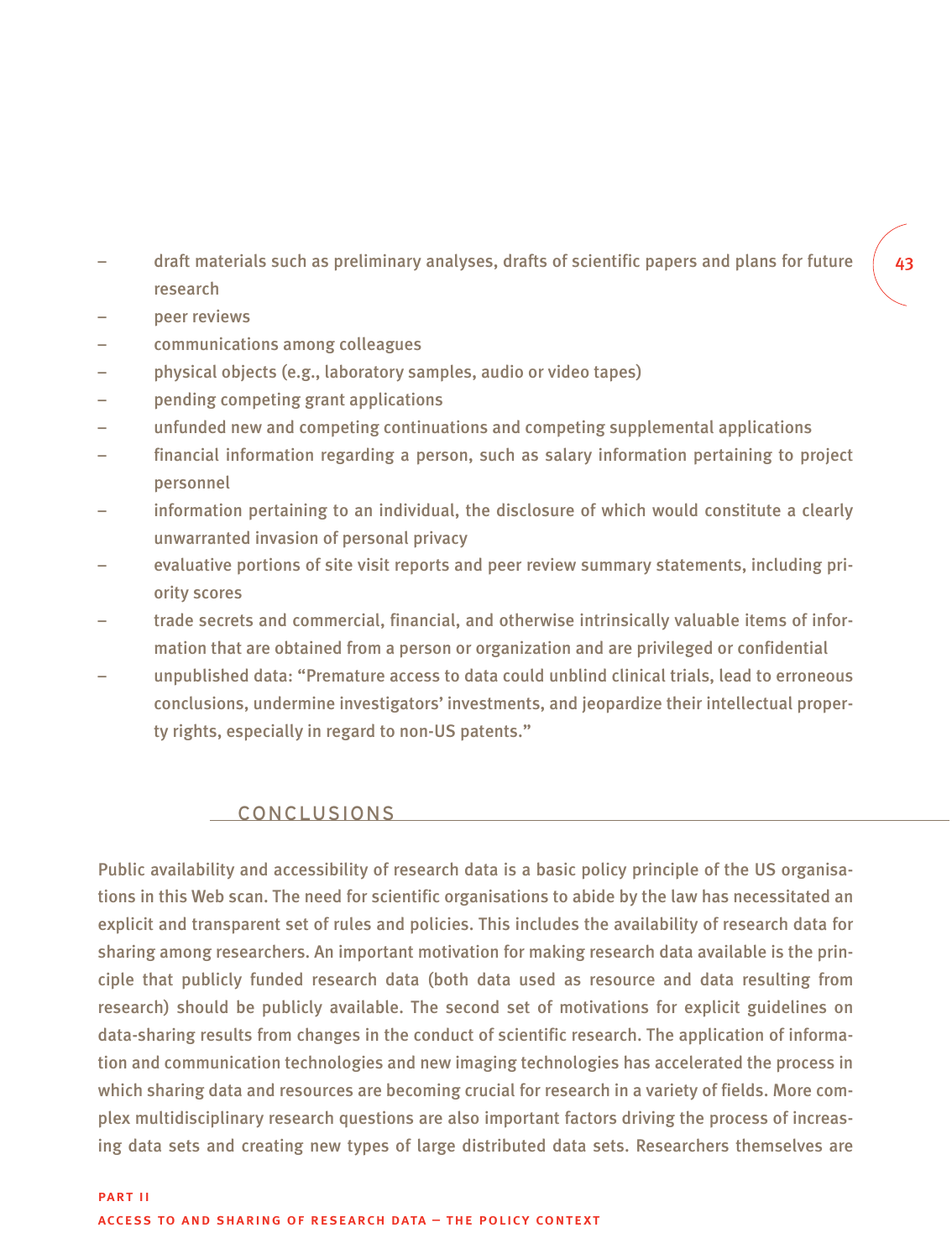# Investigators will be required to include a plan for data sharing.

44

becoming more dependent on the increased possibilities for data sharing. The need to give new researchers access to data, and the need to increase the quality of research training, give added impetus to improved regulation of access to research data.

As a result, plans for data sharing are a condition for research funding from the funding agencies in this study. Those plans are subjected to quality control and peer review, taking into account both the rules of the funding organisation and discipline-specific quality criteria. The research organisation or individual investigator is responsible for enabling access to research data. Long term archiving is an exception to this rule. This should be the responsibility of specialised data archives and repositories.

The contrast with the outcome of the email survey of ESF members and related organisations in Australia, Canada and Japan is striking. The email survey showed that data sharing is an emerging issue in science policy. Most organisations expect to develop policies on the access to, and sharing of, research data in the next few years. In the US this is already firmly established. The Web documents in this study have proved that the existence of federal laws governing the data handling processes (Privacy Act, Freedom of Information Act and the Bayh-Dole Act) are the principal cause of the difference between the US and Europe.

This study did not cover all of US academic research. Neither can the extent to which the data are made available in digital form be concluded from these policy documents. Given the wide variety of data types involved, regulation seems to be relevant for digital data, as well as analogue data and objects. The increased digitisation of research information will no doubt lead to a sustained increase of digital research data. The variety of data types necessitates not only the availability of various technical tools and standards for data-sharing but also the development of adequate institutional arrangements.

The policy documents indicate that research contracts do indeed stipulate detailed agreements on data sharing taking the specific characteristics of the research data into account. An interesting question is which experiences have been collected with these data-sharing plans and what type of tools and arrangements have proved effective.

The limits to public accessibility of data are explicitly stated in the guidelines studied. The most important limits that are deemed reasonable arise from: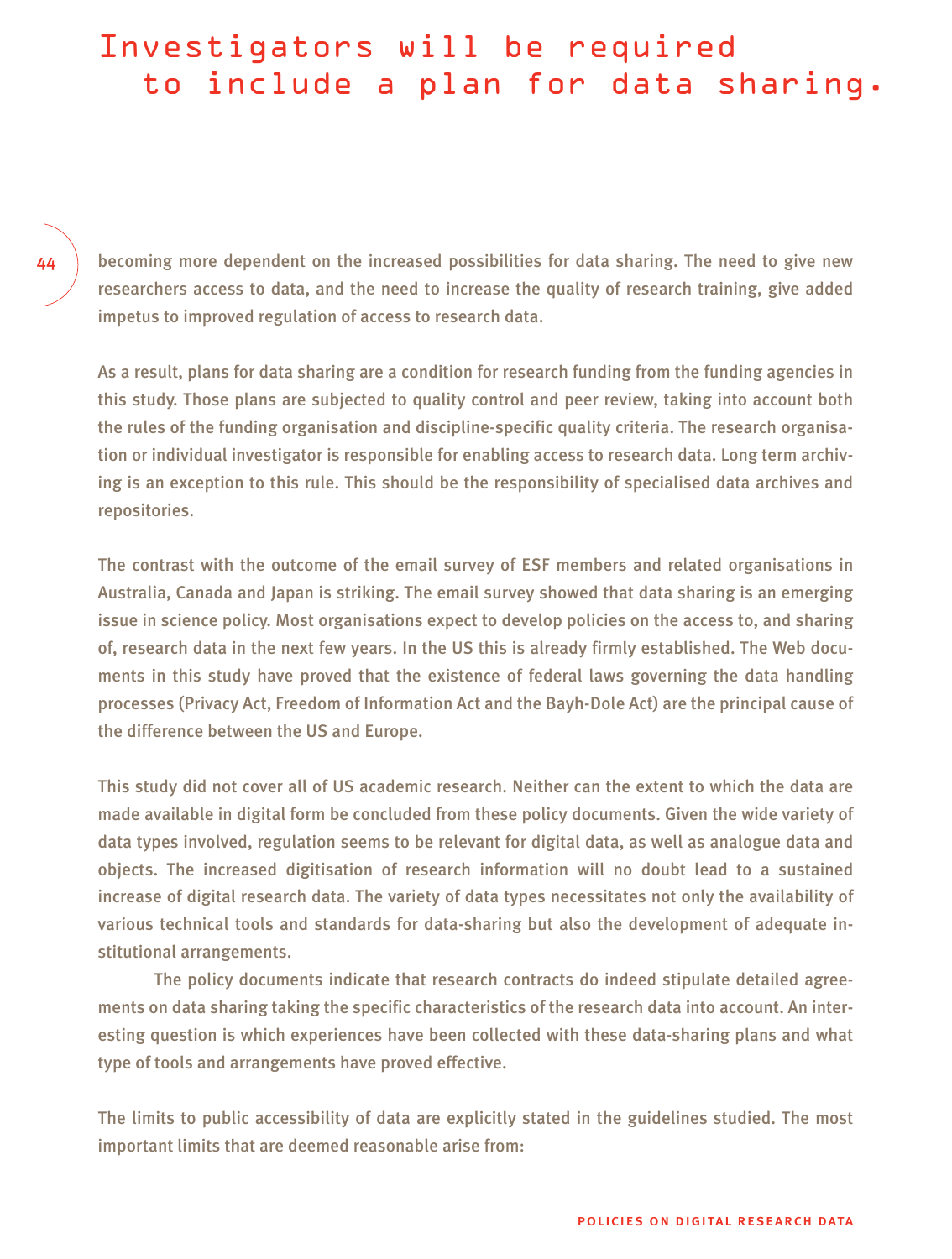- protection of the rights of persons and research subjects (including privacy protection);
- protection of intellectual property rights;
- concerns over the integrity of the research process; and
- considerations of national economic and security interests.

The precise consequences of these limits and the ways they are addressed relate to the type of data involved. The documents give the impression that the type of organisation (funding agency; research organisation; scientific society; archive) also determines the balance which is struck between conflicting needs and the way that limits to data sharing and accessibility are being imposed. This includes the exact definition of terms (e.g. what are data), the materials that are excluded from public scrutiny (e.g. under the Freedom of Information Act) and the extent to which exclusive licensing is permitted. It should be noted here that the legitimate interests of the researcher producing the data are generally seen as part of the need to protect the integrity of the research process. No organisation claims a semi-permanent privileged access to the data for the data producing investigator, given that it concerns publicly funded research.

It is nevertheless clear that the investigator is an important party in the application of the rules on data management and the development of data-sharing practices. The types of tools and regulations that are most conducive to data-sharing, as well as the effects that increased data-sharing may have on the research process itself can only be determined in case studies and comparative studies of data-sharing practices. This is also necessary to determine how the guidelines and principles covered in this Web scan are actually being applied and which experiences and best practices have been collected. Data sharing is not always uncontroversial in the scientific community. In some specialties, the duty to make research data publicly available seems to clash with established traditions and routines (or lack thereof).

This raises the additional question of the transaction costs of rules set by funding agencies in these cases. Moreover, the application of general principles of data sharing in research contract conditions requires specialist knowledge of the types of data involved and of the various stages in the research process. This is usually acquired in some form of cooperation or communication with the researchers in question. In other words, the application of the general principles and guidelines is based on, and produces, configurations of trust relationships and practical provisions. One of the speakers at a Council meeting of the National Institutes of Mental Health touched upon this in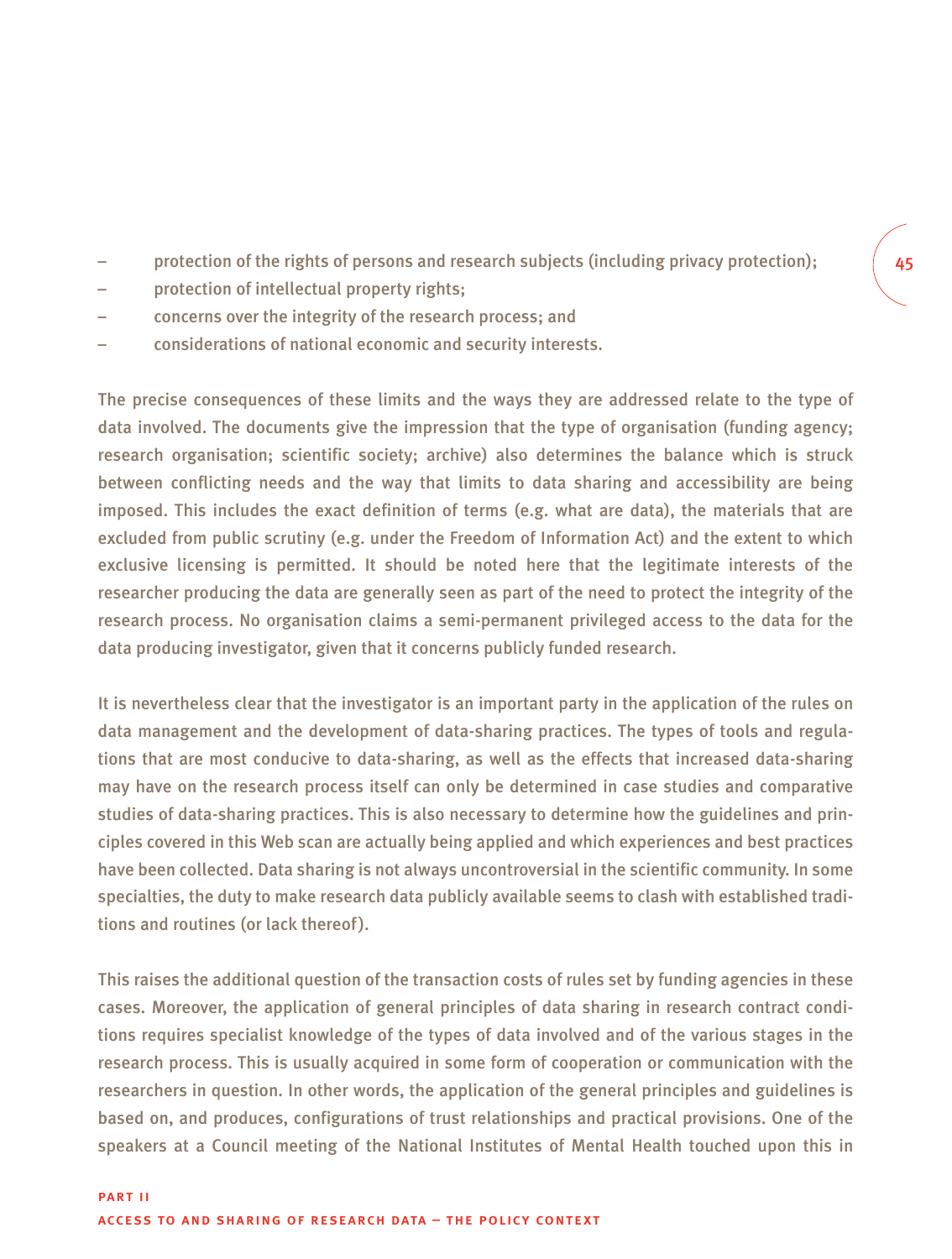46

response to the controversy in brain research on data-sharing: "Incentives for data-sharing need to be offered that offset investigator's loss of control over their data-bases. Usually, this is some form of added scientific value. By sharing data, an investigator gains access to more data or other tools. Ultimately, there has to be a procedural framework that makes sharing sensible, efficient, thorough, and value-added. If all of those pieces are in place, fewer external or coercive forces are needed to convince investigators to share." Best practice cases and the study of data-sharing practices are both needed to shed more light on the nature of the international framework needed for data-sharing as well as the consequences of such a framework for the production of, and access to, scientific information.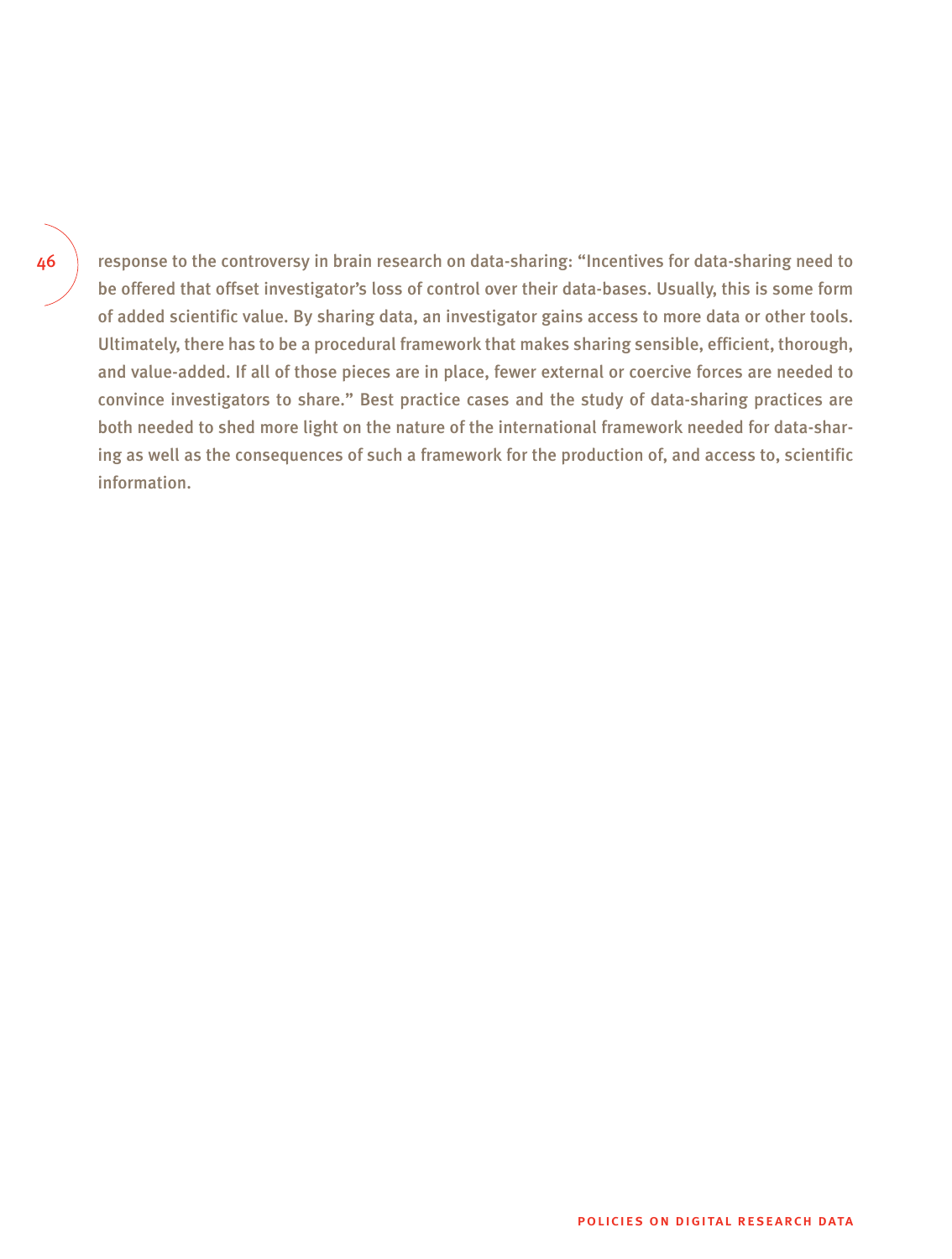## **Appendices**

# **Part I Appendix 1: The Questionnaire**

47

### **QUESTIONNAIRE**

*please cross the right entry*

| $\mathbf{1}$   | Are Access to and Sharing of Research Data currently subject of governmental science policy |                         |  |
|----------------|---------------------------------------------------------------------------------------------|-------------------------|--|
|                | in your country?                                                                            |                         |  |
|                | being discussed                                                                             | 0.0.0                   |  |
|                | formulated in policy documents                                                              |                         |  |
|                | established in legislation                                                                  |                         |  |
|                |                                                                                             |                         |  |
|                |                                                                                             |                         |  |
| $\overline{2}$ | Does your organisation have a policy on Access to and Sharing of Research Data?             |                         |  |
| <b>No</b>      | $\sim$                                                                                      |                         |  |
| <b>Yes</b>     | $\cdots$                                                                                    | go to question 5        |  |
|                |                                                                                             |                         |  |
|                |                                                                                             |                         |  |
| 3              | Do you expect Access to and Sharing of Research Data to become a policy issue for your      |                         |  |
|                | organisation within the next 3 years?                                                       |                         |  |
| <b>No</b>      | $\cdots$                                                                                    | questionnaire completed |  |
| Yes            |                                                                                             | to question 4           |  |
|                |                                                                                             |                         |  |

*4 In what fields of research do you expect access to research data to become a policy issue on the agenda of your organisation?* 

|                                                                  | <b>ves</b> | no     |
|------------------------------------------------------------------|------------|--------|
| Natural Sciences (incl. Earth Sciences,<br>Atmospheric Research) | 0.0.0      | 0.0.0  |
| <b>Engineering &amp; Technology</b>                              | 0.0.0      | 0.0.0  |
| Life Sciences (incl. Environmental Research, Bio diversity)      | 0.0.0      | $-0.0$ |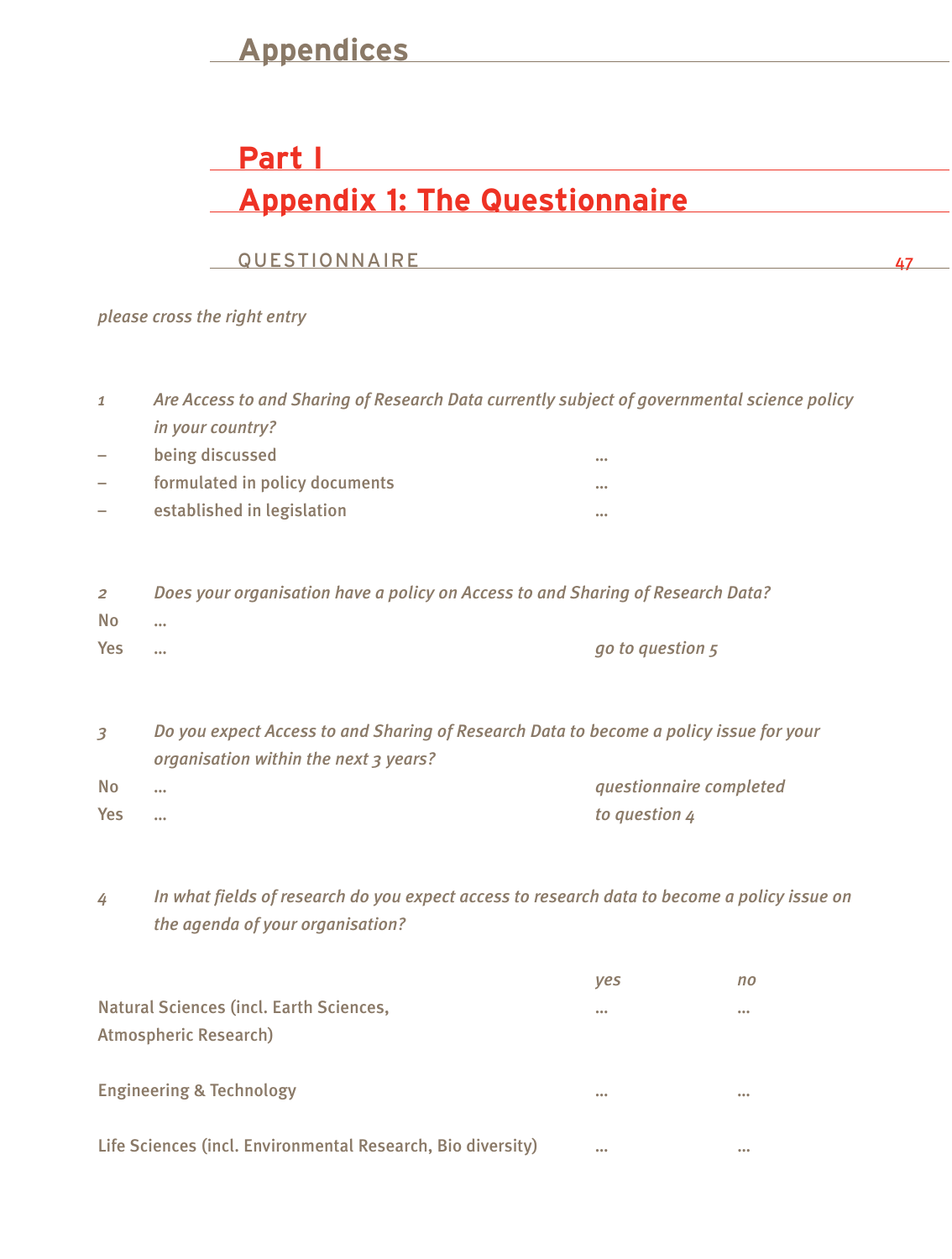# Any database misappropriation regime analogous to "fair

| 48 |                                                | <b>ves</b> | no    |
|----|------------------------------------------------|------------|-------|
|    | Social Sciences (Inc. Behavioural Sciences)    | 0.0.0      | 0.0.0 |
|    | Humanities (incl. Archaeology and Linguistics) | 0.0.0      | 0.0.0 |

### *questionnaire completed*

| 5                        | Does access to research data pose problems of   |       |
|--------------------------|-------------------------------------------------|-------|
| $\overline{\phantom{0}}$ | technical difficulties                          | 0.001 |
| $\equiv$                 | descriptive standards                           | 0.0.0 |
|                          | institutional barriers                          | 0.001 |
| $\overline{\phantom{0}}$ | prohibitive cost                                | 0.0.0 |
| $\sim$                   | legal restrictions (privacy, IP, Nat. Security) | 0.001 |

Could you please describe briefly your major concern?

#### *6 Is Access to and Sharing of Research Data subject of*

- a non binding recommendations from your organisation
- b formal regulation (guidelines, funding terms, professional codes) from your organisation
- c national legislation?

|                                                                  | recommendations | regulation | legislation |
|------------------------------------------------------------------|-----------------|------------|-------------|
| Natural Sciences (incl. Earth<br>Sciences, Atmospheric Research) | 0.0.0           | 0.0.0      | 0.0.0       |
| <b>Engineering &amp; Technology</b>                              | 0.0.0           | 0.00       | 0.00        |
| Life Sciences (incl. Environmental,<br>Research, Bio diversity)  |                 | 0.00       | 0.00        |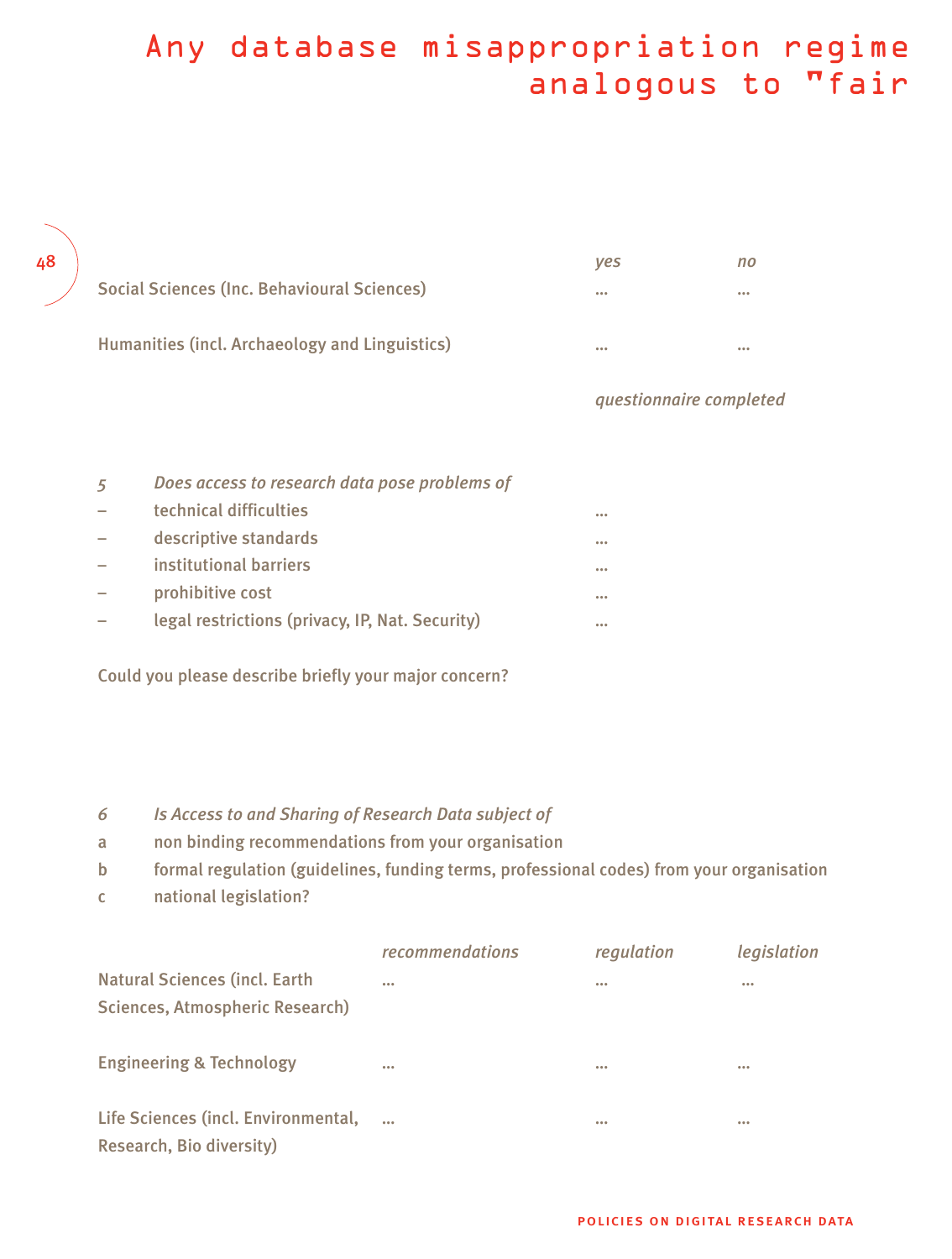# should provide exceptions use" principles of copyright law.

|                                      | recommendations | regulation              | legislation             | 49 |
|--------------------------------------|-----------------|-------------------------|-------------------------|----|
| <b>Social Sciences</b>               | 0.0.0           | $\bullet\bullet\bullet$ | $\bullet\bullet\bullet$ |    |
| (Inc. Behavioural Sciences)          |                 |                         |                         |    |
| <b>Humanities (incl. Archaeology</b> | 0.0.0           | $\bullet\bullet\bullet$ | 0.0.0                   |    |
| and Linguistics)                     |                 |                         |                         |    |

- *7 Could you list the names and references of the policy documents concerned and/or the Website(s) where they can be found? (If possible, please attach an electronic version of the document(s) to your answer)*
- *8 Does the policy of your organisation on Access to and Sharing of Research Data include*
- a Funding and/or managing of data archives/depositories
- b Co-operation with national (governmental) archives
- c Co-operation with governmental data collecting agencies/institutes
- d Selling data to and/or buying data from commercial firms
- *9 Would your organisation be interested in the (follow-up) activities (being informed, participate in a policy workshop, participate in further consultation) of the Working Group?*

No … Yes …

*10 If so, could you please give the co-ordinates of the person to contact?*

*Full name*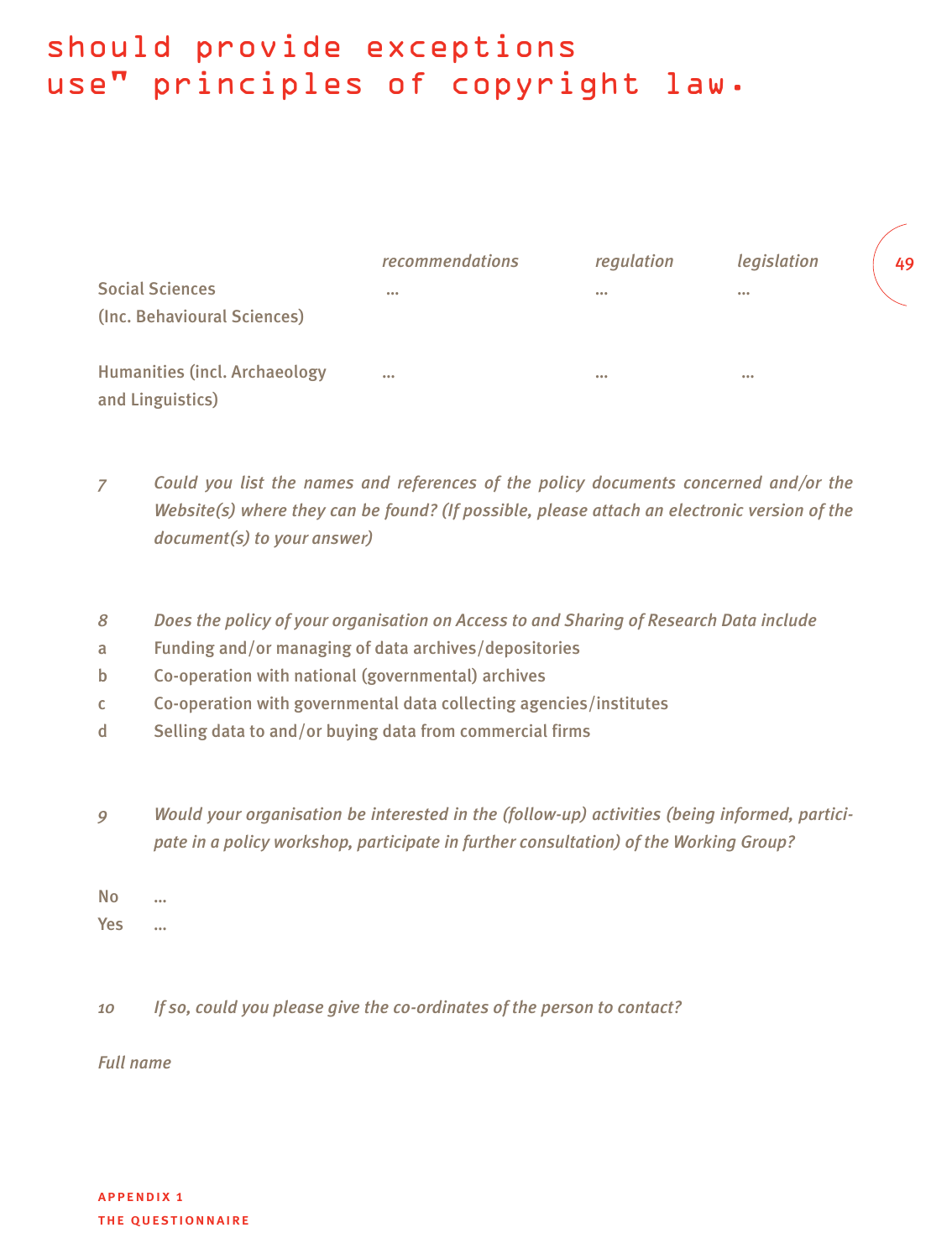```
Privacy protection is 
  the dominant "reasonable limit" 
to data sharing.
```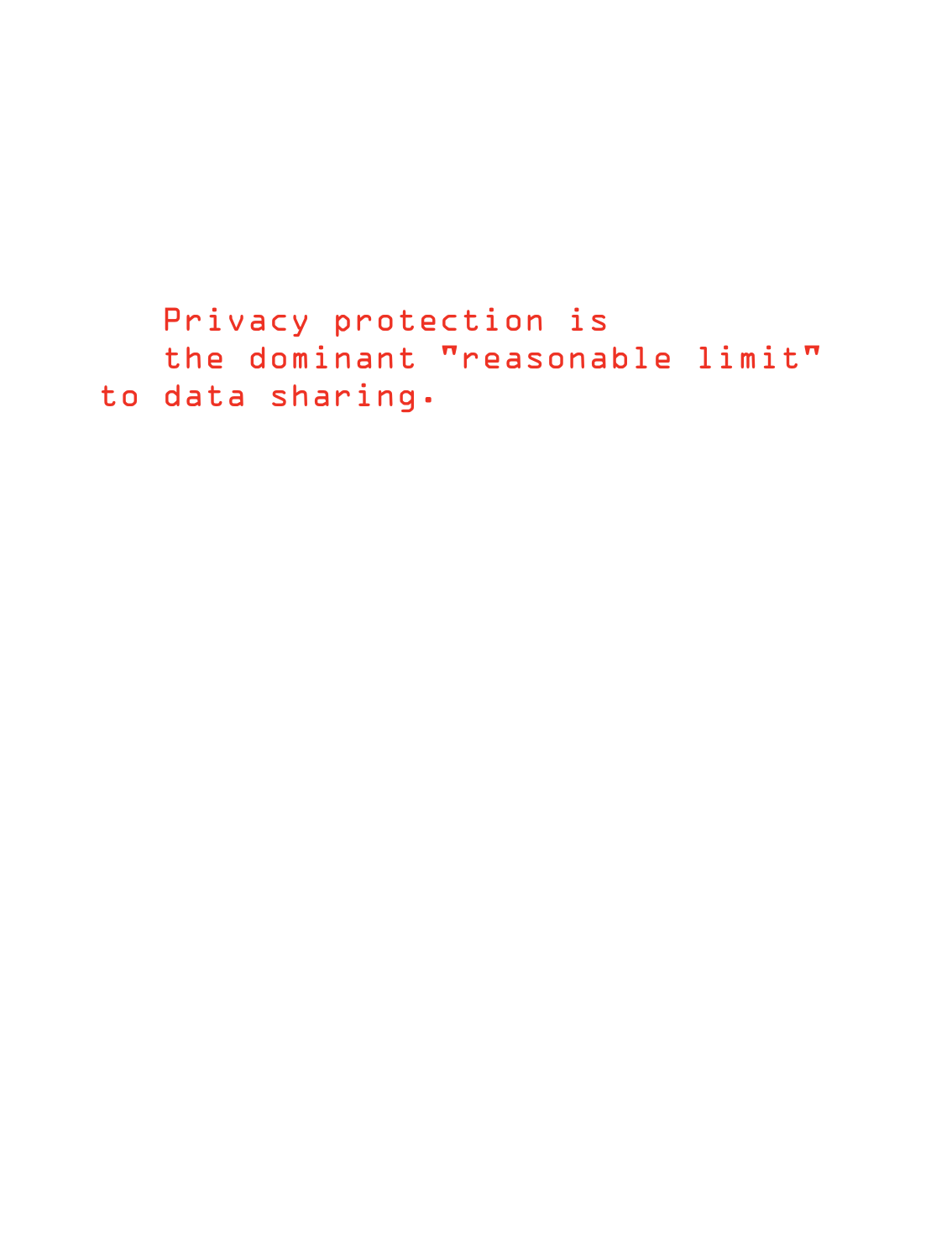# **Appendix 2: Response Rate to the Mini-Survey**

### ORGANISATIONS THAT REPLIED

Australian Research Council Austrian Research Council Biotechnology and Biological Sciences Research Council, UK CEA/DSM (Physics Department), France CESNET Association, network of universities and academies, Czech Republic Consiglio Nazionale delle Ricerche, Italy Consejo Superior de Investigaciones Cientificas (CSIC), Spain (twice) Danish Research Agency Deutsche Forschungsgemeinschaft, Germany Engineering and Physical Sciences Research Council, UK Estonian Academy of Sciences Fonds voor Wetenschappelijk Onderzoek, Vlaanderen, Belgium Hungarian Academy of Sciences Icelandic Research Council INFM, Italy Information and Innovation Systems INRA, France Irish Research Council for the Humanities and Social Sciences Medical Research Council, UK National Research Council of Canada Nederlandse Organisatie voor Wetenschappelijk Onderzoek, Netherlands Natural Environment Research Council, UK Norwegian Academy of Science and Letters Research Council of Norway, PBS/STR Royal Irish Academy Scientific and Technical Research Council (TÜBITAK), Turkey Slovenian Academy of Sciences and Arts Slovenian Academy of Sciences and Arts, Section Medical Sciences Slovenian Science Foundation Swedish Research Council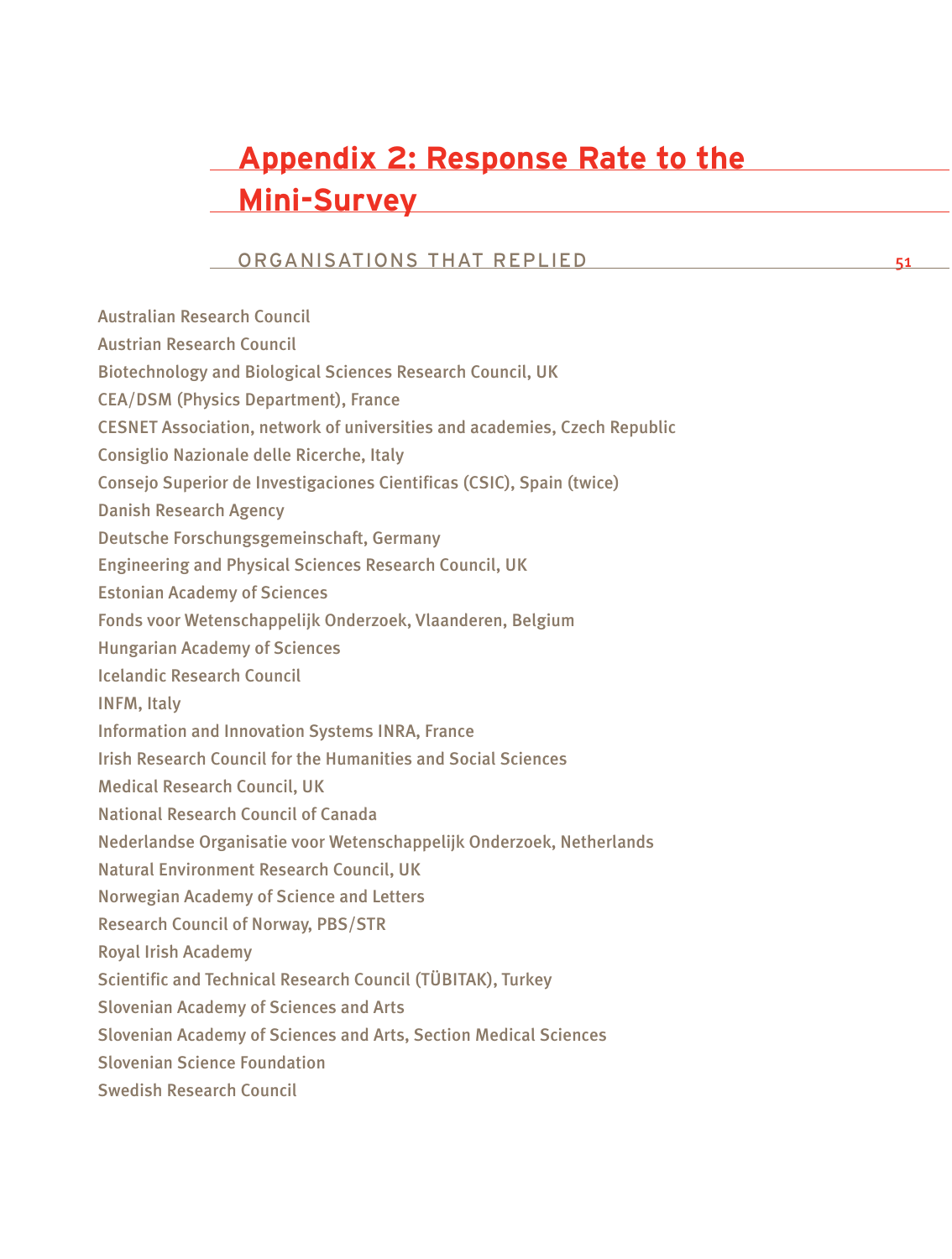The researcher is held responsible for providing access to data.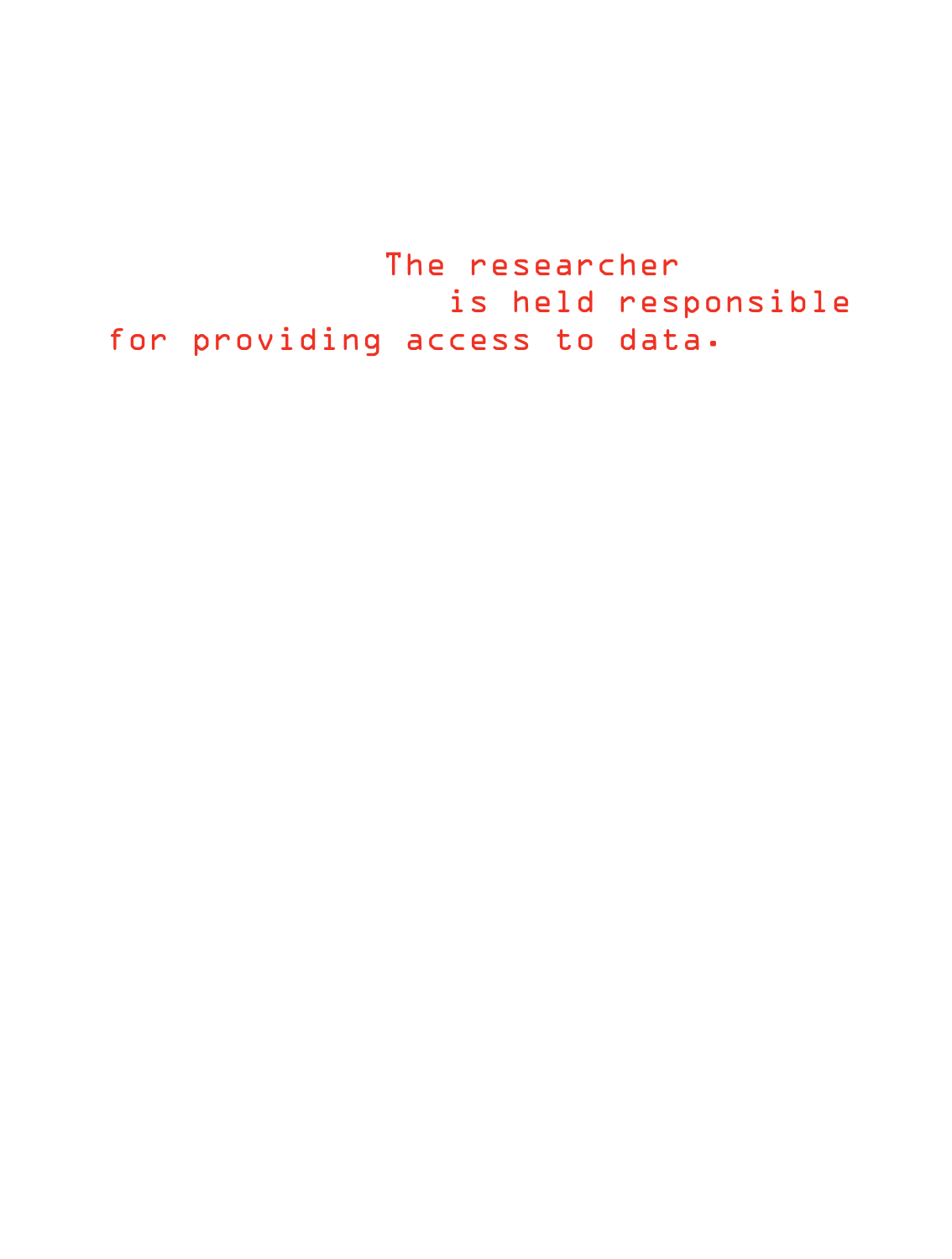# **Part II Appendix 3: Methods**

The following Web sites have been searched:

- National Research Council NRC www.nas.edu/nrc
- National Science Foundation NSF www.nsf.gov
- National Institutes of Health NIH www.nih.gov
- National Aeronautics and Space Agency NASA www.nasa.gov
- American Association for the Advancement of Science AAAS www.aaas.org
- National Archives NARA www.nara.gov
- National Endowment for the Humanities NEH www.neh.gov
- Inter-University Consortium for Political and Social Research ICPSR www.icpsr.umich.edu
- European Science Foundation ESF www.esf.org
- Library of Congress www.loc.gov

Every Web site has been searched twice. First, the Web site was searched on the keywords *data, sharing,* and *policy*. The documents retrieved were then studied for their relevance and, if relevant, downloaded for detailed study. After document analysis, the Web sites were visited again for a follow-up search using the particularities of the scientific fields at hand and/or of the Web site of the organisation.

This turned out to be especially useful where the practice of data sharing was referred to in other terms than data sharing, or where policy statements regarding data sharing were part of documents on other topics.

The searches were restricted to *policy documents*. This means that this Web scan did not aim to capture Web documents on the *practice of data sharing*. Some documents seemed to be midway between policy and practice. For example, pilot projects were being discussed or research proposals aimed at both a scientific and a policy audience. If the emphasis was on policy, these documents were included in this Web scan.

Based on the policy principles discussed at the GRV III conference, the retrieved Web documents were studied to answer the following questions:

- Is public access to data stated as a basic policy principle?
- What is the motivation for data-sharing rules?
- Is data-sharing a condition for research funding?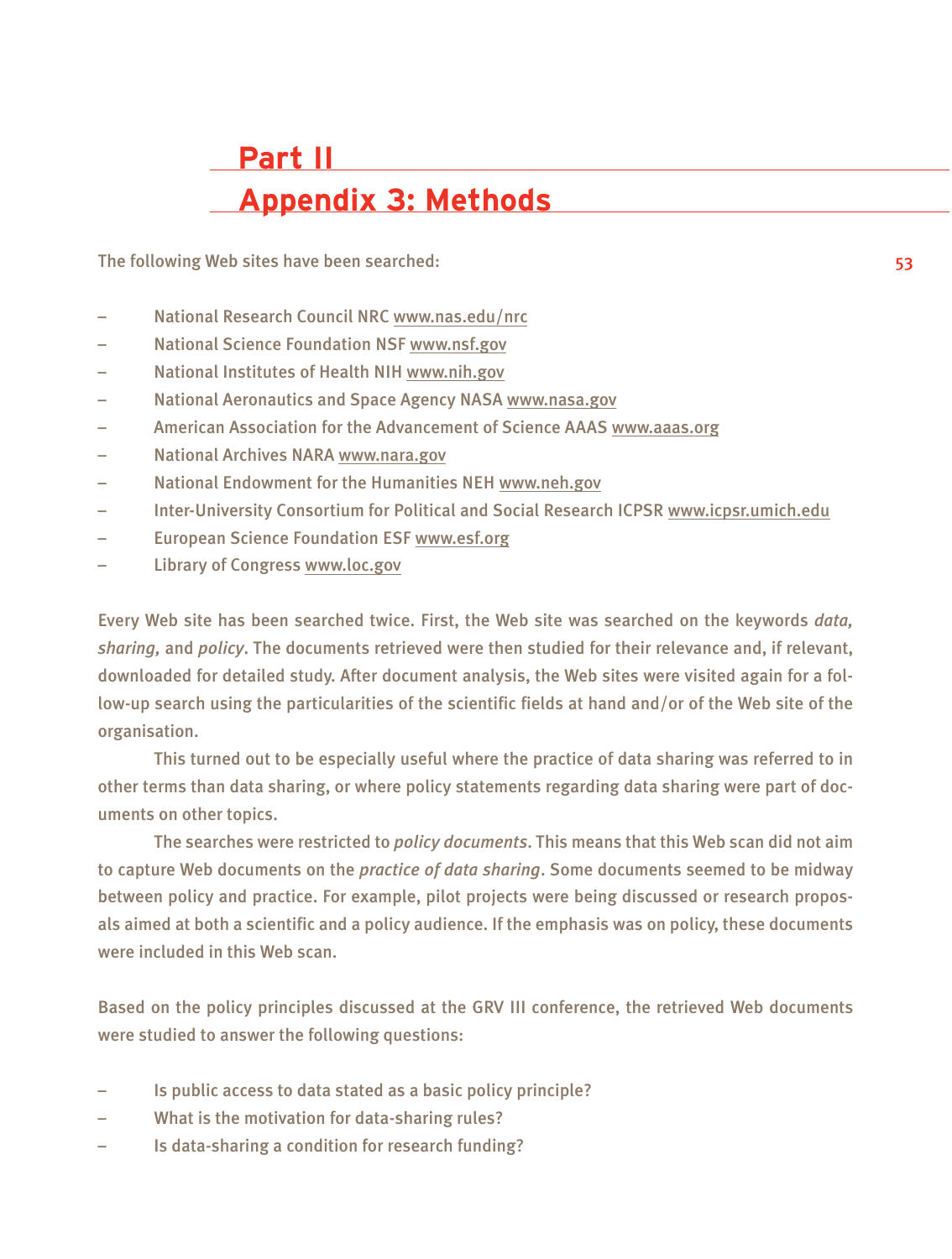## – Who is responsible for providing access to data?

- Are different types of data distinguished?
- How are issues of property rights treated?
- Which limits to data sharing are recognised as reasonable?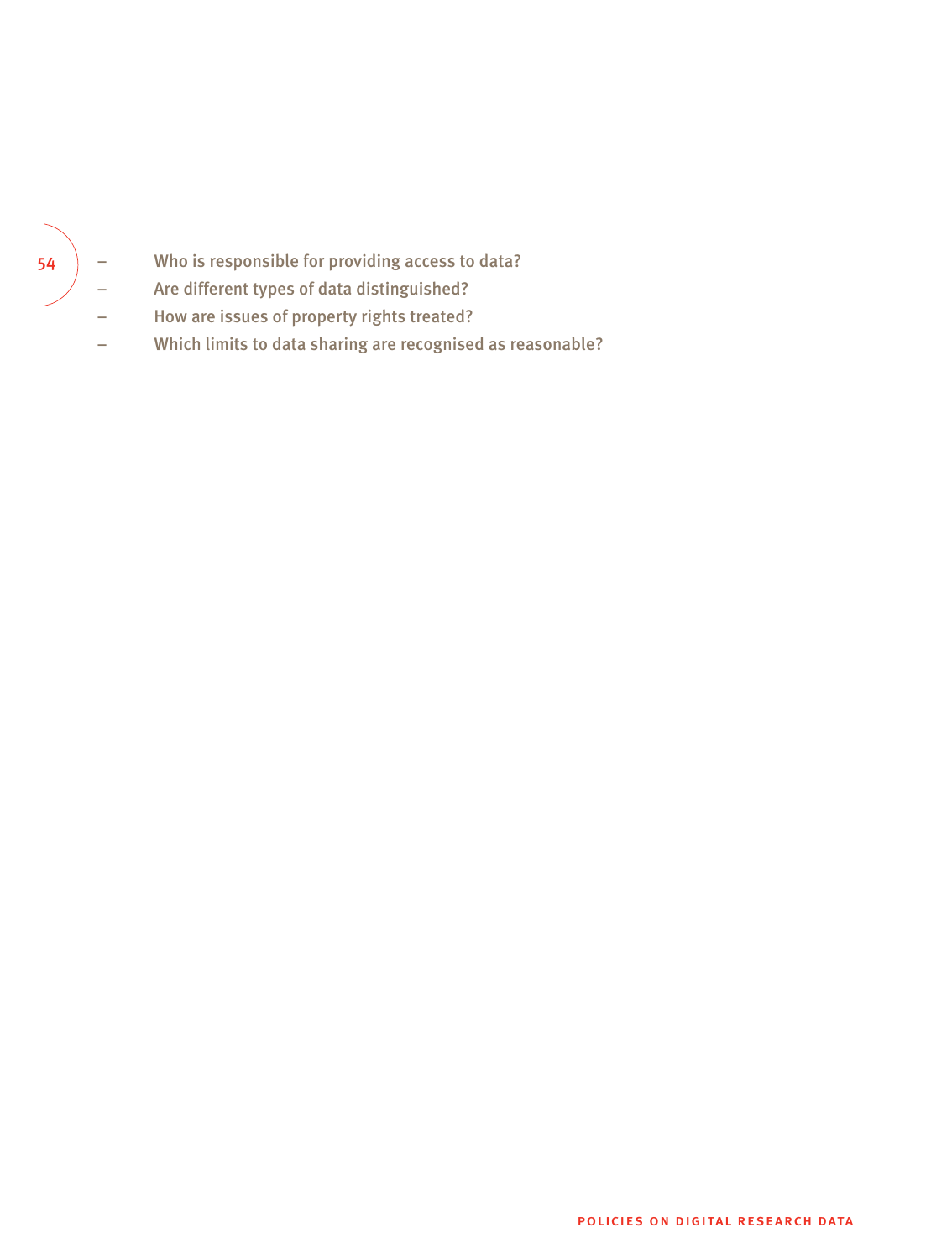# **Appendix 4: Excerpts from the FOIA and the Bayh-Dole Act**

#### THE FREEDOM OF INFORMATION ACT

The Freedom of Information Act regulates the accessibility of information in the US. In 1999, a provision was inserted in the Omnibus Appropriations Bill (Public Law 105-277) to change a federal regulation in order to allow broader access to federally funded research data. The provision, as inserted by Senator Richard Shelby (R-AL), tasks the Office of Management and Budget (OMB) to change OMB Circular A-110 so that *all* federally funded research data can be accessed through the mechanisms set forth in the Freedom of Information Act. OMB subsequently filed a proposed revision in the Federal Register on 4 February 1999 and allowed for a 60-day public comment period before any further actions would be taken. OMB's proposed revision reads:

The Federal Government has the right to (1) obtain, reproduce, publish, or otherwise use the data first produced under an award, and (2) authorize others to receive, reproduce, publish, or otherwise use such data for Federal purposes. In addition, in response to a Freedom of Information Act (FOIA) request for data relating to published research findings produced under an award that were used by the Federal Government in developing policy or rules, the Federal awarding agency shall, within a reasonable time, obtain the requested data so that they can be made available to the public through the procedures established under the FOIA. If the Federal awarding agency obtains the data solely in response to a FOIA request, the agency may charge the requester a reasonable fee equalling the full incremental cost of obtaining the data.

OMB received over 9,000 responses to its proposed revision with 55 percent of the respondents favouring the changes. Representatives of scientific organisations generally argued that the proposed amendment was anathema to the character of the research process and was not the most appropriate way to regulate access to research data. While several efforts were made in the 106th Congress to prevent any changes to OMB Circular A-110, none were successful. OMB released its second proposal on August 11, 1999, in the Federal Register. The proposal took into consideration the comments received from the February  $\Delta$  proposal and greatly narrowed the scope of the Shelby amendment. The final revision was filed in the Federal Register on October 8, 1999.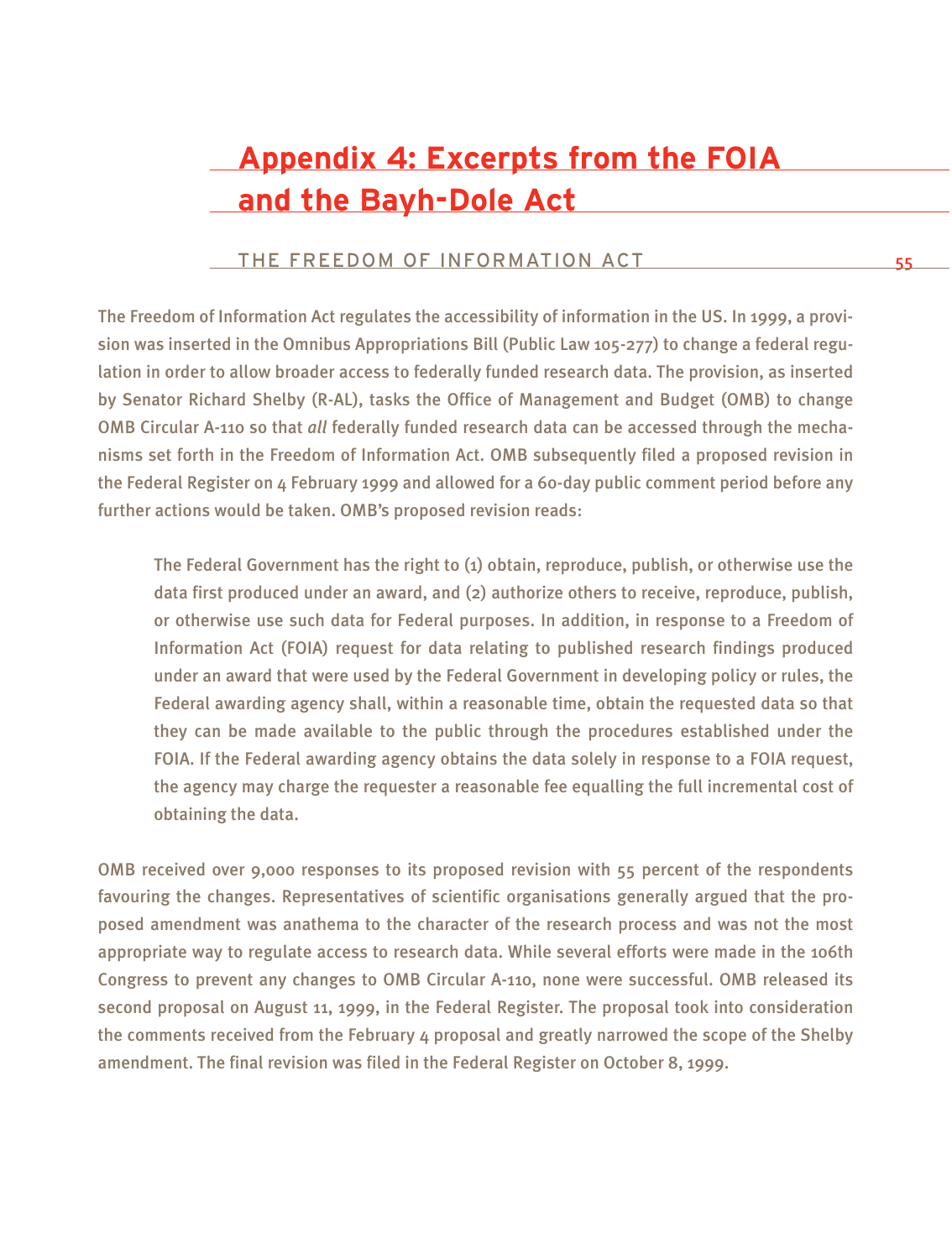#### THE BAYH-DOLE ACT

The Bayh-Dole Act was enacted in 1980 to spur the commercialisation of research results by granting patent rights to universities for inventions developed with federal funds. This includes exclusive licensing. The principles of the Bayh-Dole Act were the result of years of intense and emotional debate. The debate included questions whether exclusive licenses would lead to monopolies and higher prices; whether taxpayers would get their fair share; whether foreign industry would benefit unduly; and whether ownership of inventions by a contractor is anti-competitive. Economic interests rather than academic science interests were the driving forces for the change in US government policy. Until the Bayh-Dole Act became effective on July 1, 1981, the federal agencies kept tight control over intellectual property rights resulting from funded research, premised largely on traditional expectations rooted in the procurement process. After the passage of the Bayh-Dole Act, as the success of the Act became quickly apparent, subsequent legislative initiatives broadened its reach further.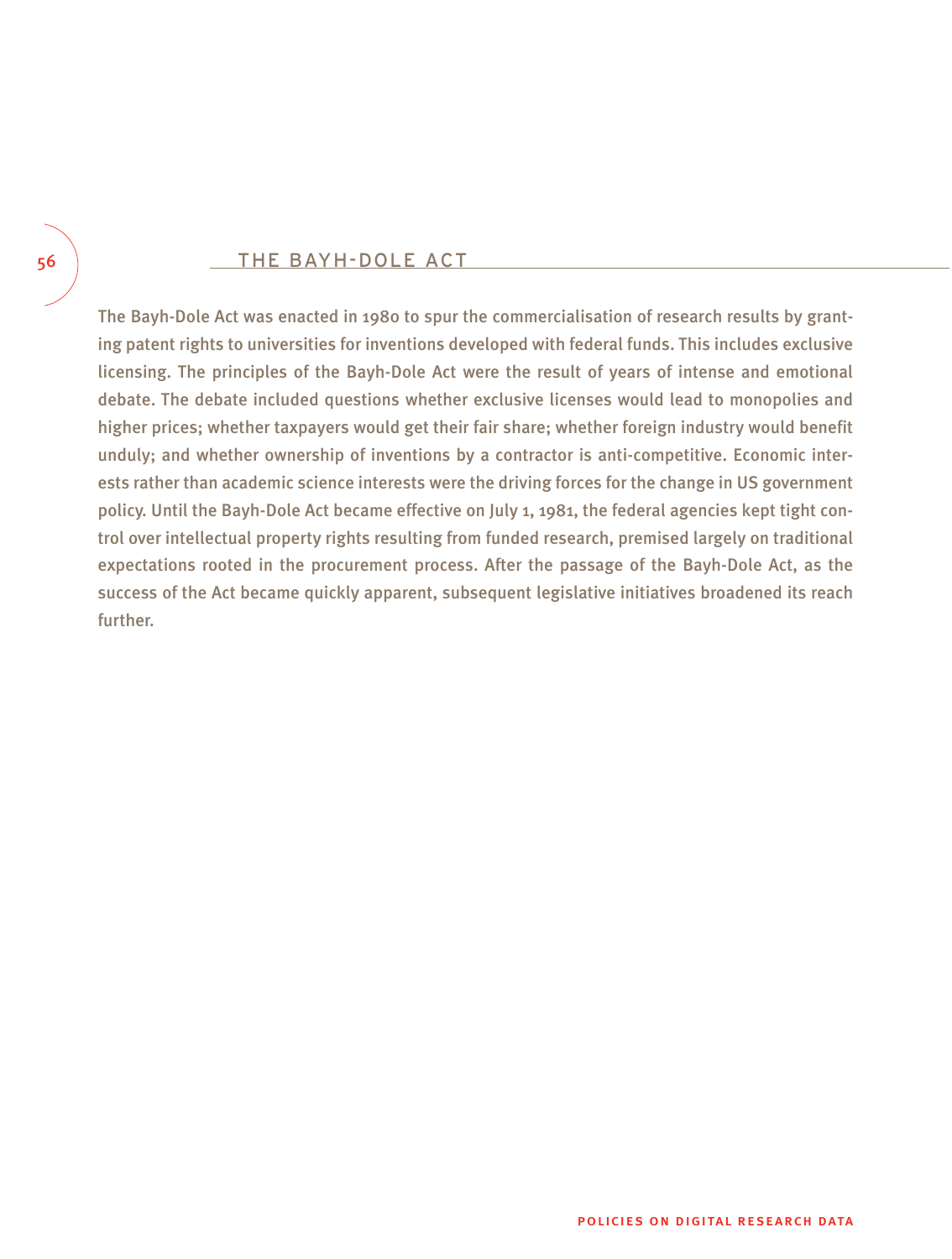# **Appendix 5: Members of the OECD Follow-Up Group on Issues of Access to Data from Public Funding**

#### Mr. Peter Arzberger (Chair)

Director, Life Sciences Initiatives University of California, San Diego 9500 Gilman Drive, MC 0043 La Jolla, CA 92093-0043  $II S A$ parzberg@ucsd.edu

#### Mr. Geoffrey Bowker, Professor

Chair, Department of Communication University of California, San Diego 9500 Gilman Drive La Jolla, CA 92093-0503 U.S.A. Bowker@ucsd.edu

#### Ms. Sigrun Eckelmann

Deutsche Forschungsgemeinschaft (DFG) Wissenschaftliche Literaturversorgungs- und Informationssysteme (LIS 4) D-53170 Bonn Deutschland Sigrun.eckelmann@dfg.de

#### Dr. Tim Hubbard

Head of Human Genome Analysis Wellcome Trust Sanger Institute Wellcome Trust Genome Campus, Hinxton Cambridgeshire, CB10 1SA United Kingdom Th@sanger.ac.uk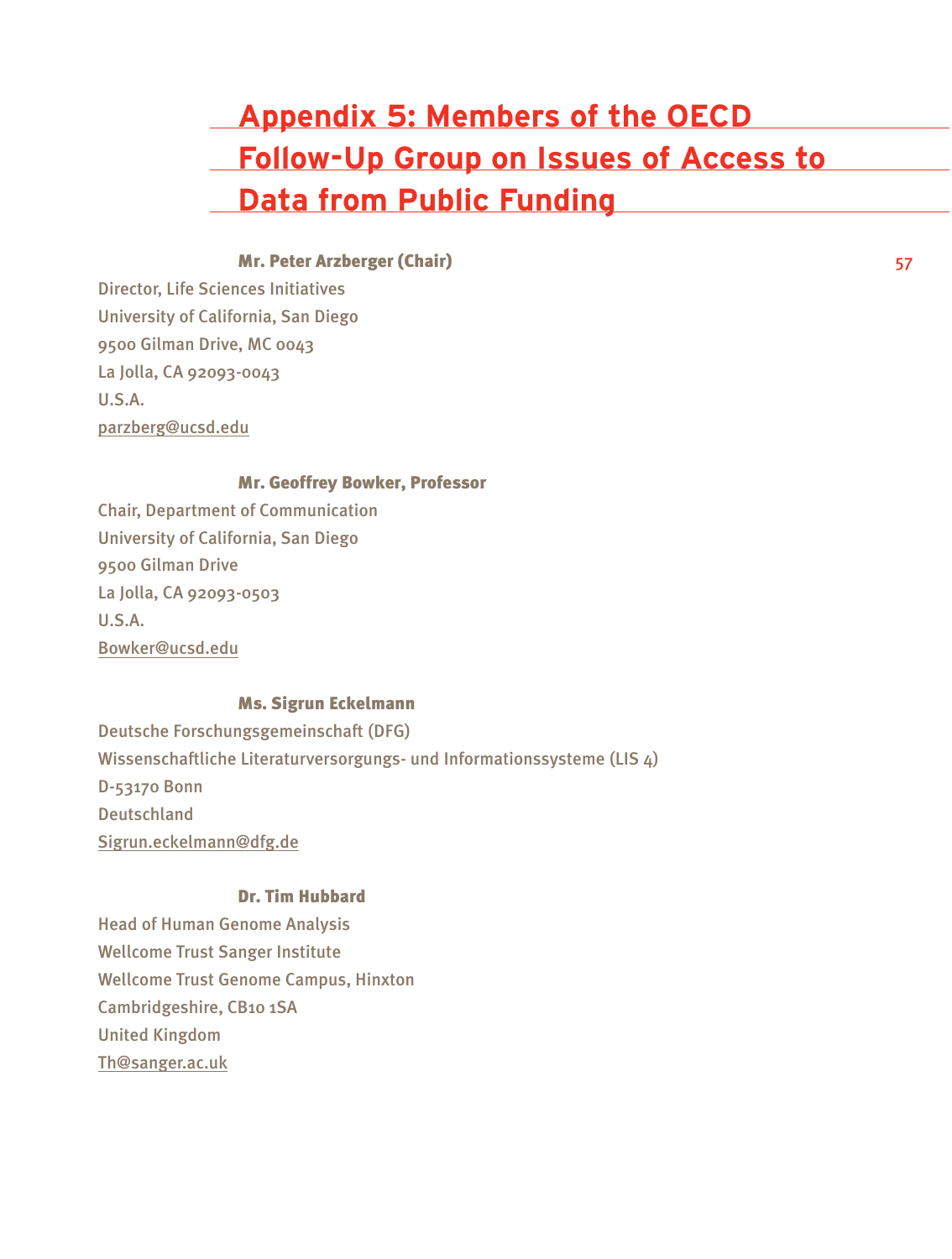# Researchers are becoming more on the increased

#### 58

#### Mr. Koji Kamitani

Office of IT Promotion Research Promotion Bureau MEXT (Ministry of Education, Culture, Sports, Science and Technology) 1-3-2 Kasumigaseki, Chiyoda-ku, Tokyo, 100-8966 Japan kami@mext.go.jp

#### Mr. Leif Laaksonen

*Street address:* CSC – Scientific Computing Ltd Tekniikantie 15 a D Otaniemi, Espoo, Finland

*Postal address:*  CSC – Scientific Computing Ltd PO Box 405 FIN - 02101 Espoo Finland Leif.Laaksonen@csc.fi

#### Ms. Gudrun Maass

Principal Administrator Science and Technology Policy Division Directorate for Science, Technology and Industry Organization of Economic Co-Operation and Development 2, rue Andre-Pascal F-75775 Paris Cedex 16 France T +33 (0) 1 45 24 13 95 F +33 (0) 1 44 30 62 64 (fax) gudrun.maass@oecd.org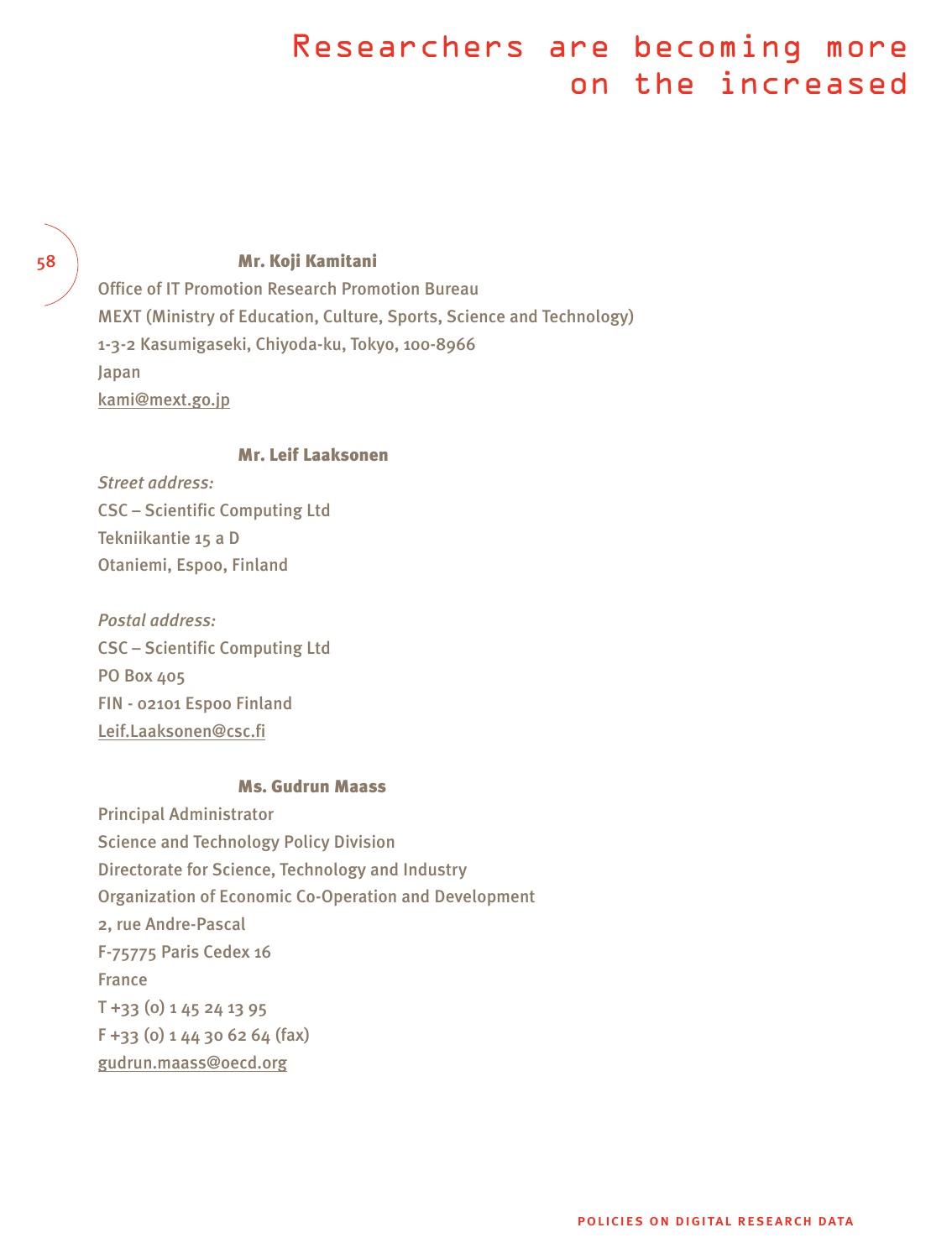## dependent possibilities for data sharing.

#### Mr. Doug McEachern

Director Social, Behavioural and Economic Sciences Australian Research Council GPO Box 2720 Canberra  $ACT 2601$ Australia Doug.Mceachern@arc.gov.au

#### Dr. David Moorman

Senior Policy Advisor, Policy and Liaison Branch Social Sciences and Humanities Research Council PO Box 1610 Ottawa ON Canada K1P 6G4 david.moorman@sshrc.ca

#### Mr. Masamitsu Negishi

Professor, Humanities and Social Science Information Research Research Information Research Division / Director of Research Division National Institute of Informatics negishi@nii.ac.jp

#### Mr. Peter Schröder (vice-chair)

Co-ordinator Information Policy Ministry of Education, Culture and Science Directorate Research and Science Policy P.O. Box 25000 2700 LZ Zoetermeer The Netherlands p.schroder@minocw.nl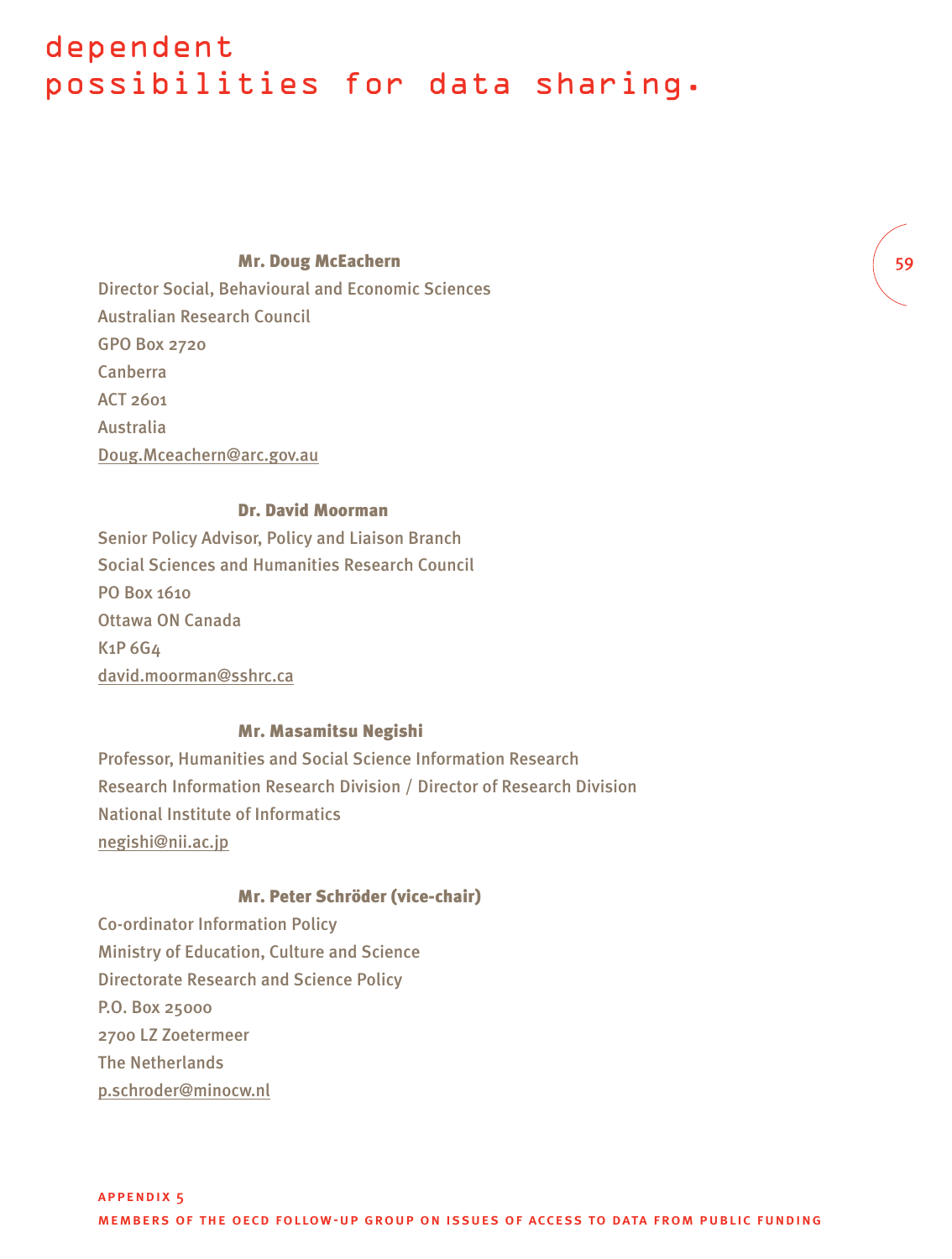## Data sharing is not always uncontroversial in the scientific community.

60

#### Mr. Paul Uhlir

Director, International S&T Information Programs National Academy of Sciences/National Research Council 2101 Constitution Avenue NW Washington, DC 20418  $II S A$ Puhlir@nas.edu

#### Mr. Mitsutoshi Wada

Manager, Office of Science and Technology Information Japan Science and Technology Corporation (JST) 5-3, 4-Bancho, Chiyoda-ku, Tokyo 102-8666 Japan wada@tokyo.jst.go.jp

#### Professor Andrzej P. Wierzbicki

Director General National Institute of Telecommunications Szachowa 1 04-894 Warsaw, Poland a.wierzbicki@itl.waw.pl

#### Mr. Jan Windmüller

Head of Section Ministry of Science, Technology and Innovation Bredgade 43 DK - 1260 Copenhagen K jwi@fsk.dk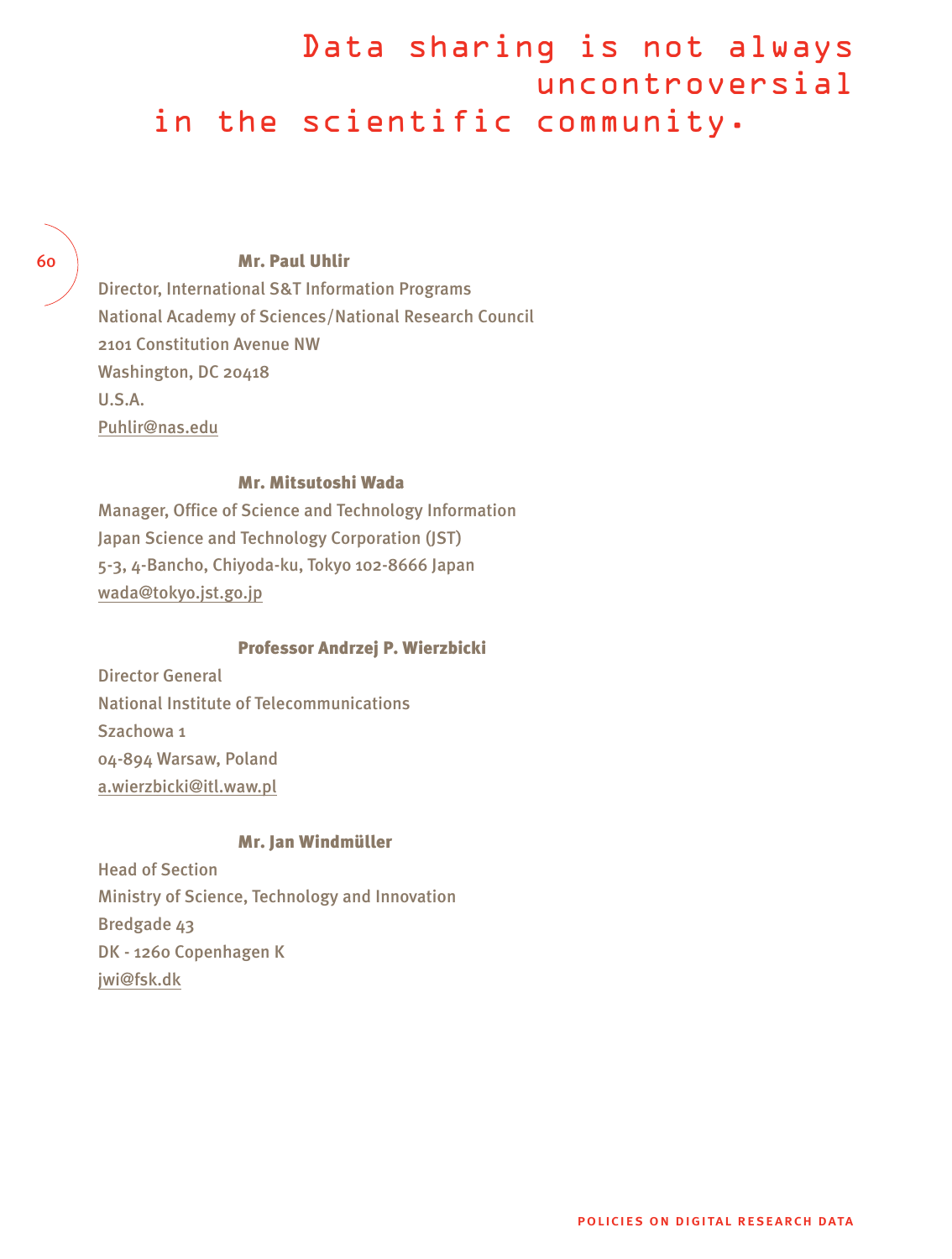#### BURFAU OF THE WORKING GROUP 61

## Ms. Teri Simas

Administrative Co-ordinator University of California, San Diego 9500 Gilman Drive La Jolla, CA 92093–0505 U.S.A. simast@sdsc.edu

### RESEARCHERS

#### Ms. Anne Beaulieu

Networked Research and Digital Information (Nerdi) P.O. Box 95110 1090 HC Amsterdam The Netherlands http://www.niwi.knaw.nl/nerdi anne.beaulieu@niwi.knaw.nl

#### Ms. Kathleen Casey

University of California, San Diego Department of Communication 9500 Gilman Drive, MC 0503 La Jolla, CA 92093-0503 U.S.A. kcasey@ucsd.edu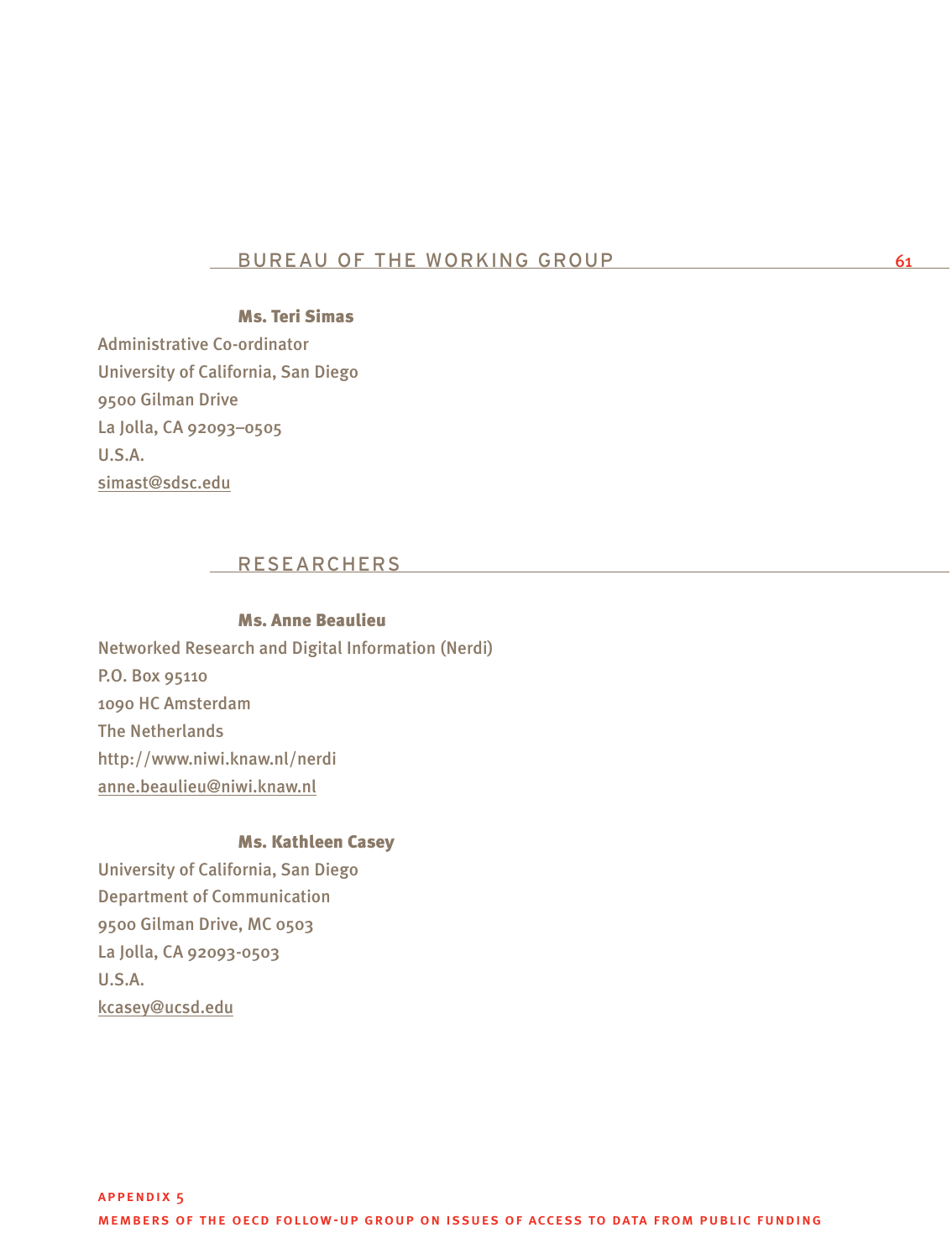#### Mr. Colin Reddy

Networked Research and Digital Information (Nerdi) P.O. Box 95110 1090 HC Amsterdam The Netherlands http://www.niwi.knaw.nl/nerdi colin.reddy@niwi.knaw.nl

#### Mr. Paul Wouters

Networked Research and Digital Information (Nerdi) P.O. Box 95110 1090 HC Amsterdam The Netherlands http://www.niwi.knaw.nl/nerdi paul.wouters@niwi.knaw.nl

#### OBSERVERS

#### Ms. Jacky Bax

Ministry of Education, Culture and Science – The Netherlands

#### Ms. Kathleen Cass

CODATA Secretariat – Paris, France

#### Mr. Tony Mayer

European Science Foundation – France

## Mr. David Schindel

National Science Foundation – France

#### Mr. Hugo von Linstow

Global Diversity Information Facility – Denmark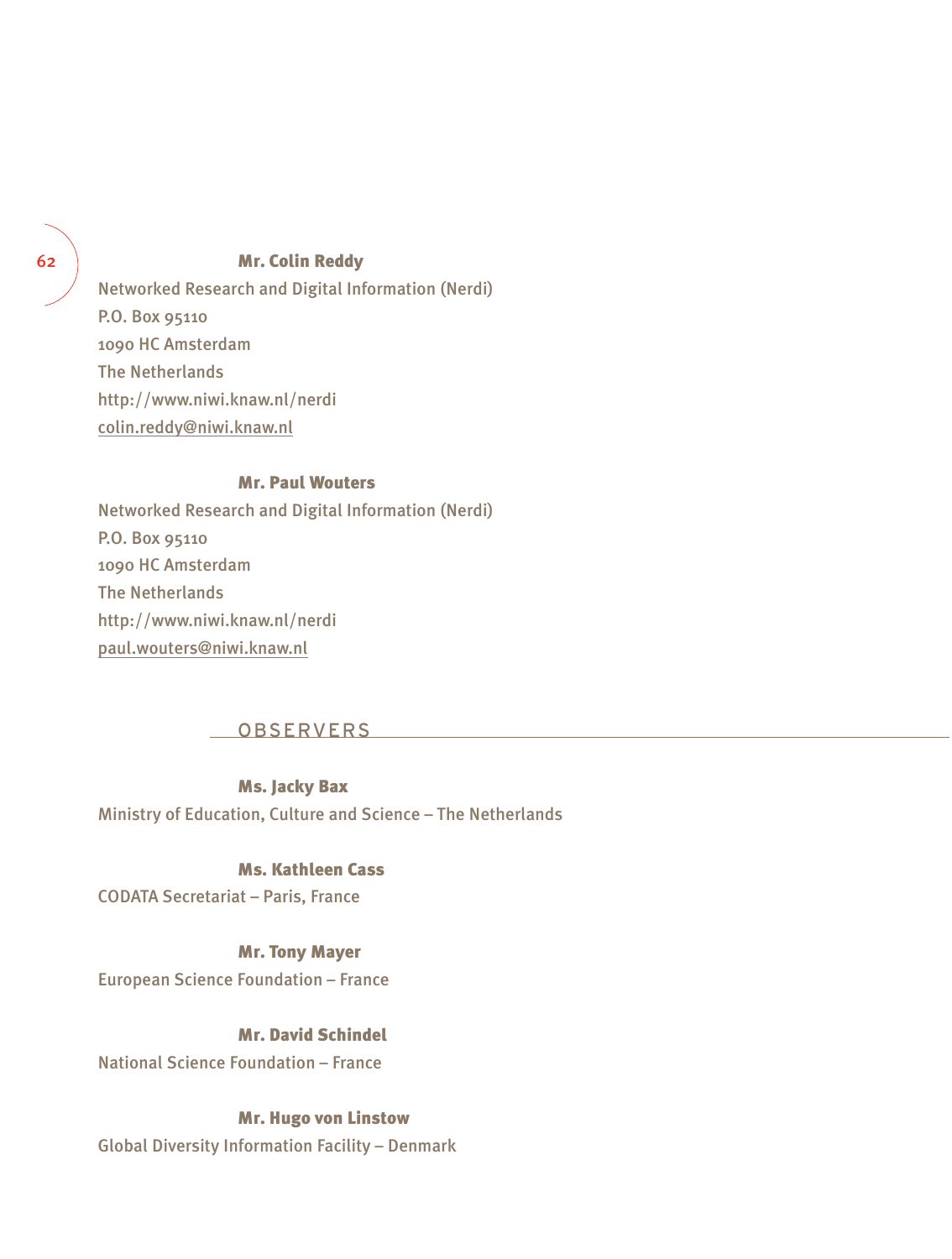## **Bibliography**

- AAAS Letter on the Notice of Proposed Rule Making (NPRM; Feb. 4, 1999, Vol. 64, No. 23, 63 pp. 5684-5685 of the Federal Register) to amend OMB Circular A-110 (April 1999)
- Anon. (2000), Prospect of data sharing gives brain mappers a headache, Nature, 406, p. 445
- David d'Arcy (2001), Data hosts are vital to the Internet's future, Nua Internet Surveys, 2001, 3 December
- Bruce Alberts (July 15, 1999), Statement of Dr. Bruce Alberts, President National Academy of Sciences before the Subcommittee on Government Management, Information, and Technology, Committee on Government Reform, U.S. House of Representatives, http://www.nas.edu/nrc
- Duncan M. Brown (1997), Understanding Urban Interactions: Summary of a Research Workshop, http://www.nsf.gov/pubs/1998/sbe981/sbe981.htm, September 30, 1997
- Eric G. Campbell and others (2002), Data Withholding in Academic Genetics. Evidence from a national survey, Journal of the American Medical Association, 287, no. 4, pp. 473-480
- John W. Carlin (October 20, 1999) Statement by John W. Carlin, Archivist of the United States, to the Subcommittee on Government Management, Information, and Technology of the Committee on Government Reform, House of Representatives, Congress of the United States, http://www.nara.gov/nara/vision/testimon.html
- Circular A-110 (revised) Grants and Agreements with Institutions of Higher Education, Hospitals, and Other Non-Profit Organizations (1999)
- Council on Governmental Relations, The Bayh-Dole Act A Guide to the Law and Implementing Regulations (1999)
- Robin Cowan and Elad Harison (2001), Protecting the Digital Endeavour: Prospects For Intellectual Property Rights In The Information Society, MERIT – Maastricht Economic Research Institute on Innovation and Technology, MERIT-Infonomics Research Memorandum series 2001-028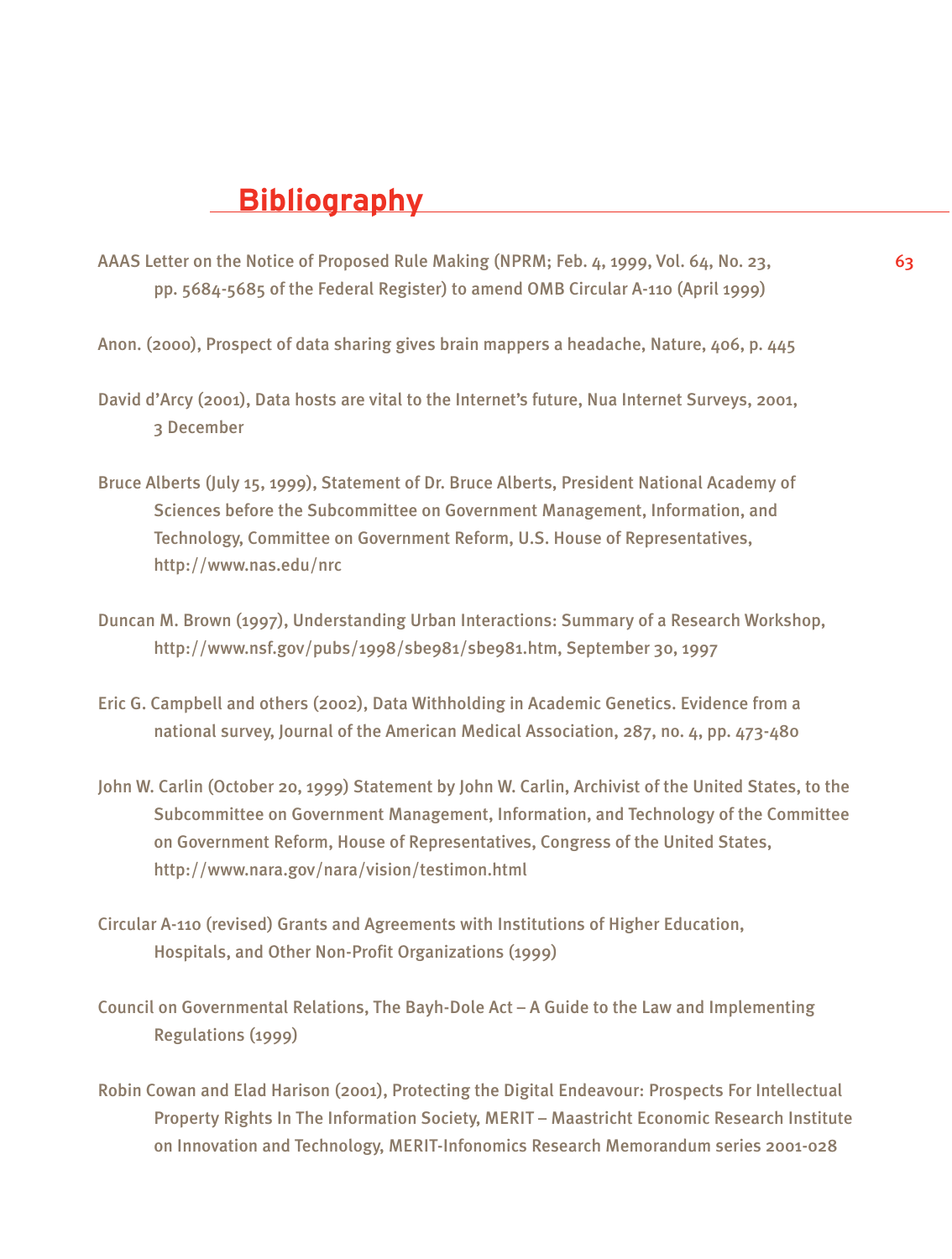- Robin Cowan and Elad Harison (2001), Intellectual Property Rights In A Knowledge-Based Economy, MERIT – Maastricht Economic Research Institute on Innovation and Technology, MERIT-Infonomics Research Memorandum series 2001-027
- Paul A. David (2001), Digital Technologies, Research Collaborations and the Extension of Protection for Intellectual Property in Science: Will Building 'Good Fences' Really Make 'Good Neighbors'?, MERIT – Maastricht Economic Research Institute on Innovation and Technology, MERIT-Infonomics Research Memorandum series 2001-004
- Paul A. David (2001), Tragedy of the Public Knowledge 'Commons'? Global Science, Intellectual Property and the Digital Technology Boomerang, MERIT – Maastricht Economic Research Institute on Innovation and Technology, MERIT-Infonomics Research Memorandum series 2001-003
- Ed. (2000), A debate over fMRI data sharing, Nature Neuroscience, 3, pp. 845—846
- ESF (1999), The European Social Survey (ESS) a research instrument for the social sciences in Europe. Report
- H. Franken (2000), "Conference Conclusions" in: *Access to Publicly Financed Research*, The Global Research Village III Conference, Conference Report (P. Schröder, ed.), NIWI-KNAW, Amsterdam
- The Freedom of Information Act 5 U.S.C. § 552, As Amended By Public Law No. 104-231, 110 Stat. 3048 (1996)
- David M. Hart (2002), The "Corporatization" of Science, Science, 295, no. 5554, p. 439
- Stephen Hilgartner (1998), Data Access Policy in Genome Research, in: Arnold Thackray (ed.) Private Science. Biotechnology and the rise of the molecular sciences, pp. 202-218, University of Pennsylvania Press, Philadelphia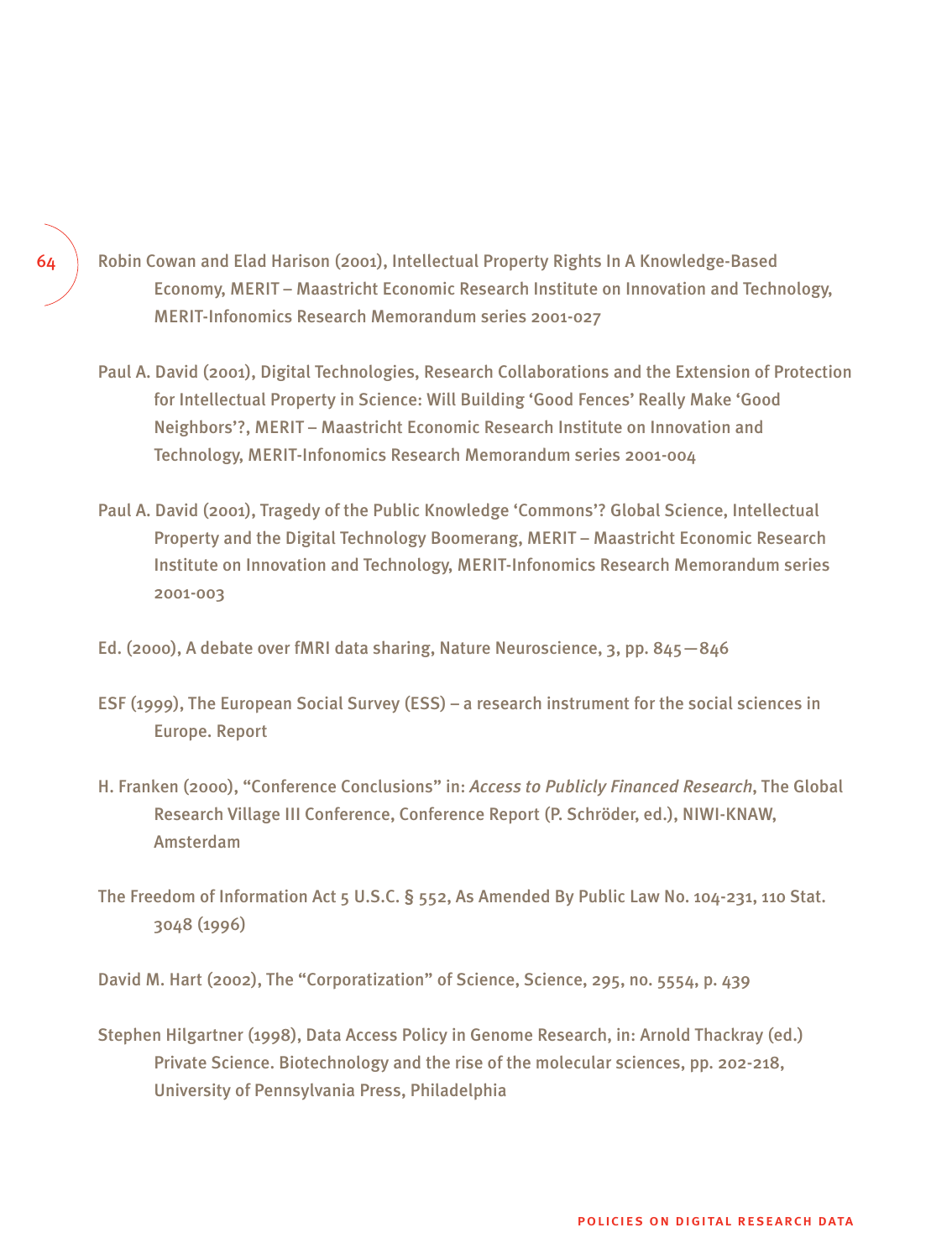- P. Bernt Hugenholtz (2001), The New Database Right: Early Case Law from Europe, Paper presented at Ninth Annual Conference on International IP Law and Policy, Fordham University School of Law, New York, 19-20 April 2001
- ICSU/CODATA Ad Hoc Group on Data and Information (November 30, 2000), Scientific Data Policy Statements, http://www.codata.org/data\_access/index.html
- ICSU/CODATA Ad Hoc Group on Data and Information (November 30, 2000), Access to Databases. Principles for Science in the Internet Era, http://www.codata.org/data\_access/index.html
- Charles Jennings and Peter Aldhous (2000), Web discussion: Should neuroscientists share their raw data?, Nature, 406, 25 August 2000, http://www.nature.com/neuro/debate/

Donald Kennedy (2001), Enclosing the Research Commons, Science, 294, no. 5550, pp. 2249

- Joshua Lederberg (18 March 1999), Hearing on the "Collections of Information Antipiracy Act. Statement of Joshua Lederberg, President-emeritus Rockefeller University on behalf of the National Academy of Sciences, National Academy of Engineering, Institute of Medicine, and American Association for the Advancement of Science before the Committee on the Judiciary U.S. House of Representatives
- Anne Linn (2000), History of Database Protection: Legal Issues of Concern to the Scientific Community, http://www.codata.org/data\_access/linn.html, March 3, 2000
- Stephen M. Maurer and Suzanne Scotchmer (1999), Database Protection: Is It Broken and Should We Fix It?, Science, 284, no. 5417, pp. 1129—1130
- Stephen M. Maurer and P. Bernt Hugenholtz and Harlan J. Onsrud (2001), Europe's Database Experiment, Science, 294, no. 5543, pp. 789—790

NARA, Strategic Plan of the National Archives and Records Administration 1997-2007

NARA Access to Records in the National Archives and Records Administration

## 65

#### bibliography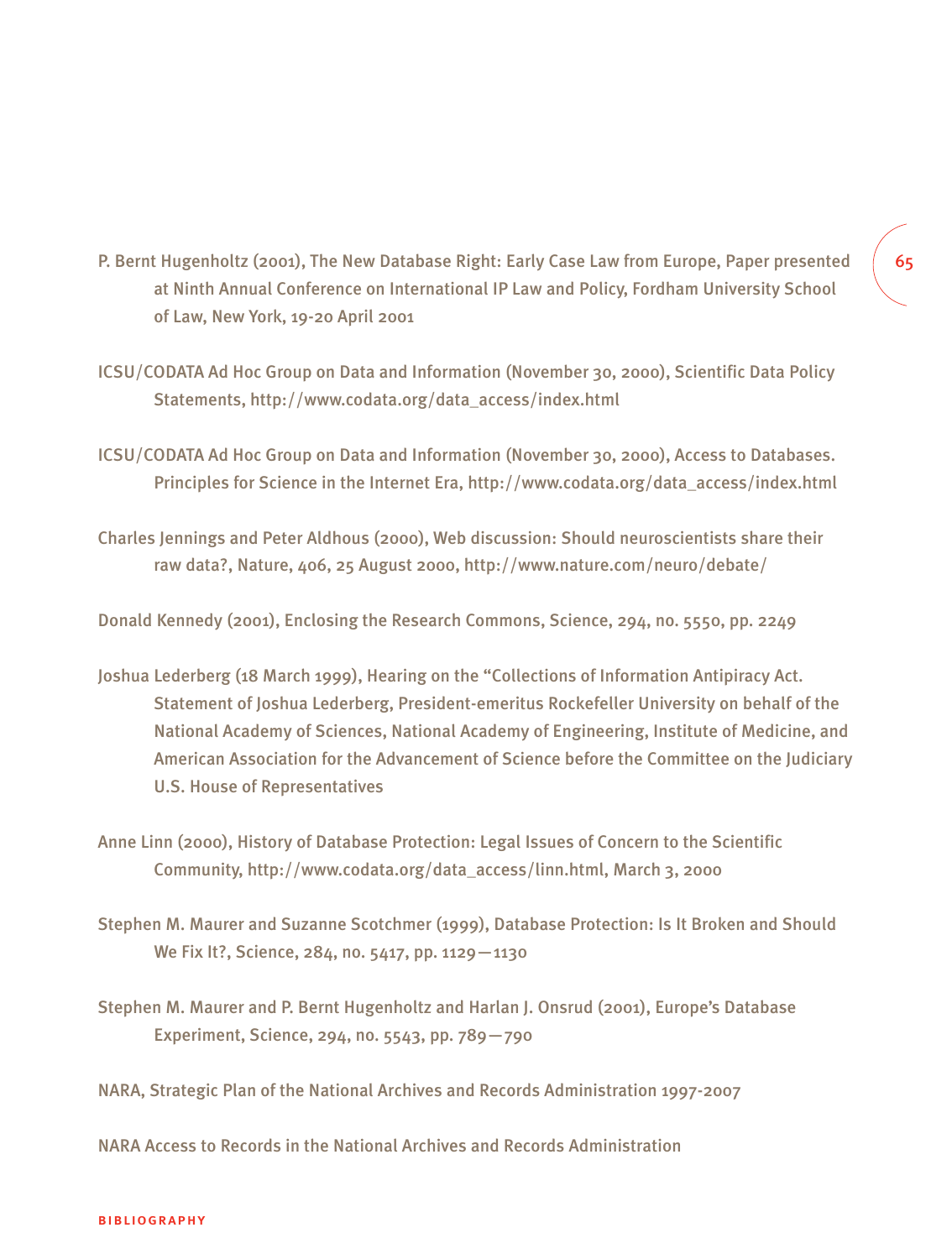# Incentives for that

NARA Regulations to its Holdings

66

NASA, Guidelines for Documentation, Approval, and Dissemination of NASA STI (valid until September 2002)

NASA, External Release Of NASA Software (NPD 2210.1)

NASA, Management of NASA Scientific and Technical Information (STI) (NPD 2220.5E)

- NASA Procedures and Guidelines (NPG) 2200.2A, Guidelines for Documentation, Approval, and Dissemination of NASA Scientific and Technical Information
- NASA (2001), NASA Earth Science Enterprise Statement on Data Management, http://www.earth.nasa.gov/visions/data-policy.html}, 10 July 2001
- LBA Science Steering Committee (1998), LBA Data and Publication Policies, http://lba-hydromet.gsfc.nasa.gov/policies/lba\_data\_policies.htm
- NEH (2000), Report of the Humanities, Science and Technology Working Group, National Endowment for the Humanities
- NIH Response to Notice of Proposed Rule Making (NPRM; Feb. 4, 1999, Vol. 64, No. 23, pp. 5684-5685 of the Federal Register) to amend OMB Circular A-110
- Office of Extramural Research, National Institutes of Health (2001), NIH Grants Policy Statement 03/01, http://grants.nih.gov/grants/policy/nihgps\_2001/
- Office of Extramural Research (2002), National Institutes of Health. Frequently Asked Questions on Data Sharing, http://grants1.nih.gov/grants/policy/data\_sharing/data\_sharing\_faqs.htm, March 1

NIH Principles and Guidelines for Sharing of Biomedical Research Resources (December 1999)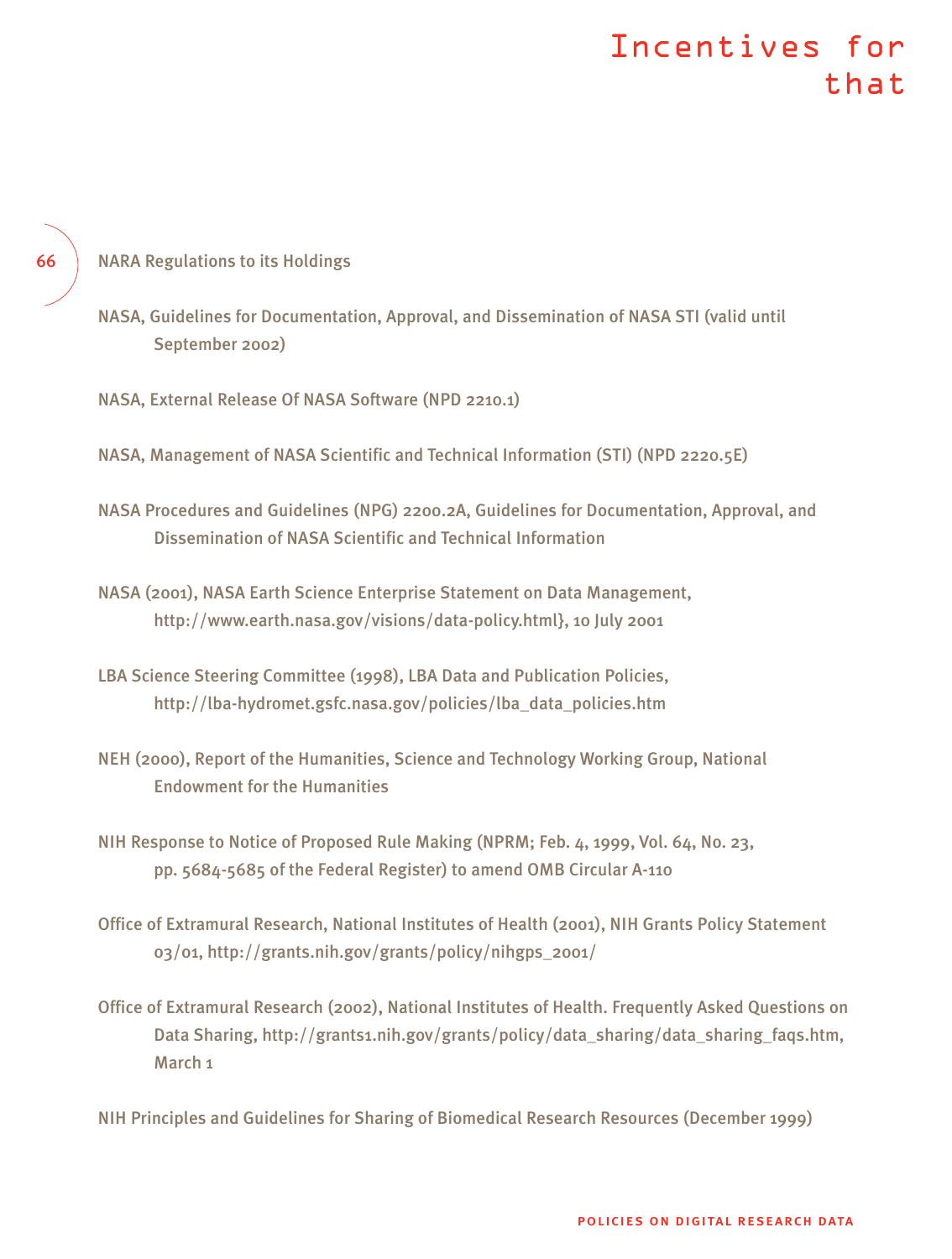# data-sharing need to be offered offset investigator's loss of control over their data-bases.

NIH-DOE Guidelines for access to mapping and sequencing data and material resources

Working Group on Research Tools, National Institutes of Health (1998), Report of the National Institutes of Health (NIH) Working Group on Research Tools, National Institutes of Health 67

- NIH (1999), Principles and Guidelines for recipients of NIH research grants and contracts on obtaining and disseminating biomedical research resources: final notice, 23 December 1999
- The National Human Genome Research Institute (2001), NIH-DOE Guidelines for Access to Mapping and Sequencing Data and Material Resources, http://www.nhgri.nih.gov/Grant\_Info/Funding/Statements/data\_release.html,
- National Advisory Mental Health Council (2000), Minutes of the 196th NAMHC Meeting, http://www.nimh.nih.gov/council/min900.cfm, 15 September 2000
- National Advisory Mental Health Council (1998), Minutes of the 188th NAMHC Meeting, http://www.nimh.nih.gov/council/min900.cfm, February 4, 1998
- NRC Committee on National Statistics (1985), *Sharing Research Data,* National Academy Press, Washington DC
- Committee on Applied and Theoretical Statistics, National Academy of Sciences/National Research Council (1995), Massive Data Sets. Proceedings of a workshop, July 7-8, 1995, http://books.nap.edu/html/massdata/}, 7-8 July 1995

NAS (1999), Global Ocean Science – Toward an Integrated Approach, http://www.nap.edu

Mapping Science Committee, Board on Earth Sciences and Resources, Commission on Geosciences, Environment, and Resources, National Research Council (1997), The future of spatial data and society: summary of a workshop, National Academy Press, http://books.nap.edu/html/spa/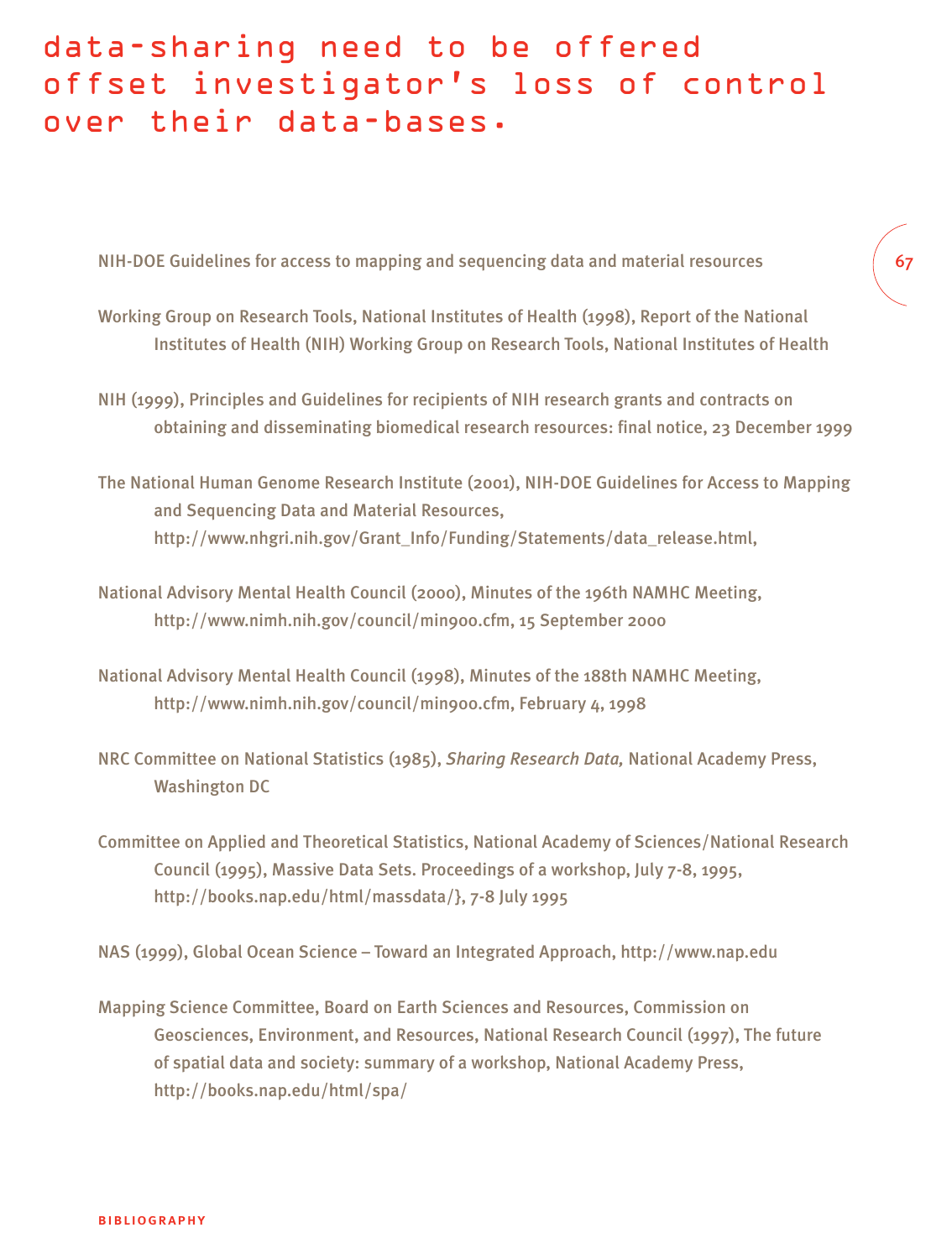- National Research Council (1997), Bits of Power. Issues in Global Access to Scientific Data, National Academy Press, Washington DC
- National Research Council (1999), A Question of Balance. Private Rights and the Public Interest in Scientific and Technical Databases, National Academy Press, Washington DC
- Commission on Physical Sciences, Mathematics, and Applications, National Research Council (2000), The Digital Dilemma. Intellectual Property in the Information Age, National Academy Press, Washington DC

NSF Grant Policy Manual (1995), NSF

Addendum to the NSF Grant Proposal Guide (June 2001), NSF

- NSF Social and Economic Sciences (1995), Connecting and Collaborating: Issues for the Sciences. Report of a workshop sponsored by the NSF and held at the Walter and Judith Munk Laboratory of the Scripps Institution of Oceanography, University of California, San Diego, http://www.nsf.gov, June 22-24, 1995
- The Division of Behavioral and Cognitive Sciences (2001), Data Archiving Policy, http://www.nsf.gov
- NSF (1999), Realizing the Potential of Plant Genomics: From Model Systems to the Understanding of Diversity, http://www.nsf.gov/pubs/2001/bio011/start.htm
- The Governing Council of the Organization for Human Brain Mapping ( 2001), Neuroimaging Databases, Science, 292, 5522, pp. 1673—1676
- Jason Owen-Smith (2002), Intellectual Property: Between the ivory tower and the market, Science, 295, no. 5561, pp.1840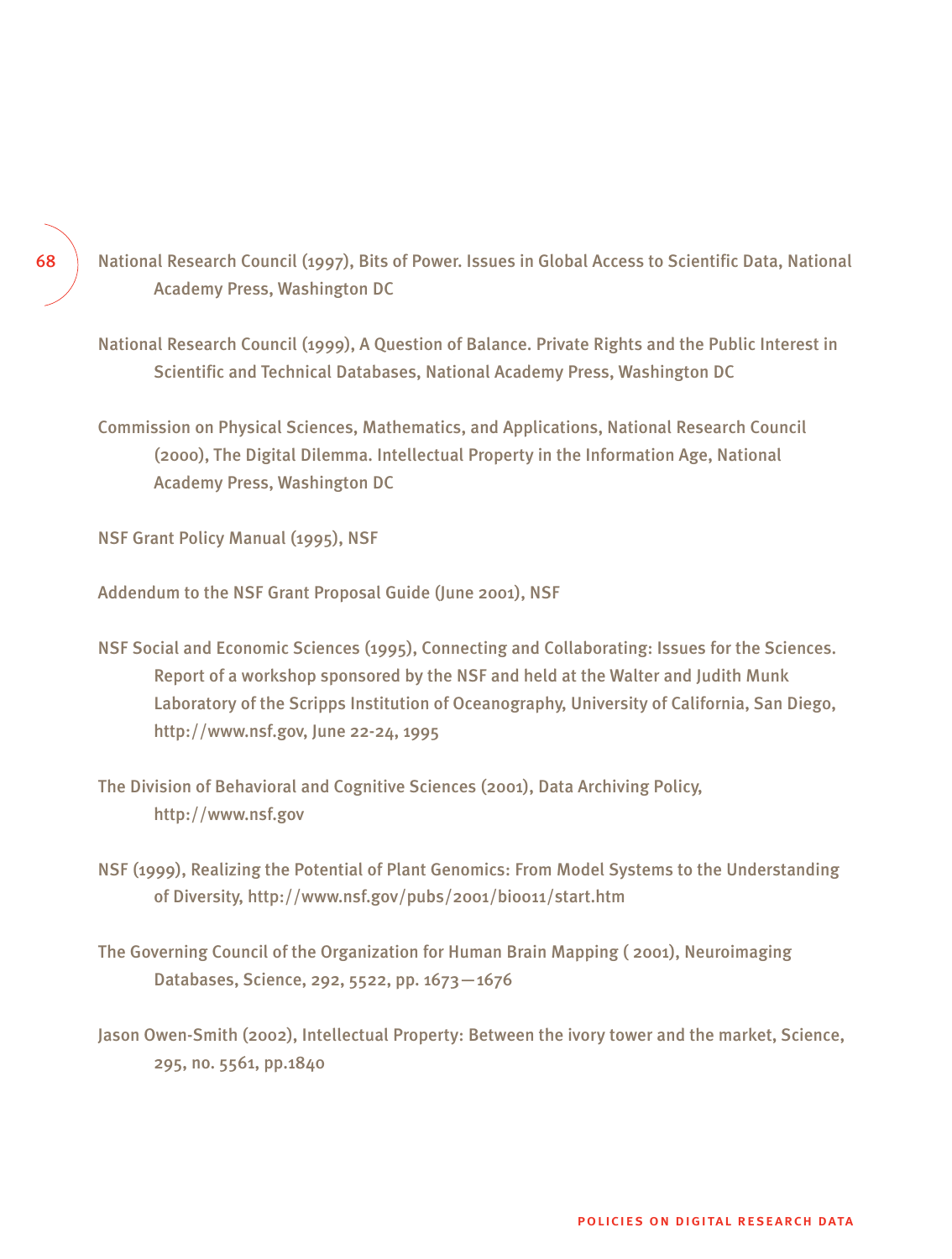- Andrew J. Pincus (18 March 1999), Statement of Andrew J. Pincus, General Counsel, United States Department of Commerce, before the Subcommittee on Courts and Intellectual Property, Committee on the Judiciary U.S. House of Representatives
- Pamela Samuelson (2001), Anticircumvention Rules: Threat to Science, Science, 293, no. 5537, pp. 2028-2031
- Mark Sincell (1999), Physicists and Astronomers Prepare for a Data Flood, Science, 286, no. 5446, pp. 1840-1841
- Erik Stokstad (2002), Data Hoarding Blocks Progress in Genetics, Science, 295, 5555, p. 599
- U.S. Environmental Protection Agency (July 24, 1995), Information Resources Management (IRM) Policy Manual, http://www.epa.gov/irmpoli8/, EPA Directive Number 2100
- United States Geological Survey (USGS) (15 August 2001), U.S. Geological Survey Manual, http://www.usgs.gov/usgs-manual/
- Data and Information Working Group, U.S. Global Change Research Program (2001), http://www.globalchange.gov, 17 December
- Thomas H. Mace (10 March 1999), DMWG Response to OMB about Suggested FOIA Changes to A-110, http://www.globalchange.gov,
- Subcommittee on Global Change Research (June 26, 1998), Data Management for Global Change Research, http://www.globalchange.gov
- R. Corell (October 6, 1997), DMWG "Full and Open" Definition, http://www.globalchange.gov

Thomas H. Mace (August 20, 1997), DMWG Policy on Data from Federal Grants, http://www.globalchange.gov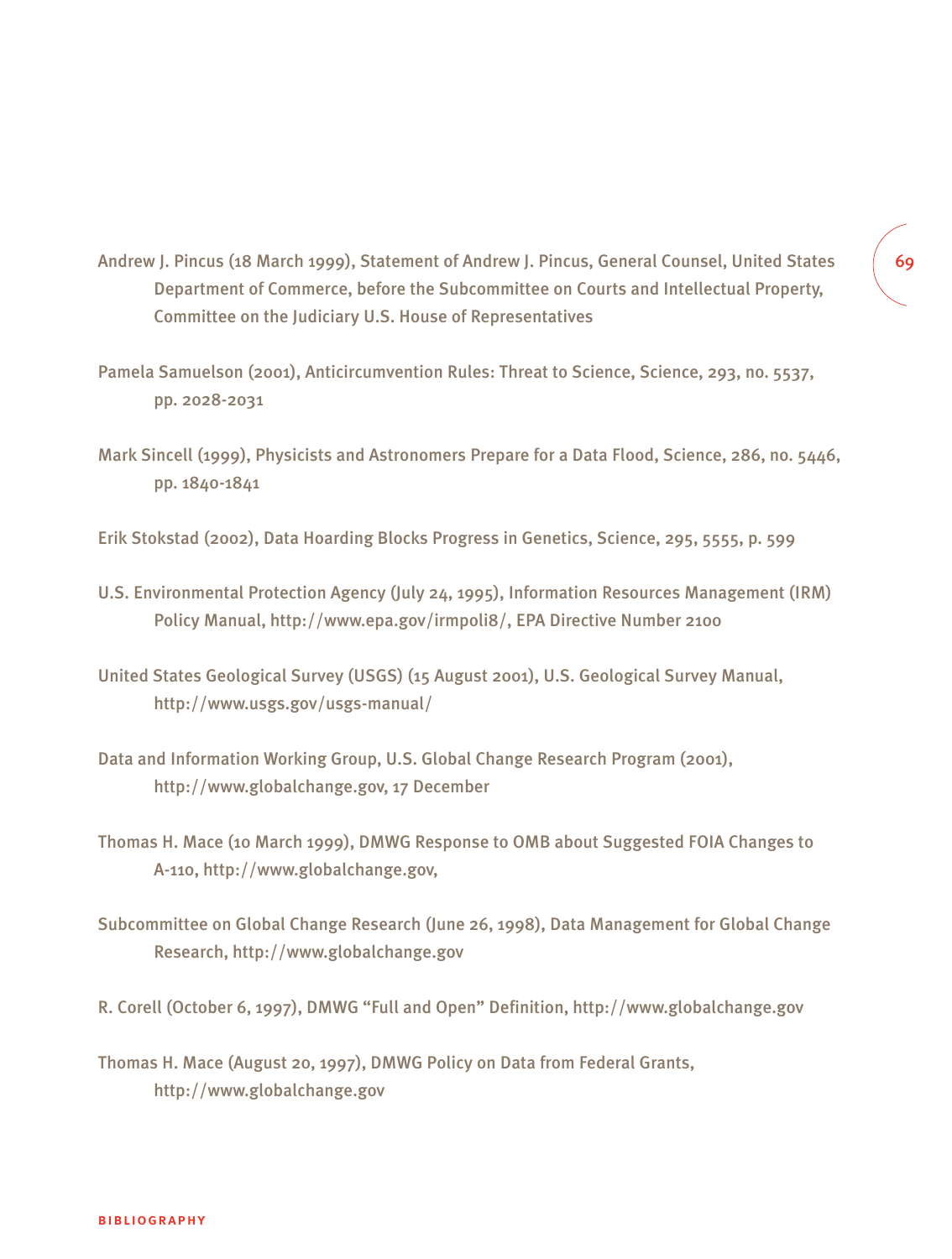- R. Corell (October 30, 1996), DMWG Position on Proposed World Intellectual Property Organization Action, http://www.globalchange.gov
- D. Allan Bromley (July 2, 1991), DMWG Global Change Data Policy Statements, http://www.globalchange.gov
- Wouters, P. and P. Schröder, Eds. (2000). *Access to Publicly Financed Research : The Global Research Village III,* NIWI-KNAW, Amsterdam